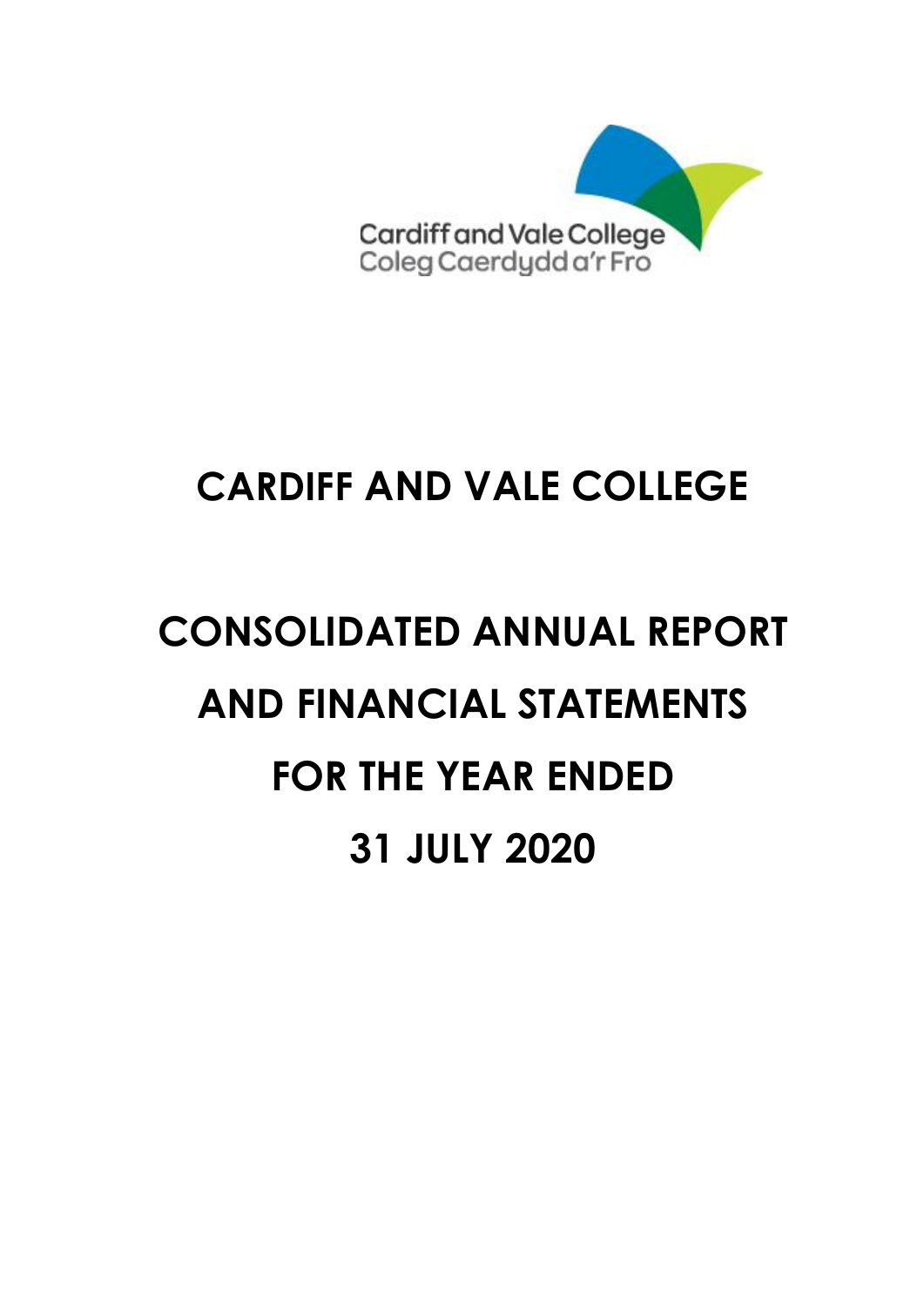### **CARDIFF AND VALE COLLEGE CONSOLIDATED FINANCIAL STATEMENTS FOR THE YEAR ENDED 31 JULY 2020**

### **Table of contents**

|                                                                                | Page |
|--------------------------------------------------------------------------------|------|
| Report of the Governing Body                                                   |      |
| Statement of the Governing Body's responsibilities                             | 21   |
| Corporate governance and internal control statement                            | 23   |
| Independent auditors' report to the Governing Body of Cardiff and Vale College | 28   |
| Consolidated and College Statement of Comprehensive Income                     | 31   |
| Consolidated and College Statement of Changes in Reserves                      | 32   |
| <b>Consolidated and College Balance Sheets</b>                                 | 33   |
| Consolidated Statement of Cash flows                                           | 34   |
| Notes to the financial statements                                              | 35   |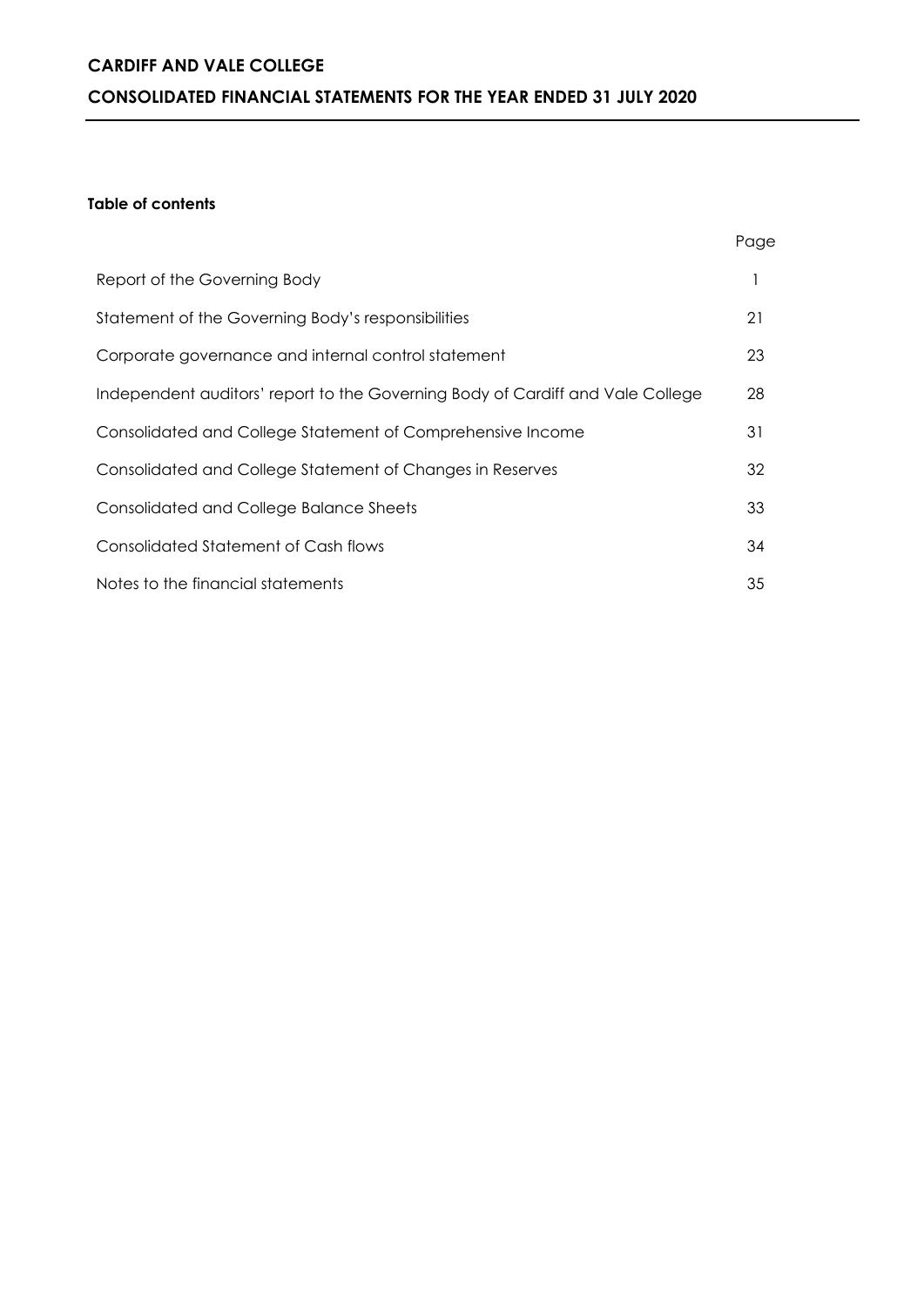### **CONSOLIDATED FINANCIAL STATEMENTS FOR THE YEAR ENDED 31 JULY 2020**

### **REPORT OF THE GOVERNING BODY**

The Governing Body presents its annual report and the audited financial statements of Cardiff and Vale College ("the College") for the year ended 31 July 2020.

### **Legal status**

On the 8 April 2011 the Cardiff and Vale College (Incorporation) Order 2011 came into force establishing the new College.

On 1 August 2011 the Barry College Further Education Corporation and the Coleg Glan Hafren Further Education Corporation (Dissolution) Order 2011 came into force. This order dissolved both Corporations and transferred all of their properties, rights and liabilities to the new College.

### **Vision**

*To be a leading educational business.*

### **Mission**

*To deliver high quality education and training, outstanding results, skilled and employable people, excellent customer experience, innovative business growth and continued investment that supports prosperous communities and a thriving economy.*

### **Values**

*Inspirational. Inclusive. Influential.*

### **Public benefit**

The College is an exempt charity and is regulated by the Welsh Government as Principal Regulator for all FE Corporations in Wales. The members of the Governing Body, who are trustees of the charity, are disclosed on pages 18 to 20. In setting and reviewing the College's strategic objectives, the Governing Body has had due regard for the Charity Commission's guidance on public benefit and particularly upon its supplementary guidance on the advancement of education. The guidance sets out the requirement that all organisations wishing to be recognised as charities must demonstrate, explicitly, that their aims are for the public benefit. In delivering its mission, the College provides the following identifiable public benefits through the advancement of education:

- High-quality teaching
- Widening participation and tackling social exclusion
- Excellent employment record for students
- Strong student support systems
- Links with employers, industry and commerce.

The delivery of public benefit is set out in this report of the Governing Body.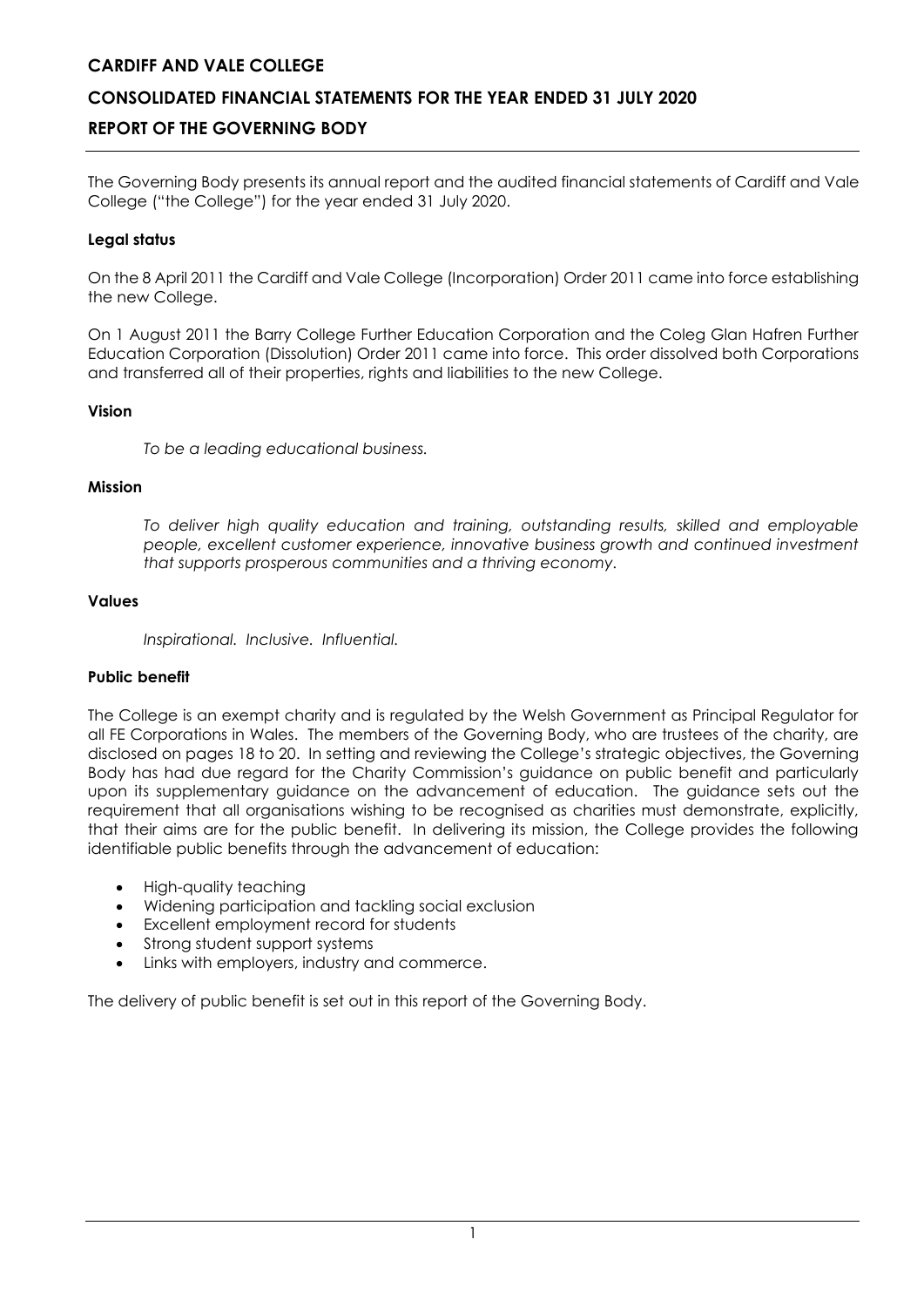### **CONSOLIDATED FINANCIAL STATEMENTS FOR THE YEAR ENDED 31 JULY 2020**

### **REPORT OF THE GOVERNING BODY**

### **Strategic direction**

The College has established a three-year development plan that sets out its Vision and Strategic Priorities. Under each strategic priority are a number of specific focuses for performance improvement and delivery:

- Quality striving for excellent results and outcomes
	- o Learner wellbeing
	- o Teaching, learning and assessment
	- o Learner progression
	- o Quality improvement
	- o Continuous professional development
	- o Equality and diversity
	- o Staff wellbeing
- Efficiency ensuring the College is efficient and sustainable
	- o Leadership and management
	- o Accommodation and environmental strategy
	- o Partnership and collaboration
	- o Financial stability and investment
	- o Value for money and cost effectiveness
	- o Risk management
- Growth developing our business to invest in our community
	- o Employer engagement, enterprise and innovation
	- o Social engagement
	- o Higher education
	- o Welsh-medium provision
	- o Junior Apprenticeship programme
	- o 14-16 learning pathways provision
	- o 16-19 provision
	- o Work-based learning
	- o Diversification of Income

The Governing Body monitors the performance of the College against this plan.

### **Learner numbers**

In 2019/20 the College provided opportunities for 26,193 learners, including:

- 5,677 learners on full-time courses
- 559 learners on higher education courses
- 51 Junior Apprentices
- 189 school pupils aged 14-19 on part-time learning pathways
- 11,224 on apprenticeship and traineeship programmes
- 8,262 adults studying on a part-time basis
- 231 learners studying through franchise arrangements in the community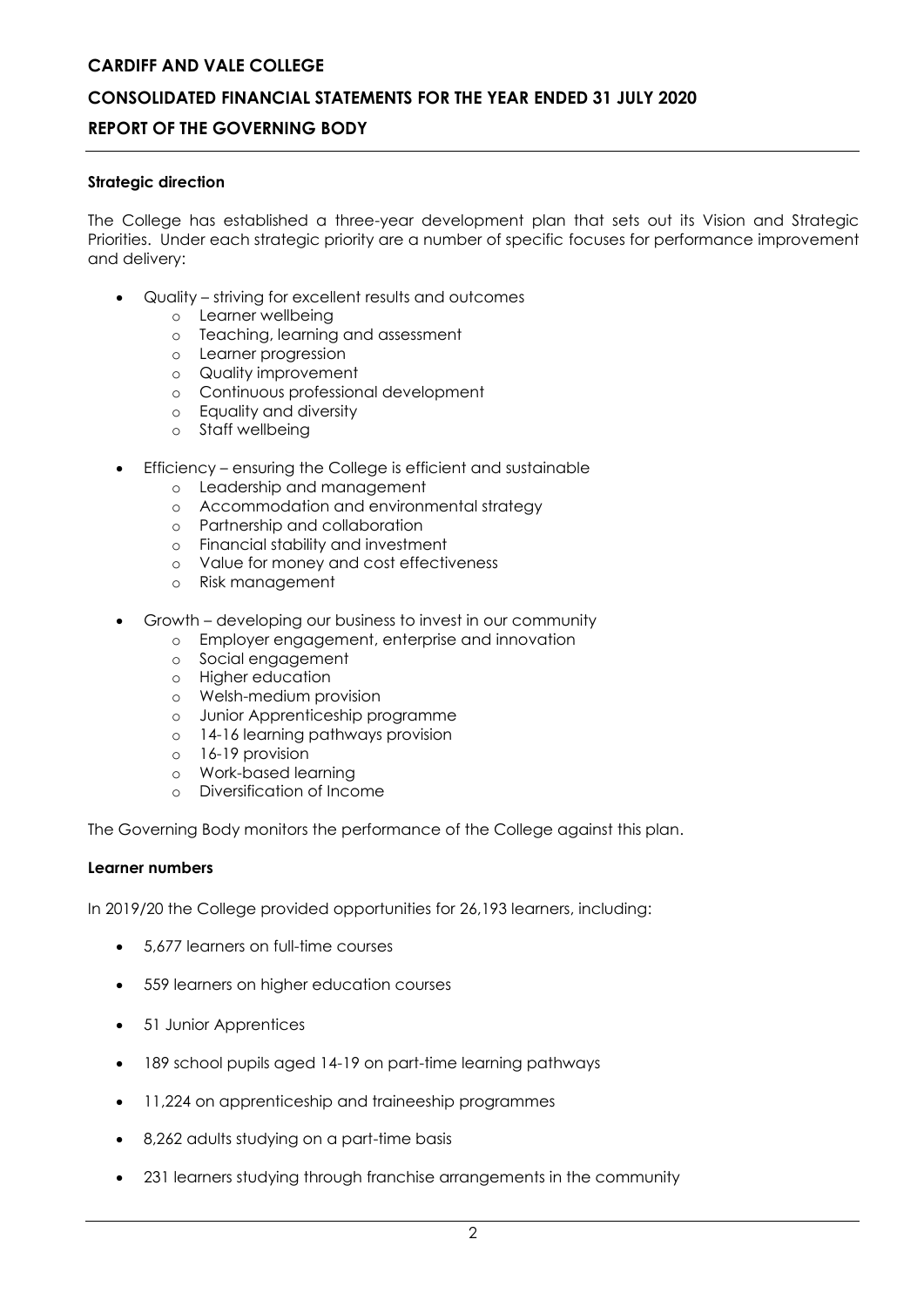### **2019/20 – the College's performance**

2019/20 will be remembered for the unprecedented challenges caused by the Covid-19 pandemic in the final term of the year. However, despite the difficult circumstances, the College's learners continued to achieve positive outcomes.

Most students were adept at engaging with new, unfamiliar modes of learning when lockdown restrictions required College campuses to close, and the College was committed to providing increased support – such as digital resources, additional learning and pastoral support, and provision of food parcels to those most in need - to those learners who, due to the nature of their chosen course or their individual circumstances, found the situation more challenging.

Where possible, most learners were able to successfully complete their qualifications as planned and progress to the next stage of their learning or careers – albeit in very different circumstances than could have been envisaged at the start of the year.

Further details regarding the College's performance in the year are outlined below.

- Awarding bodies introduced new assessment policies resulting in a 'Calculate, Adapt or Delay' approach to awarding qualifications. Accordingly, the College introduced a robust assessment process to ensure grades were allocated accurately and fairly, in line with three-year trends. The College calculated over 55,000 individual grades over 642 courses, conducted 1,310 adapted assessments, and undertook on-site assessments in July for learners who required an assessment to satisfy the requirements of 'licence to practice' qualifications;
- 90% of Junior Apprentice learners achieved A\*-G grades in English, maths and numeracy, an increase from 78% in the prior year. Of the 30 graduating, 97% secured progression routes, with 70% enrolling in post-16 FE programmes and 27% into traineeships;
- The College's strong attendance record continued in the year, with an overall annual attendance rate of 90%;
- Learner Voice satisfaction improved in many areas over the last three years, with all KPI targets achieved, and teaching and learning satisfaction scores regularly exceeding 95%. Although the final survey in the year could not be not undertaken due to the pandemic, a programme of focus groups was run, focusing on wellbeing and access to remote teaching and learning. The results were positive and used to inform practice moving forward, and was shared with the National Union of Students as good practice;
- Progression of learners from their starting points into further learning, apprenticeships or employment is excellent and provide exemplary employability provision, work-related education and links with employers;
- The College's China partnership saw 19 students progressing from the CAVC Shanghai Centre to Cardiff, where they completed their A2 awards and now progress to a range of UK University destinations including Cardiff, Edinburgh, Manchester and King's College London.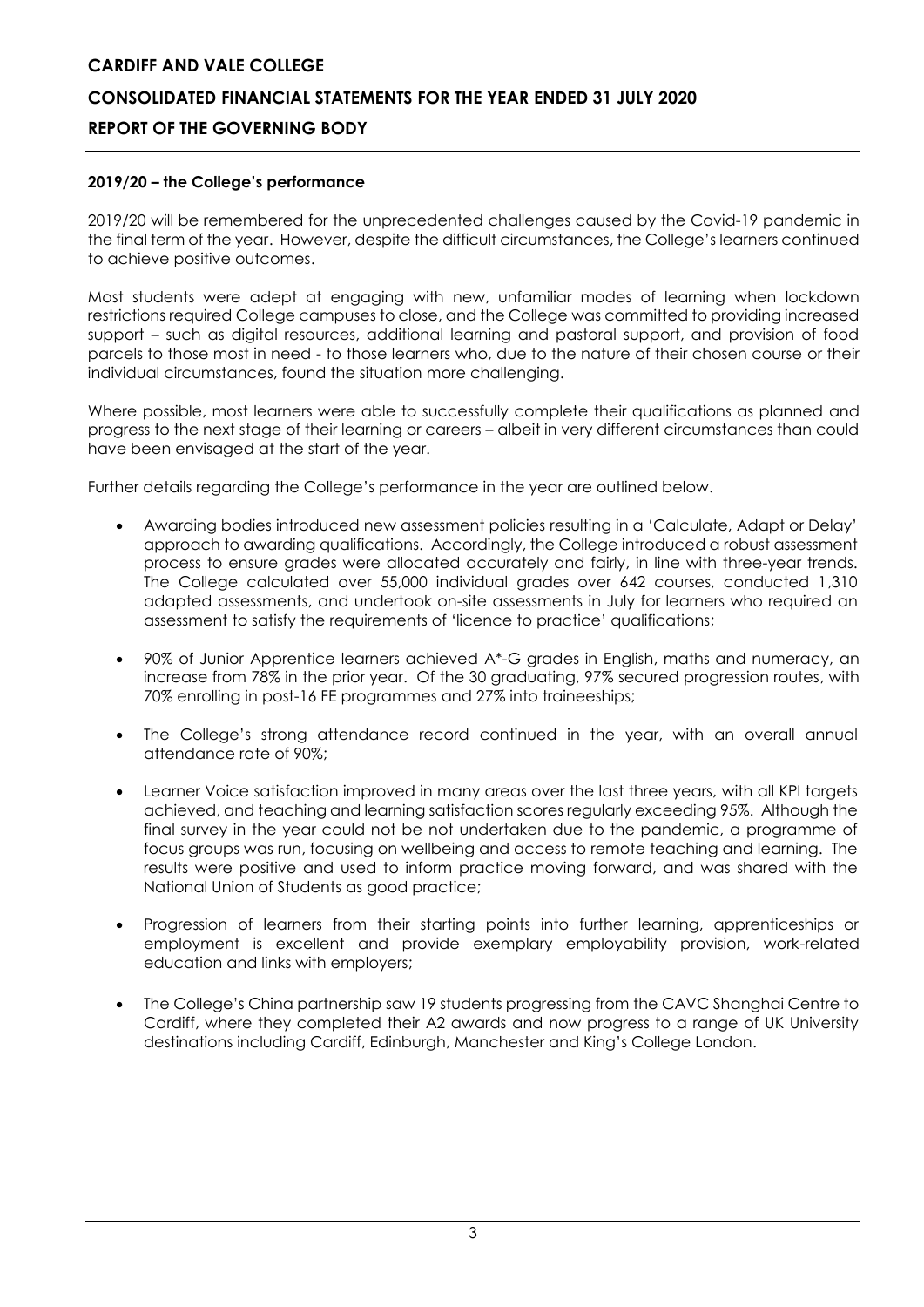### **Learner achievements**

Complementing academic performance, the College is delighted to report the following individual and group achievements of our learners:

- The Cardiff and Vale College Group won more medals in Skills Competition Wales finals than any other Further Education institution or training provider in the country. In total, students from the CAVC Group won 35 medals – 14 gold, 13 silver and 8 bronze – in a wide range of competitions.
- 7 CAVC students took part in the WorldSkills UK Finals: Kristian Brooks (highly commended), Morgan McNeil (winning Silver), Scott Roberts (winning Bronze) and Tomek Pawelek - all in Network Systems Administration; Holly Edwards (highly commended) in Beauty Therapy; James Ackland in Wall and Floor Tiling and Marc Emery in Painting and Decorating;
- 14 ACT students also took part in Skills Competition Wales across a number of sectors and were awarded 8 medals;
- At the Inclusive Skills competition for learners with additional learning, CAVC Group students won gold and silver in Fitness Assistant, two silvers in Media and a bronze in Restaurant Service;
- Nathan Evans joined his fellow players Jake Thomas and Evan Lloyd as CAVC's third Academy player signing a three-year contract with the Cardiff Blues Academy;
- The CAVC/Glamorgan Cricket Club Education and Cricket Academy entered the Welsh Colleges 24s competition for the first time, and won;
- Jack Pascoe, Sport & Excellence student and Captain of the CAVC Football Academy, has signed a full scholarship with Casper College in Wyoming, USA;
- Lizzy Lewis came second in the Springboard Junior Master Chef competition in February;
- Auto student Will Davies won Ford Panel Apprentice of the Year;
- Kaiden Ashun won the Welsh heat of Sparks Electrical Apprentice of the Year;
- Level 3 Theatrical Makeup student Natalie Lapton won 1st prize in the Welsh heat of the Concept Apprentice of the Year 2020 contest, and will now progress to the UK Finals;
- FD Film learner, Meg O'Brien was named Creative Student of the Year and Film/Media lecturer, Cristina Raad won Creative Tutor of the Year at the Creative and Cultural Skills Wales Awards. Our shared apprenticeship programme Media Academy Cardiff won Creative Collaboration of the Year;
- April Dee, former Access to HE learner (Nursing and Midwifery), was runner up in the Agored Cymru Access to Higher Education Learner of the Year Award for Outstanding Achievement;
- Jacquie Sweeting a former Access to Nursing learner (Now qualified Intensive Care Nurse at UHW) has secured a secondment teaching international nurses to become registered with our UK Nursing and Midwifery Council (NMC).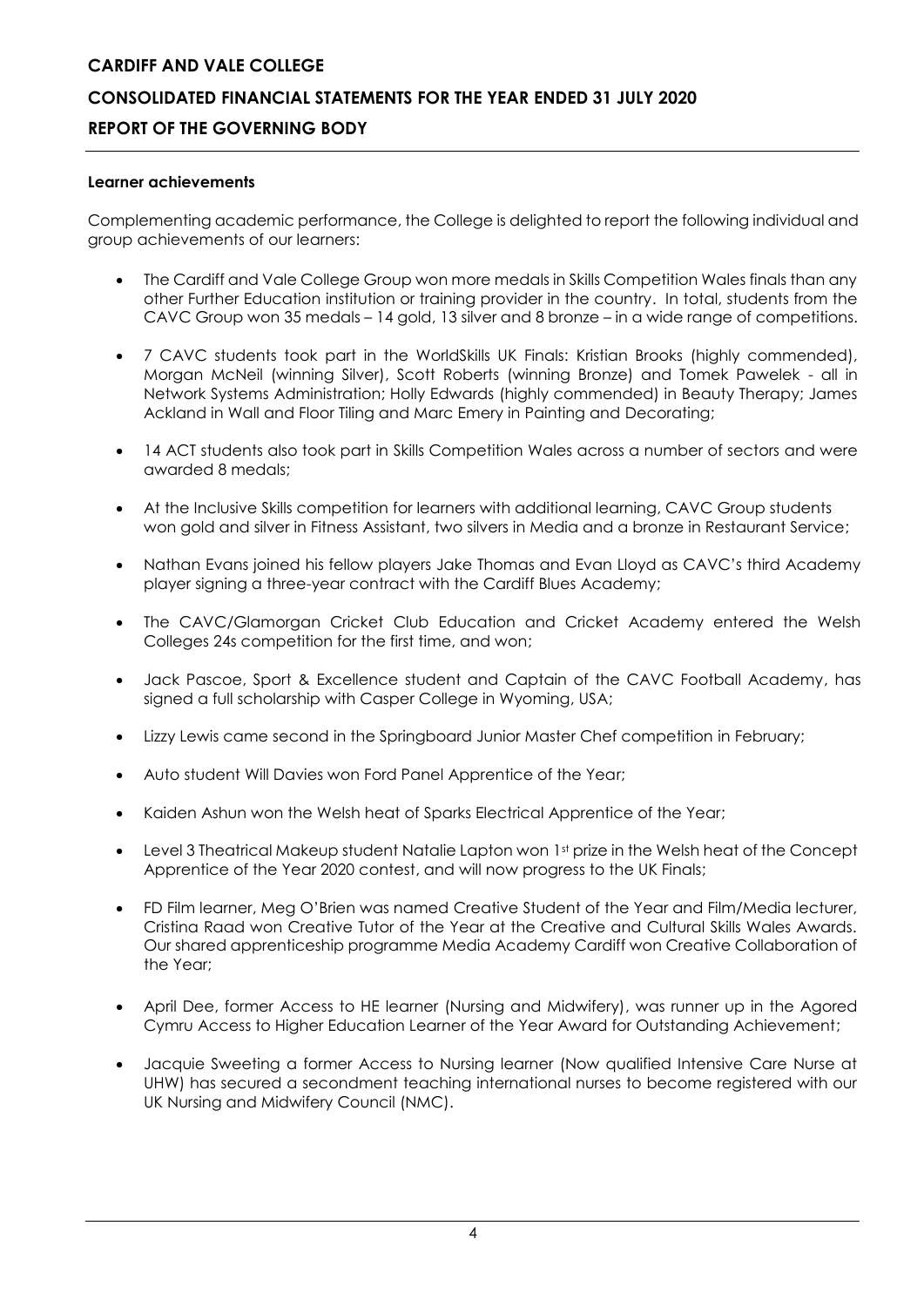### **Curriculum and other developments and achievements**

In supporting our learners, their communities and employers the College has developed a number of initiatives including:

- The Project Search Internship, where learners with learning disabilities or autism undertake work placements with employers such as Dow Corning, Cardiff University and the College's catering and retail outlets. This real life programme develops the skills that this disadvantaged group will need to become skilled and employable people;
- Launch of the 24/7 virtual open day and move to online enrolment for 2020/21;
- Launch of a new shared apprenticeship programme in collaboration with Sgil Cymru in the creative industries sector;
- In Higher Education, the College funded and conducted two research projects, and 8 staff were successful in their applications to become fellows;
- Staff and learners used their skills and experience to support our community during the Covid crises. Some staff and learners worked in hospitals and care homes, while others made masks and visors from their homes. ESOL learners volunteered in community centres, providing food for NHS Staff and cooking for the community. The College and ACT also donated PPE and provided food to learners who needed it;
- The College was one of just 20 colleges across the UK to be inducted into the WorldSkills UK Centre of Excellence. Working in partnership with education and skills charity NCFE, the WorldSkills UK Centre of Excellence will embed world-class standards in skills development;
- Automotive Lecturers Ben Young, Lee Summerhayes, Peter Gibbons, Richard Power and Dan Sweet attended the WorldSkills UK Finals as judges, as did Cyber Security and IT System Support Lecturer Peter Franklin;
- The College has made significant investment in technology-enhanced learning, with staff supported by in-house digital leaders. The benefit was apparent when the College was able to move smoothly to remote delivery and continue to engage learners effectively;
- The Regional ESOL Assessment Central Hub (REACH) has continued to meet the growing needs for ESOL (English for Speakers of Other Languages) education in the region. The team has also supported the creation of centres in Newport, Swansea and Wrexham and won the tender to support refugees across the region with the ReStart: Refugee Integration project.
- The College worked in partnership with Velindre and Public Health Wales to develop a course to address the issue of the late detection of cancer, which disproportionately affects the non-English speaking black and minority ethnic community. This project will be mirrored in 2020/21 producing resources to raise awareness of Covid;
- The inaugural 'Edfest' a fully online continuing professional development (CPD) festival for staff – took place in July 2020;
- The College entered into a 10-year extension of both our Shanghai and Changzhou CAVC Campus agreements. There was also the addition of two new CAVC branded Campuses in China at Pinghu and Yiwu opening in September 2020.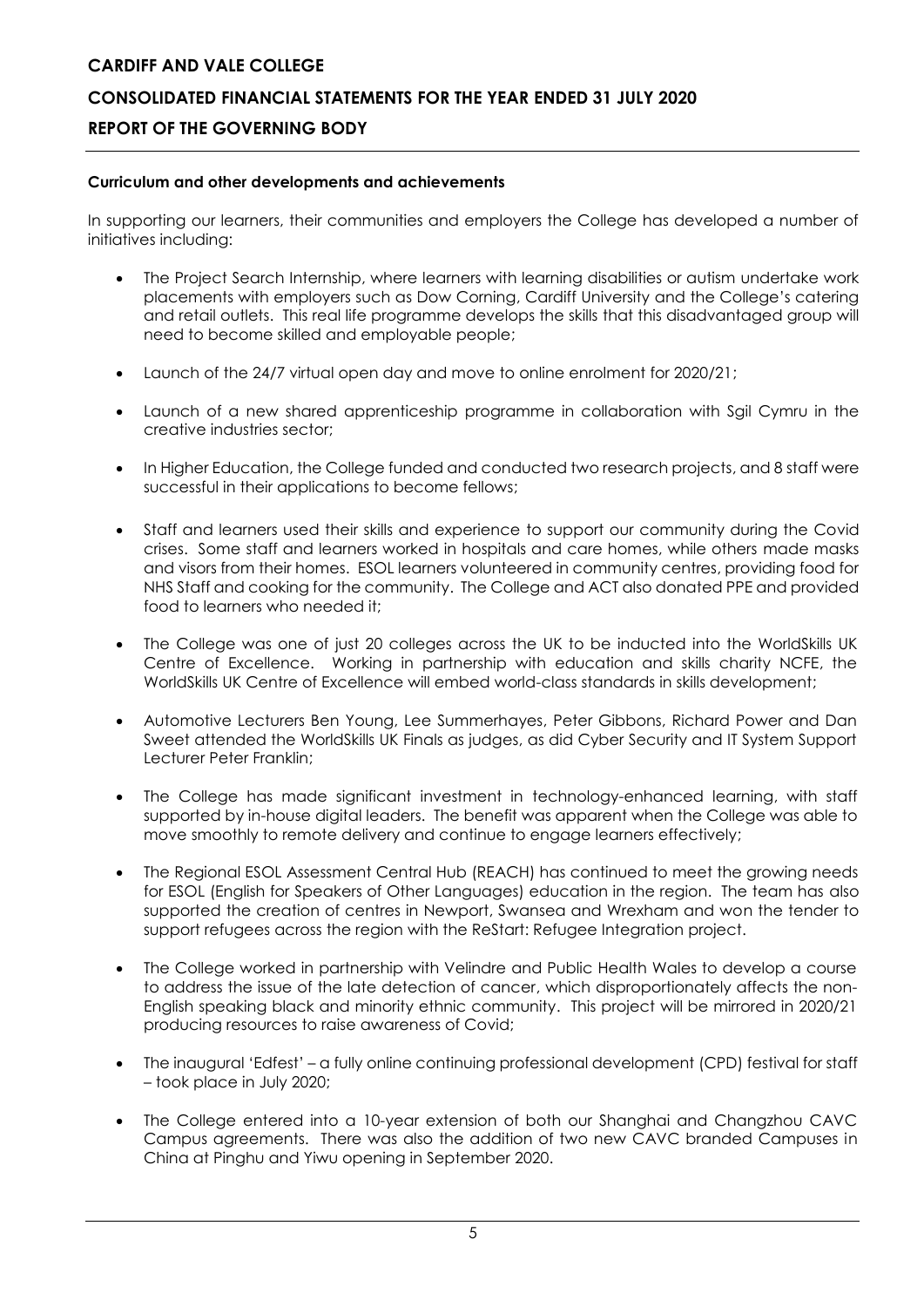### **CONSOLIDATED FINANCIAL STATEMENTS FOR THE YEAR ENDED 31 JULY 2020**

### **REPORT OF THE GOVERNING BODY**

### **Curriculum and other developments and achievements (continued)**

- The College was one of only 19 Welsh employers to receive the silver award through the Defence Employer Recognition Scheme, in recognition of its support for the armed forces community;
- The Additional Learning Needs team received a Nasen Award for Post 16-25 Provision. Nasen is a national organisation to promote identifying the needs of young people;
- The College remains the only Microsoft Showcase College in Wales and was awarded a certificate of excellence by Prodigy for the number of Microsoft Exams achieved;
- The College received 3 NTFW awards for Employer, Future Talent and Heritage skills, as well as Wales Creative Collaboration of the Year Award in partnership with Media Academy Cardiff;
- The College was proud to be awarded two Times Education Supplement (TES) awards for outstanding use of technology for improving teaching, learning and assessment, and for contribution to the local community.
- The College was featured as a case study in Estyn's recent thematic review on the experiences of LGBTQ+ young people in Wales;
- The College received two Association of Colleges Beacon Award commendations for our work with employer engagement and our focus on excellence in teaching and learning.
- The College continued to work to support inclusivity across our region, winning the National Centre for Diversity award for Impact on our Community.

### **Partnerships**

The College is committed to supporting employers and communities across Cardiff and the Vale:

- The College has developed strong partnerships with local employers, and most learners undertake work experience and or work-related education. A number of organisations including Wales Millennium Centre, Cardiff and Vale of Glamorgan Local Health Boards, Cardiff Council, BBC, Principality, Bentleys, Deloitte, Admiral and Lloyds deliver workshops or offer internships for learners to improve their skills and gain experienced tailored to their career aspirations;
- The College works closely with local authorities and the Education Achievement Service, sharing professional development activities for teaching and hosting the Seren Project, a specific scheme for more able and talented learners;
- The College has also developed further effective partnerships with the Welsh Rugby Union, Welsh Rugby Players Association, Cardiff City, Cardiff Blues and the Military Preparation Training College, to offer different opportunities for stimulating learning in our community.
- The College has long standing partnerships with third-sector organisations such as Vision 21, the Ministry of Life, and the Media Academy Cardiff;
- The College's sector-specific Employer Advisory Boards strengthen relationships with employers, ensuring local skills and economic growth needs are met;
- Learners work extensively with the BBC and other major media and creative organisations such as Welsh National Opera Design Challenge, Make Art not War with the Imperial War Museum, the New Theatre, live music events in the city, and the 'BBC Introduces' music programme.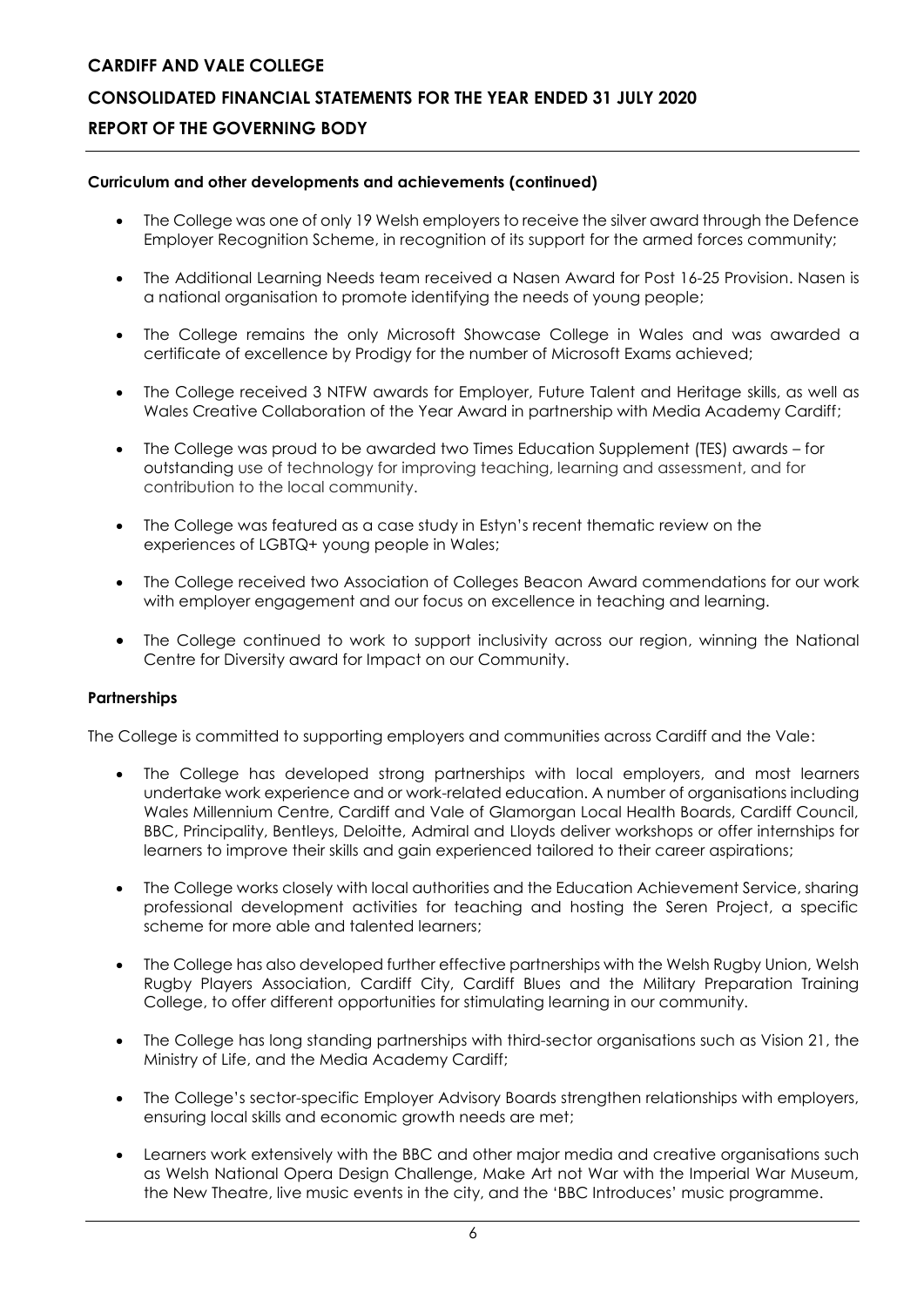### **Principal risks, opportunities and uncertainties**

As part of the strategic planning process the Executive Team undertakes a review of the risks that might impact on the achievement of the College's strategic aims and objectives. In addition, each Dean and Director develops a risk register for their own faculty or directorate.

These reviews consider the systems and procedures that already exist to mitigate any potential impact on the College of the identified risks and define any additional actions that might be required to further reduce the likelihood or impact of the identified risks.

A risk register is developed that records the key strategic risks, the likelihood of those risks occurring, their potential impact on the College and the actions being taken to reduce and mitigate the risks.

The Operational Executive Team considers risk management issues as part of each meeting and undertakes a formal review of the risk register every term that is reported to the Audit Committee.

Outlined below is a description of the principal risk factors that affect the College. Not all the factors are within the College's control, and other factors besides those listed below may also adversely affect the College.

### Covid-19

The risks faced by the College in relation to the Covid-19 pandemic can be summarised into three broad categories:

- Risks to the health, safety and wellbeing of staff, learners and visitors;
- Risks to the College's ability to effectively continue activities and achieve positive outcomes for its learners and communities;
- Risks to the ongoing financial health and resilience of the CAVC group business.

In formulating its approach to the above risks, the College and its subsidiaries ensured that the Welsh Government guidance (and where appropriate, UK Government, Health and Safety Executive and any other applicable regulations/guidance) is adhered to; this informed the risk assessments and safe schemes of work, which were consulted on with recognised trade unions and made available for staff to review on the staff intranet. In addition, user-friendly "Staying Safe on Campus" guides for staff and students were produced.

The Executive are mindful of the increased risk faced by some individuals (e.g. those who were previously shielding or have other increased risk factors such as ethnicity or health conditions) and have put in place additional specific procedures to ensure that the risk to these individuals (whether staff or learner) is mitigated as far as reasonably possible.

In many cases, completion of learner qualifications delayed due to lockdown restrictions was achieved either through licence to practice assessments undertaken during the summer, or by adaptations made to assessment methods agreed with awarding bodies. However, some unresolved issues remain in this respect, and discussions with awarding bodies continue to ensure that learners are not adversely affected.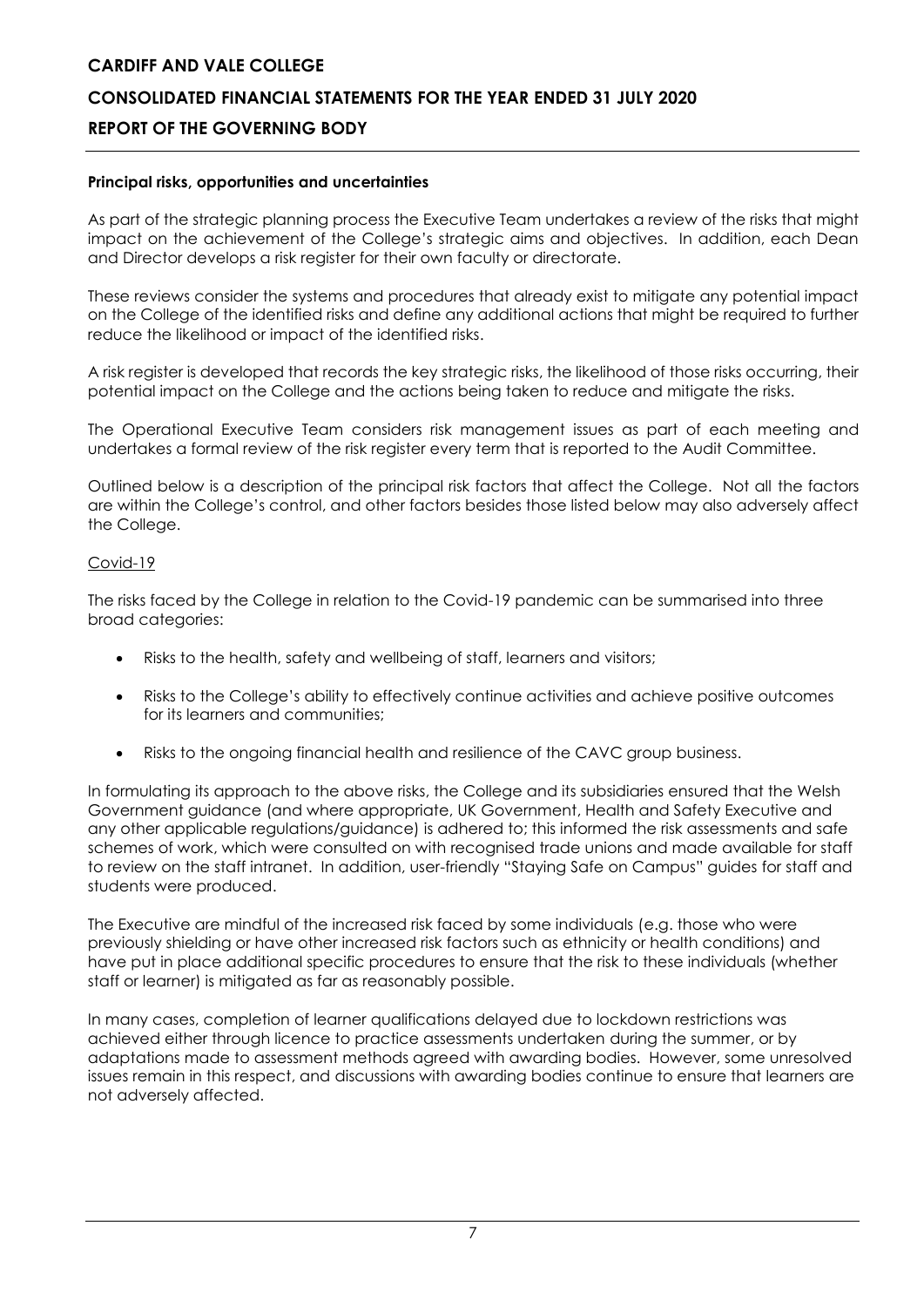### **Principal risks and uncertainties (continued)**

### Covid-19 (continued)

Cash flow remained healthy throughout the year despite the pandemic; the impact of government support and cost savings since lockdown in March 2020 more than offset any reductions in income resulting from suspended activities. The College and ACT were also able to access UK Government's Coronavirus Job Retention Scheme (CJRS) funding for furloughed staff. In accordance with Welsh Government stipulations, CJRS funding was not claimed for any employees whose posts are substantively funded by Welsh Government funding that continued to be received during the period.

The scale of financial risk in 2020/21 remains subject to significant uncertainty directly linked to the impact of the ongoing pandemic, changes in restrictions and for instance the changes in the ongoing support from the CJRS. Although core FE funding allocations have not been affected by Covid-19, many other income streams are likely to be hard hit. Over £2m of additional funding has already been agreed by WG to contribute towards certain additional costs incurred by Colleges due to Covid-19, and the sector remains in discussions with WG regarding other additional costs as they are identified. Where possible the College will seek to protect provision and protect jobs and so opportunities for reducing costs are being reviewed on an ongoing basis.

### Funding growth

With effect from 2019/20, the Welsh Government revised its funding allocation methodology for the further education sector.

The new methodology funds Colleges for growth in full-time learner numbers, taking into account expected regional demographic changes, and thus addressing the Wales Audit Office's recommendation that funding be more closely linked with demand for further education in each area. Changes were also made to the allocation of funding for part-time learners to ensure a more even allocation across the sector that had previously disadvantaged the College.

The new methodology resulted in the College being allocated additional core grant funding of £4.7million in the year, 16% higher than in the prior year. This welcome change reflected the consistent growth in learner demand in recent years, and recognised the extent to which the College had supported that demand without appropriate funding.

In addition to its core grant funding, the College has also been allocated £2.8million in the forthcoming year through the Welsh Government's new Personal Learning Account (PLA) scheme. The scheme enables employed individuals who meet eligibility criteria to access fully funded training in government priority areas.

The additional funding clearly represents an exciting opportunity for the College to reach more learners and develop more skilled, employable people in the region. However, growth of this scale presents new risks – the College is now focussed on delivering its new allocation, expanding existing provision and developing in new areas while ensuring that high standards of quality and efficiency are maintained.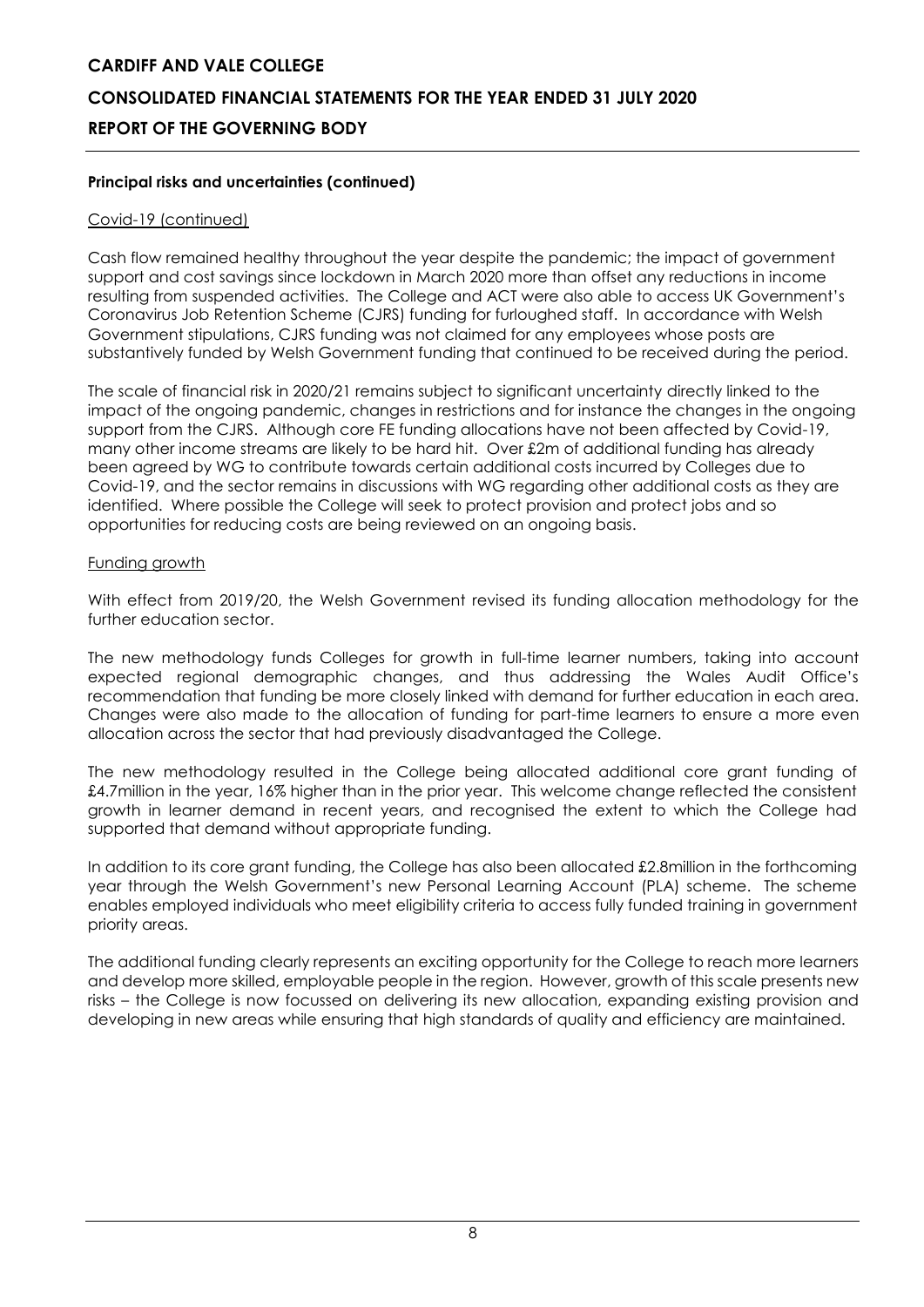### **Principal risks and uncertainties (continued)**

### Future funding

Whilst the changes to the funding allocations noted above should have reduced the risk to the College of future funding not supporting demographic growth, the potential impact of the pandemic on the UK economy and future levels of public expenditure do give rise to a higher risk that the College may face future funding challenges.

### Developing resilience and new sources of funding

In recent years the College has implemented a strategy of improving resilience through the acquisition of ACT group in 2016/17 and Apprenticeship Learning Solutions (ALS) in 2017/18. This strengthened the group's position as the leading provider of apprentices in Wales, and reduced reliance on its core FE funding grant.

The College has continued to proactively engage with new initiatives to further develop skills and opportunities for individuals, employers and communities.

It is recognised that there is a risk in investing in new markets and opportunities that not all such opportunities will deliver returns. To mitigate this risk and provide appropriate governance of these activities they are subject to review and monitoring by a sub-committee of the Governing Body.

### Work-based learning

The College and subsidiary companies Associated Community Training and Apprenticeship Learning Solutions have submitted bids for the Welsh Government's procurement exercise for work-based learning provision, commencing in August 2021. This exercise represents a strategic risk and opportunity for the College's ambition to continue to develop its work-based learning activities and enhance opportunities for learners and employers.

WG have also recently announced a tender process to replace the traineeship programme that ACT delivers will shortly commence with a view to new contracts being awarded from April 2022.

### Brexit

Brexit continues to give rise to uncertainty – this could directly affect the College with the removal of ESF funding that currently contributes 25% of the Welsh Government's Work-based Learning budget.

There may also be operational impacts, from student's ability to benefit from Erasmus funding for European exchange trips to the availability of medicines, foodstuffs and other matters. The College continues to monitor advice from both the Welsh and UK Governments on these matters.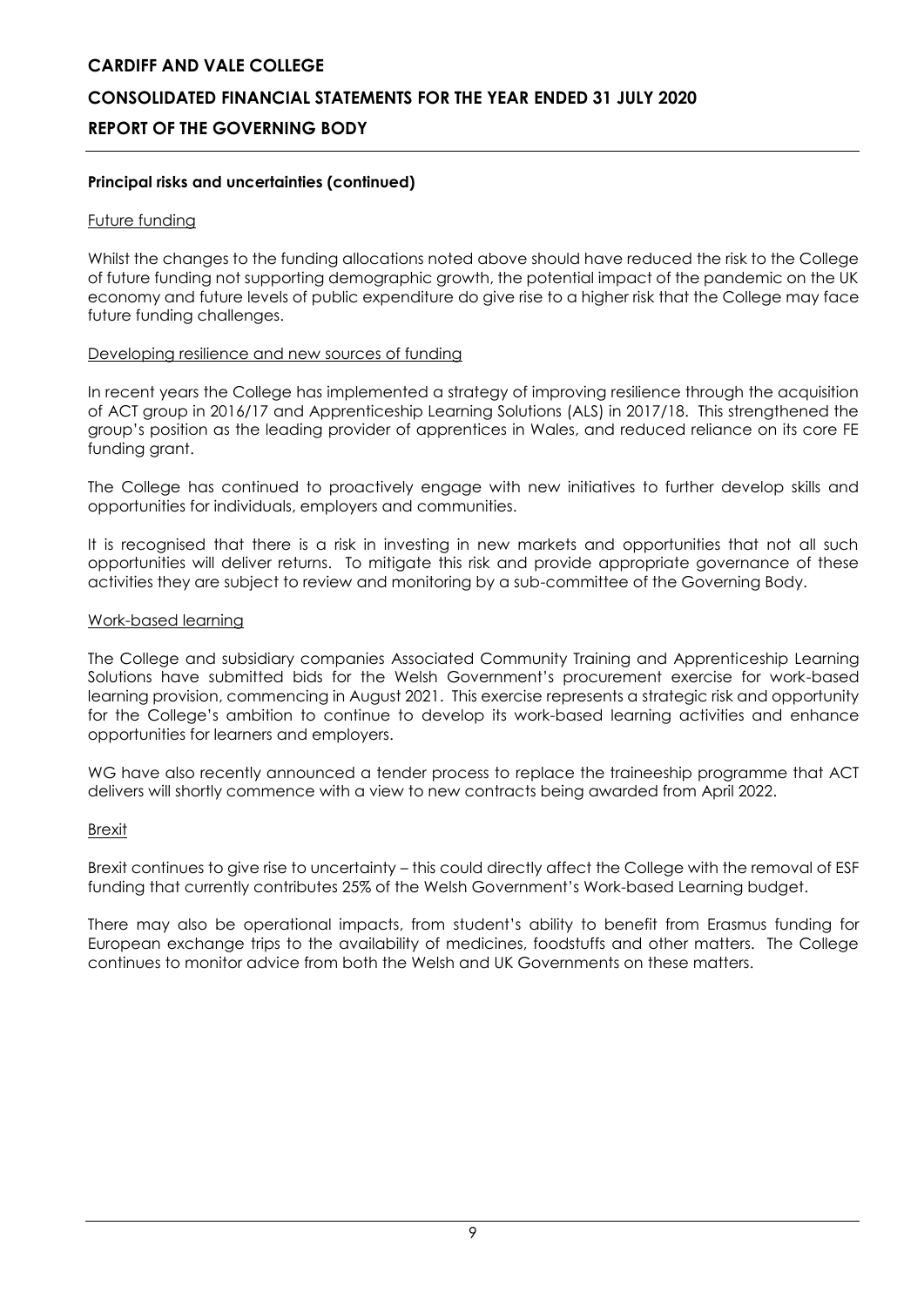### **CONSOLIDATED FINANCIAL STATEMENTS FOR THE YEAR ENDED 31 JULY 2020 REPORT OF THE GOVERNING BODY**

### **The group's resources**

The Group has various resources that it can deploy in pursuit of its strategic objectives.

### The estate

The estate continues to change significantly as a result of the implementation of the Estate Strategy. The net book value of the freehold land and buildings at 31 July 2020 was £74.9million (2019: £76.4million).

### Financial

At 31 July 2020, the Group had net assets excluding pension liabilities of £36.2million (2019: net assets of £32.1million).

When the pension liability of £41.9million (2019: £20.4million) is included the Group had net liabilities of £5.9million (2019 net assets of £11.7million)

### People

During the year the Group employed an average of 1,209 staff (2019: 1,200) (expressed as full time equivalents).

### Reputation

The College, ACT and ALS have excellent reputations locally and nationally. Maintaining a quality brand is essential for the College's success at attracting students and developing external relationships.

### **Financial strategy**

The Governing Body approved the financial strategy in June 2020 that set out the College's financial objectives to generate operational surpluses and net increases in cash to finance:

- on-going activity;
- new investment:
- asset replacement;
- the estate strategy; and
- to provide or maintain a financial reserve.

The Governing Body is content that the philosophy of the strategy and the underlying objectives outlined above remain appropriate in the medium and long term.

However, it is acknowledged that the uncertainty relating to the Covid-19 pandemic means that the College faces exceptional risks, challenges and uncertainties that will limit the extent to which it can in the short term meet all normal financial strategy targets. The Governing Body, therefore, agreed that the focus for the forthcoming year be resilience and stability, whilst restricting new investment and growth in capacity to a more limited number of strategic priorities.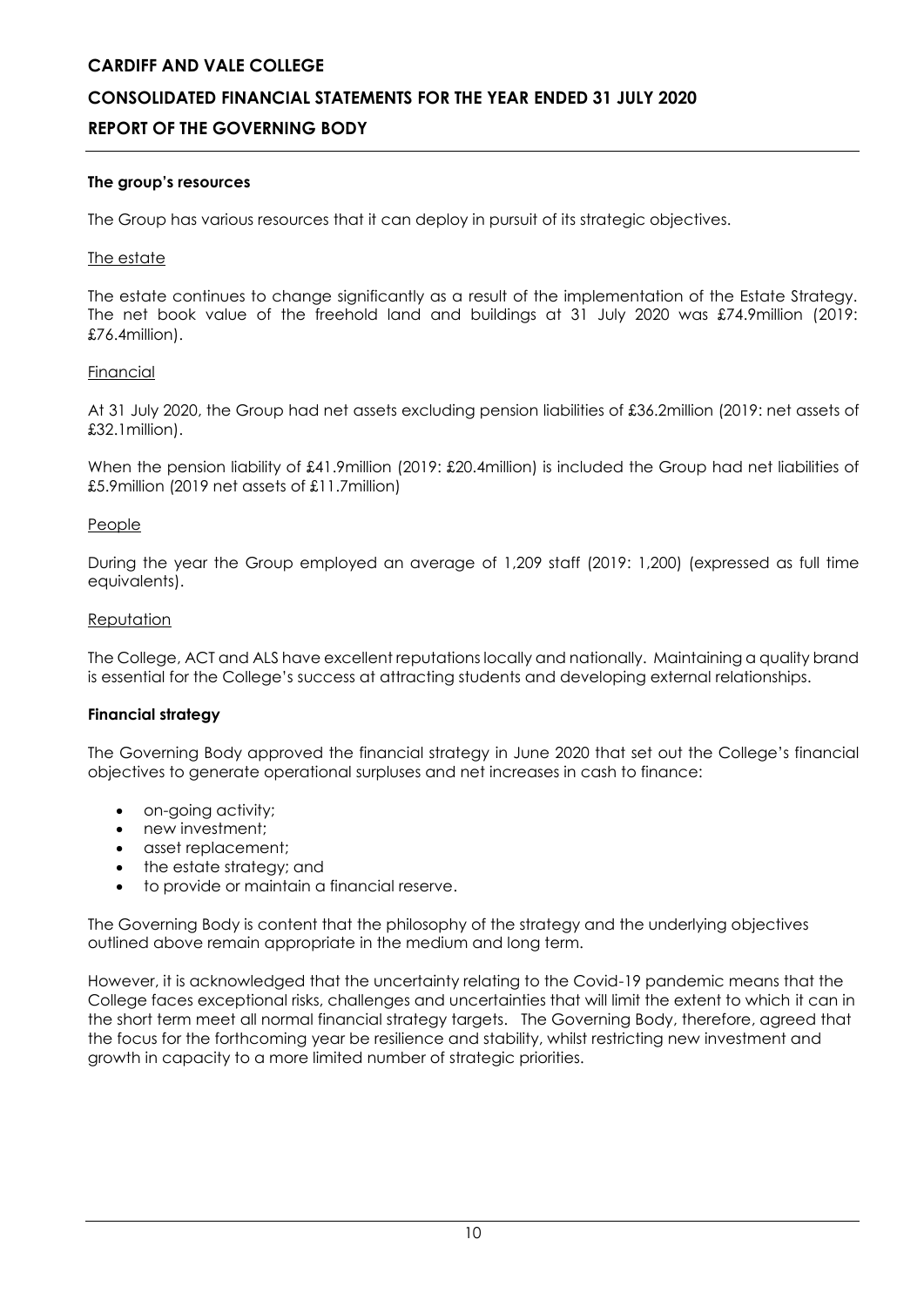### **The group's resources (continued)**

### Reserves

At 31 July 2020, the College had "cash-backed reserves" (as identified by the Welsh Government) of £5.9million (2019: £3.4million) that are available for use by the College. Cash-backed reserves differ from total reserves insofar as they exclude non-cash items (such as revaluation of fixed assets and pension liabilities) and reserves previously used for historic capital development projects. The College's total cash-backed reserves of £5.9million comprise a restricted reserve of £1.5million (2019: £1.5million), and £4.4million (2019: £1.9million) set aside to provide a financial reserve.

### **Financial results**

In the context of a challenging year, the College is pleased to report an increase in both group turnover and EBITDA compared to the prior year – turnover for the year was £97.6million (2019: £93.2million) and EBITDA was £11.1million (2019: £6.5million).

To properly understand the financial results for the year there are three key elements to note:

#### Business as usual, prior to "lockdown"

The change to the funding methodology referred to above resulted in the College for the first time for many years being "fully funded" for our full-time learner numbers, whereas in past years we have had to subsidise our decision "*not to turn any learner away*". This, combined with the increase in funding allocation for part-time learners and successful bids for additional apprenticeship funding by the College, ACT and ALS meant that, prior to lockdown, we were on or ahead of budget.

### Welsh Government support during lockdown

The WG made an early decision to support the sector and to continue to fund colleges and apprenticeship providers to wherever possible continue to deliver learning remotely during lockdown. Whilst new term 3 enrolments and apprentice starts were reduced because of the lockdown, the continuity of funding ensured the College did not need to consider redundancies and was able to maintain payments to suppliers. However, because of the uncertainty, vacancies were held wherever possible and non-pay expenditure significantly reduced to offset the additional costs of continuing to deliver teaching and learning and operate the College "on-line".

#### Commercial and non-government funded income streams

As referred to above, the College has invested significantly in diversifying its income streams to provide resilience and reduce reliance on Government funding, these include our retail, catering, nursery, facilities hire and events, commercial courses and international activities. Again, as with our core business, all of these were operating at or ahead of budget before lockdown. However, on lockdown many of these activities stopped immediately as campuses were closed or substantially reduced where it was only possible to provide online services. Whilst we were able to utilise the UK Government's CJRS funding to avoid redundancies and claimed some £717k, the nature of the scheme meant that we had to fund some £254k to "top up" staff salaries to their normal pay levels whilst receiving no income between April and July.

Subsidiary companies ACT and ALS continued to perform well although both experienced similar challenges during the year. In particular ACT, where funding for one significant grant was stopped during lockdown and the company had to utilise the CJRS scheme to support the salaries of staff. These companies make gift aid payments to the College rather than the previous dividend payments to private shareholders, ensuring those funds can be invested in the Group's education and training activities.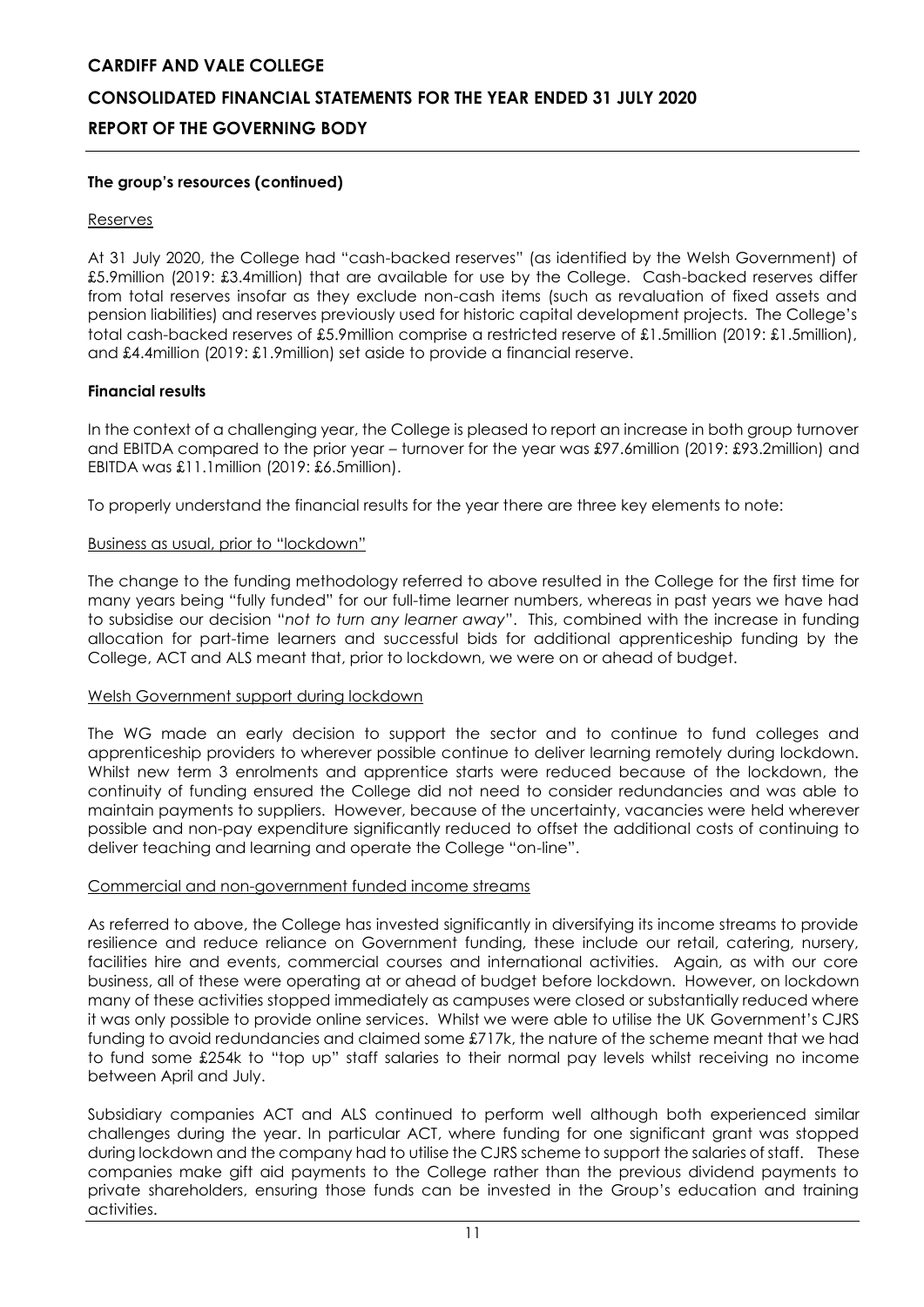### **Impact on the group's results of pension costs**

The Group's results are significantly affected by the volatility arising from the accounting requirements for post-employment benefits set out in FRS 102. This accounting standard requires the College to account for the cost of its commitment to the Local Government Pension Scheme (LGPS) in respect of its business support staff. Accordingly, the charges to the income and expenditure account and the liabilities shown on the balance sheet are impacted by changes in actuarial assumptions and market movements in respect of the assets held by the pension scheme – both of which are outside the control of the College.

Due mainly to the exceptional circumstances linked to the Covid-19 pandemic, the 2019/20 accounting valuation shows a significant increase in the College's pension deficit, which has grown to £41.9million at 31 July 2020 compared to £20.4million at 31 July 2019. This is due mainly to reduced yields on corporate bonds (upon which the discount rate is determined) and volatile investment returns linked to the pandemic.

The increased deficit is consistent with the experiences of many other participants in the LGPS. The College's lender is aware of this and has removed the net asset covenant test from the College's loan facility agreements as the impact of the pandemic on the size of the pension deficit renders that covenant meaningless. The Welsh Government has also indicated that the situation will be taken into account in their financial health assessment of the FE sector.

In considering the impact of these accounting requirements on the College's financial position it should be noted that pension liabilities are, by their nature, long term obligations and that in meeting these obligations the College makes the level of employer contributions to the pension scheme recommended by an independent qualified actuary.

Accordingly, notwithstanding that the accounting treatment has resulted in the balance sheet showing net liabilities, the Governors are content this has no impact on the College's financial strength and does not give rise to any "going concern" issues.

### **Treasury management**

Treasury management is the management of the College's cash flows, its banking, money market and capital market transactions; the effective control of the risks associated with those activities; and the pursuit of optimum performance consistent with those risks.

The College has a treasury management policy set out in its financial regulations. Regular reports are made to the Finance and Estate committee, and all borrowing requires the approval of the Governing Body.

The College's financial strategy provides a framework for the ongoing management of the College's ability to meet the repayments over the term of the loans and the interest rates on these loans have been fixed.

The College's loan agreements with Santander sets out a number of financial covenants including debt service and interest cost ratios to EBITDA and net assets levels, which are reported to and monitored by the Finance, Estates, Commercial and HR sub-committee of the Governing Body. As described above, Santander has waived the net asset covenant due to the volatility relating to the LGPS; all remaining covenant tests have been met with significant headroom.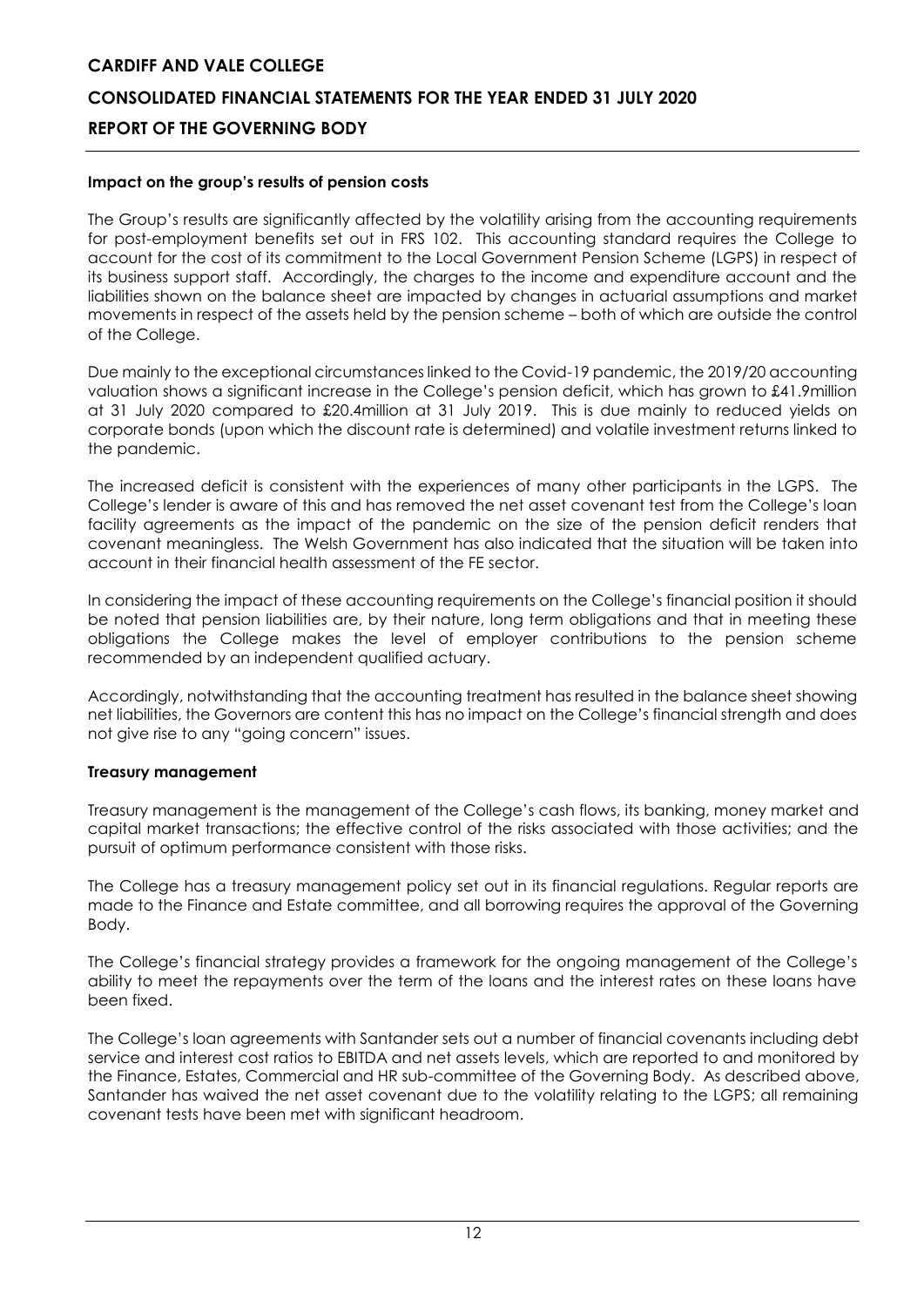### **Cash flows and liquidity**

The Group's cash balance at 31 July 2020 was £9.3million (2019: £2.9million). The increase compared to the prior year was mainly due to increased cash generation from operating activities, but also included a number of short-term favourable timing differences which will unwind in the forthcoming year. In addition, income received from Welsh Government in respect of apprenticeship contracts was paid in line with contract profile during the year, whereas in prior years some of this funding would have been paid based on claims after the year end.

During the year, the College paid £2.7million of contingent consideration in relation to the acquisition of ACT and ALS, based on performance targets set at the time of acquisition. These additional payments were fully funded from profits generated by ACT and ALS.

The reported net current assets of £0.3million (2019: net current liabilities of £3.4million) includes a number of accounting liabilities which are not expected to be settled in the forthcoming year, and also include contingent consideration, which will be settled in line with available cash flows generated by ACT and ALS and paid to the College as gift aid.

### **Capital developments**

The College's ambitious estate strategy, that required an investment of some £98million in the ten-year period from 2011 to 2021, is approaching completion, with the following key developments taking place during the year:

- In collaboration with Cardiff Council, the College:
	- o progressed discussions in respect of heads of terms for the proposed development and relocation of the new Fitzalan High School to the CISC Leckwith site. The changes will result in some improvements to facilities compared to existing arrangements;
	- o Agreed heads of terms for a 35 year lease extension for Cardiff Construction Training Centre (CCTC).
- The College continued to progress plans to replace the ageing accommodation in the Vale of Glamorgan as part of the Welsh Government's 21st Century Schools and Colleges Band B Mutual Investment Model (MIM) programme. We are working with the Welsh Government and partners to deliver two new campuses – a general further education campus at Barry Waterfront Southern IQ site, and an advanced technology centre on a site close to the current ICAT site and Cardiff Airport. During the year the project continued to gather pace: the Welsh Government appointed Merdiam as the MIM strategic partner and the College continued to move forward with the required business cases and administrative aspects of the MIM scheme. During the year the Governing Body established a steering group to ensure the correct governance, support and oversight of the College's commitment to the MIM funding model and the continued strategic development of the two campuses.
- The £1.9m Canal Park project to develop and procure a 3G playing surface, two Multi-use Games Areas (MUGA) and associated work on the grassed area behind the city centre campus (part of the Welsh Government's £15m Community Hub funding scheme) had been expected to complete in 2020 but was delayed due to Covid-19 and other factors requiring some changes to the project specification – notably a relocation of the MUGAs and the Air Dome which will now be sited in the City Centre campus; work in this respect commenced in September 2020.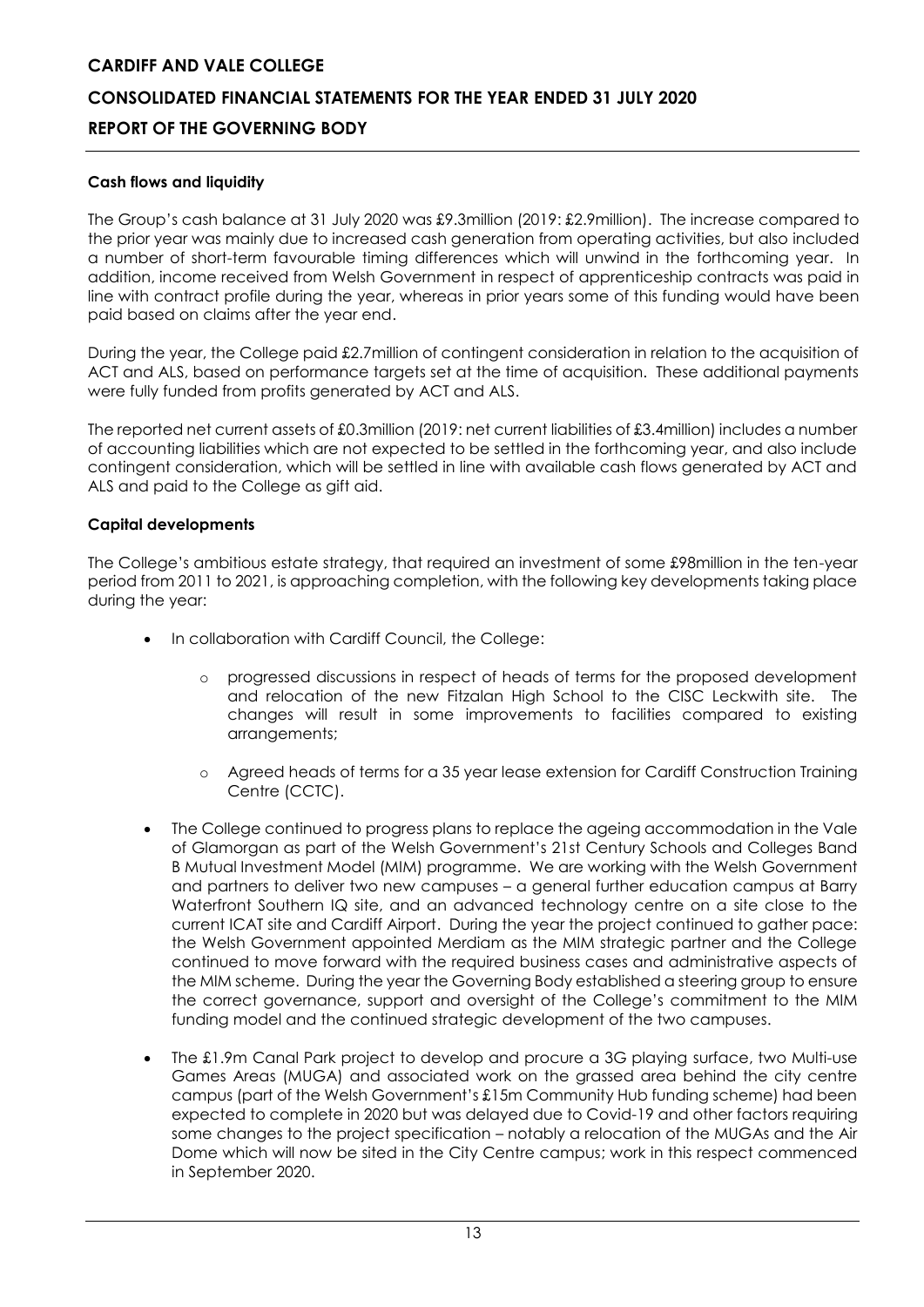### **Other future developments**

Alongside the ambitious capital developments described above, the College is working on a range of priorities both internally and externally that will shape the future direction of the College, its range of services for learners, employers and communities and its relationships with partners and stakeholders including:

- building on the acquisition of ACT and ALS, the further development of a comprehensive workbased learning offering, enhancing the opportunities offered to learners, employers and communities.
- the expansion of our business development activities to meet the needs of employers and, where appropriate, utilise our expertise in conjunction with appropriate partners to provide commercial services overseas or attract international learners and businesses to the capital region;
- continued focus on the wellbeing of staff and students, including the launch of the College's new wellbeing strategy;
- further integration of technology into the College's teaching, learning and other activities, in the context of 'Digital 2030', the Welsh Government's strategic framework for post-16 digital learning in Wales;
- continued focus on learner outcomes and the core priorities of Quality, Efficiency and Growth.

### **Payment performance**

Creditor payment days, based on creditors at 31 July 2020, was 33 days (2019 – 30 days). During the current financial year, no interest charges were paid under The Late Payment of Commercial Debts (Interest) Act.

### **Welsh language and Welsh medium/bilingual provision**

Cardiff and Vale College/ Coleg Caerdydd a'r Fro is proud to be Welsh. It believes that everyone has the right to communicate, receive services and learn through the medium of Welsh and is committed to providing that opportunity for its learners, employees and visitors. CAVC has a positive and robust approach to meeting its Welsh Language Standards requirements to ensure a positive bilingual service for all learners and the ability for all stakeholders to interact with the College in the language of their choice.

As the largest College in Wales CAVC aims to be sector leading in the provision of Welsh-medium and bilingual education and training. Its ambitious vision to grow high quality Welsh medium provision is increasing the number of learners undertaking a Welsh or bilingual module as part of their course; provides a bilingual learner journey and comprehensive offer of support; provides more opportunities for learners to develop their skills and increase their employability and sees more partnership working to grow opportunities for learners.

CAVC is proactive in undertaking activities and investing in opportunities that raise the profile of Welsh across all stakeholders in the region and provides a dedicated offer to support businesses in the development of their Welsh Language skills in a bid to increase the number of skilled, employable and bilingual people across the Capital Region and beyond.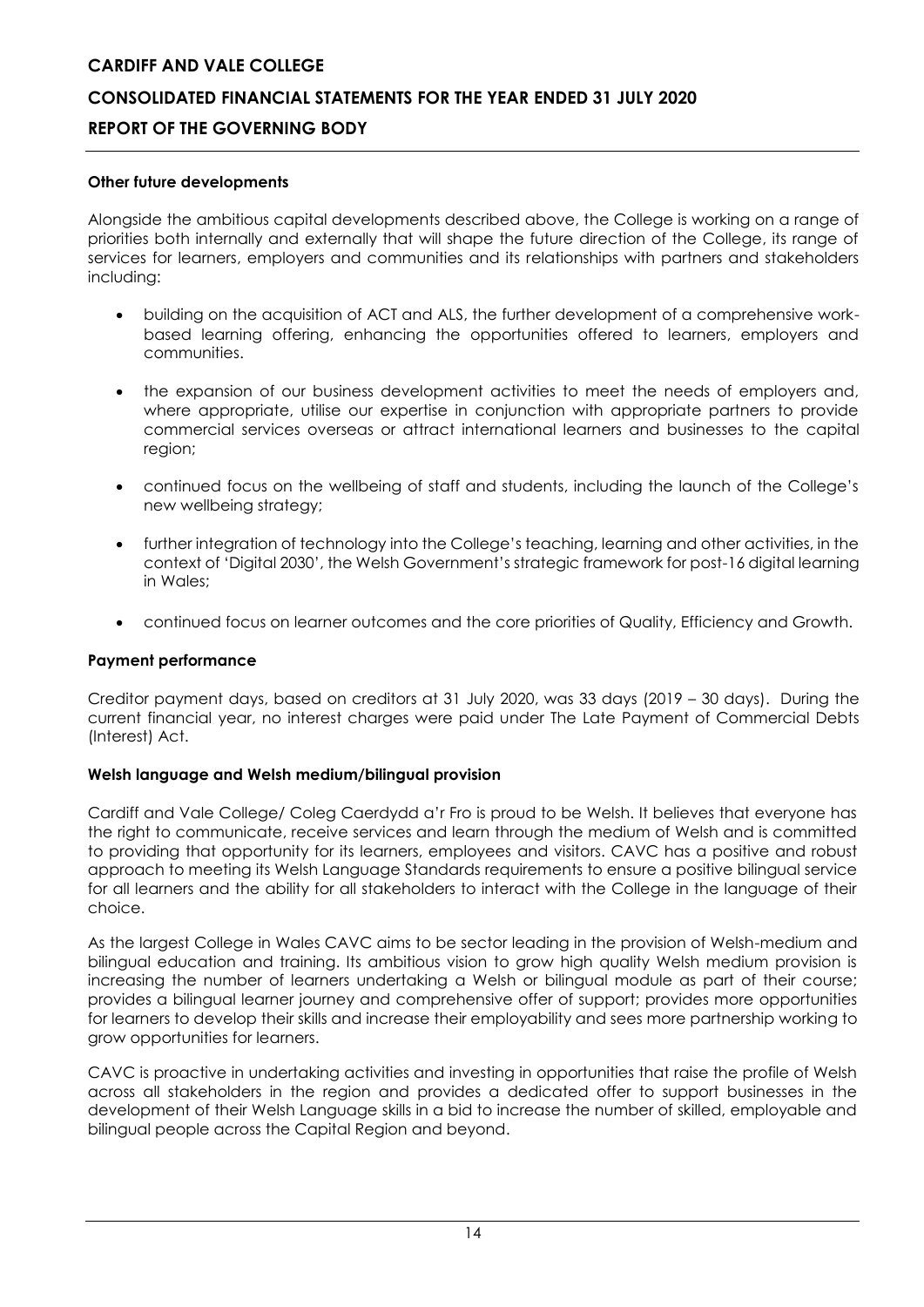### **Equality and Diversity**

As an employer and a provider of education and training, Cardiff and Vale College will implement policies and procedures that meet the needs of our communities by promoting inclusion and addressing inequalities.

The College strives to challenge the patterns of discrimination and disadvantage that exist in society which have resulted in some groups being treated less favourably than others. The College has a responsibility to provide opportunities to individuals to achieve their potential in a safe and secure environment that is free of discrimination.

The College is committed to promoting equality of opportunity regardless of gender, age, disability, race, religion and belief, sexual orientation, gender reassignment, pregnancy and maternity and marriage/civil partnership and any other characteristic that is irrelevant to the person's learning or employment with us. All managers, staff, learners, contractors, visitors and others involved or engaged with the College have the responsibility to behave in a manner that respects and supports the ethos of our inclusive College and our commitment to fair opportunities for learning and employment. The College's Equality and Diversity Policy is published on the College's Intranet site and its Strategic Equality Action Plan on its external website.

The College has been awarded the prestigious Leaders in Diversity status for its commitment to equality, diversity and inclusion. The College was awarded the status after the National Centre for Diversity worked closely with staff and students. It places CAVC as one of the best institutions in the country for encouraging an all-encompassing culture of equality, diversity and inclusion.

### **Access**

A great deal of work has been undertaken across the College to ensure it is accessible for those with disabilities and impairments to meet the College's duty under the Equality Act as far as reasonably practical. This has included the provision of tactile surfaces, visual panels, alterations to toilet cubicle doors, Disability Discrimination Act compliant signage, accessible toilet alarms, increasing the number of hoists, networked fire door retainers, refuge intercom, nosings added to internal steps/stairs and lifts.

The improvements are those that have been considered to be classed as "reasonable adjustments" with the intention of ensuring that all parts of the College are accessible as far as reasonably practical. However, where this has not been possible, issues have been identified and managed by adjusting College activities to ensure that this does not impact on any student, staff member or visitor.

The College has worked to prepare for the ALN Act ensuring all learners are able to access the learning itself. The College has implemented training to support universal provision and Person-Centred Practice, as well as making significant investment in assistive technology.

As part of its agreement to the Transgender Charter, the College has also undertaken an accessibility audit of all sites, making changes where necessary to improve access for transgender people within its community.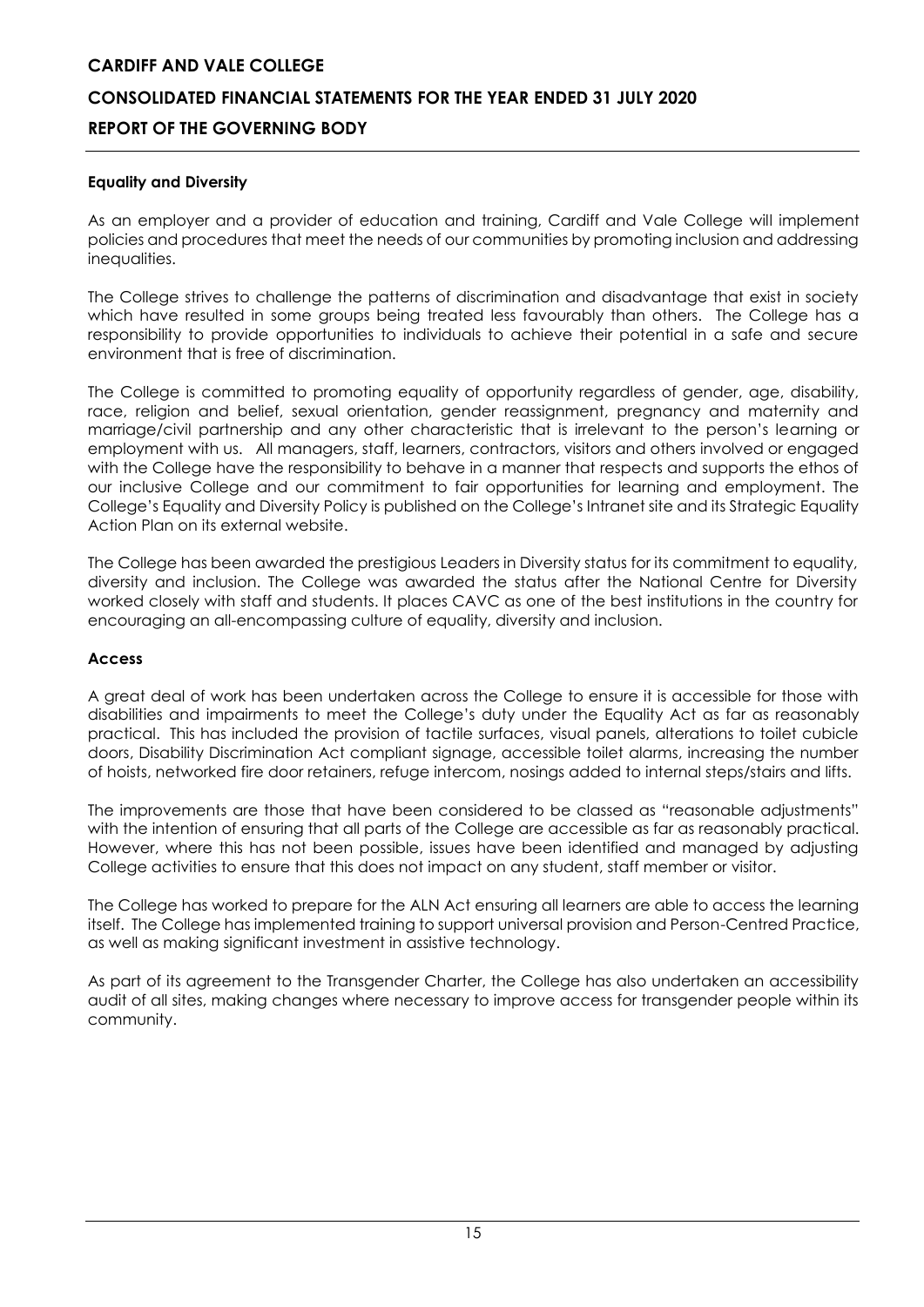### **Employment of people with disabilities**

The College considers all applications from people with disabilities, bearing in mind the aptitudes of the individuals concerned and has committed to the "Disability Confident" core actions to support its approach to the recruitment of staff. Where existing employees become disabled, every effort is made to ensure that employment with the College is continued. The College's policy is to provide training, career development and opportunities for promotion, which are, as far as possible, identical to those for other employees. An annual equalities plan is monitored by managers and governors.

### **Sustainability**

The College continues to be committed to the Wellbeing and Future Generations (Wales) Act 2015 and all seven goals in its business and curriculum activities. It also remains committed to the Welsh Government's Sustainability Charter and has signed up to the Responsible Business Network.

The College has an environmental policy and energy and water management plan and is currently working towards securing Green Dragon accreditation.

The College has a number of ongoing projects to improve its own "sustainability" including contributing to the Cardiff HEAT network, reduction of single use plastics and a palm oil audit.

### **Governance**

The College's current Articles, Instruments, Governing Body and sub-committee structure were introduced in 2015 following a comprehensive review of its Governance arrangements in light of the publication of the Further and Higher Education (Governance and Information) (Wales) Act 2014.

This review incorporated the new legislation, consideration of models of best practice in the sector, the previous recommendations of the Humphreys review of Governance and the needs of the College going forward.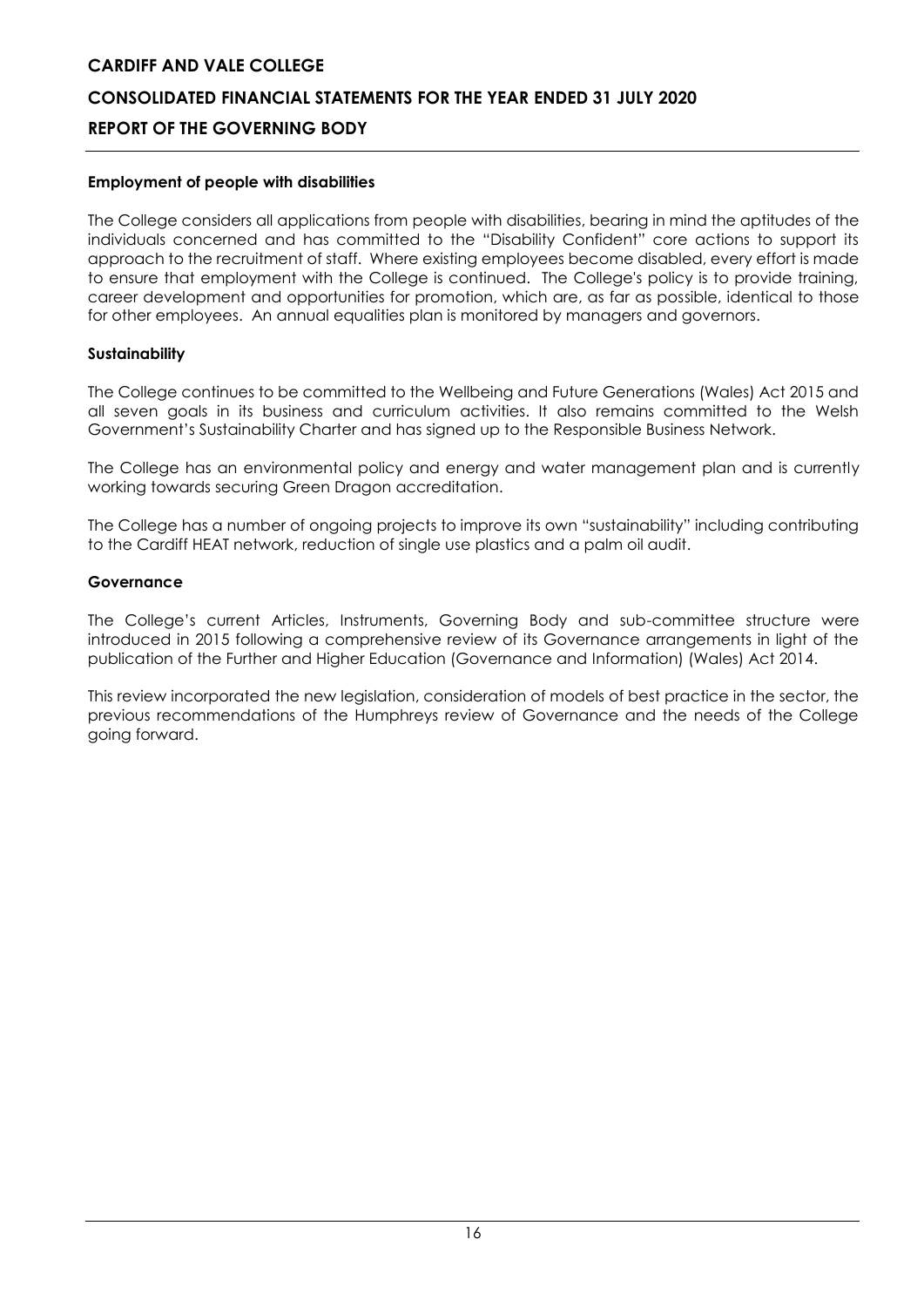### **Staff pay and remuneration**

The Governing Body recognises that the success of the College is based on the hard work and contribution of its staff and that it is essential that they are rewarded fairly and reasonably, within the confines of relevant national agreements and legislation and subject to affordability.

The Governing Body also recognises the importance of transparency and equality in decisions regarding pay and remuneration and complies with requirements to publish information on such matters which are included either in these financial statements or in separate reports available on the College website.

The following arrangements are in place regarding staff pay and remuneration:

- As part of the National Agreements in place between Colleges Wales as the employer representative and the Joint Trade Unions all staff directly employed by the College are:
	- o employed on "common contracts" agreed with the Joint Trade Unions under which staff are entitled to pension and holiday arrangements that represent a substantial part of their "total remuneration";
	- o paid, as a minimum, in line with Living Wage Foundation guidelines;
	- o receive annual pay awards arising from national Welsh FE sector negotiations with the Joint Trade Unions; and
	- o in respect of teaching staff, are paid on a common pay scale with nationally agreed procedures for incremental increases up that pay scale.
- In respect of business support staff, in the absence of a national pay scale or grading system, the College some years ago implemented in consultation and agreement with local trade union representatives a job evaluation process.
- Any new roles that are established that fit outside of the business support job evaluation process are assessed by reference to current local pay rates (taking into consideration the value of the pension and holiday entitlement) and where appropriate relevant salary benchmarking services.
- The Governing Body has established a Remuneration Committee to consider the remuneration of senior post holders including the Clerk to the Governing Body. The membership of this Committee is set out on page 18 and includes an independent, external non-Governor. In respect of the operation of this committee:
	- o There are currently only four designated senior post holders (including the Clerk to the Governing Body);
	- o In addition to the independent external member, the Committee receives advice from the College's HR function;
	- o The Committee's decisions are informed by appropriate independent salary benchmarking services; and
	- o None of the senior post holders (including the Clerk to the Governing Body) are involved in the discussions of their remuneration.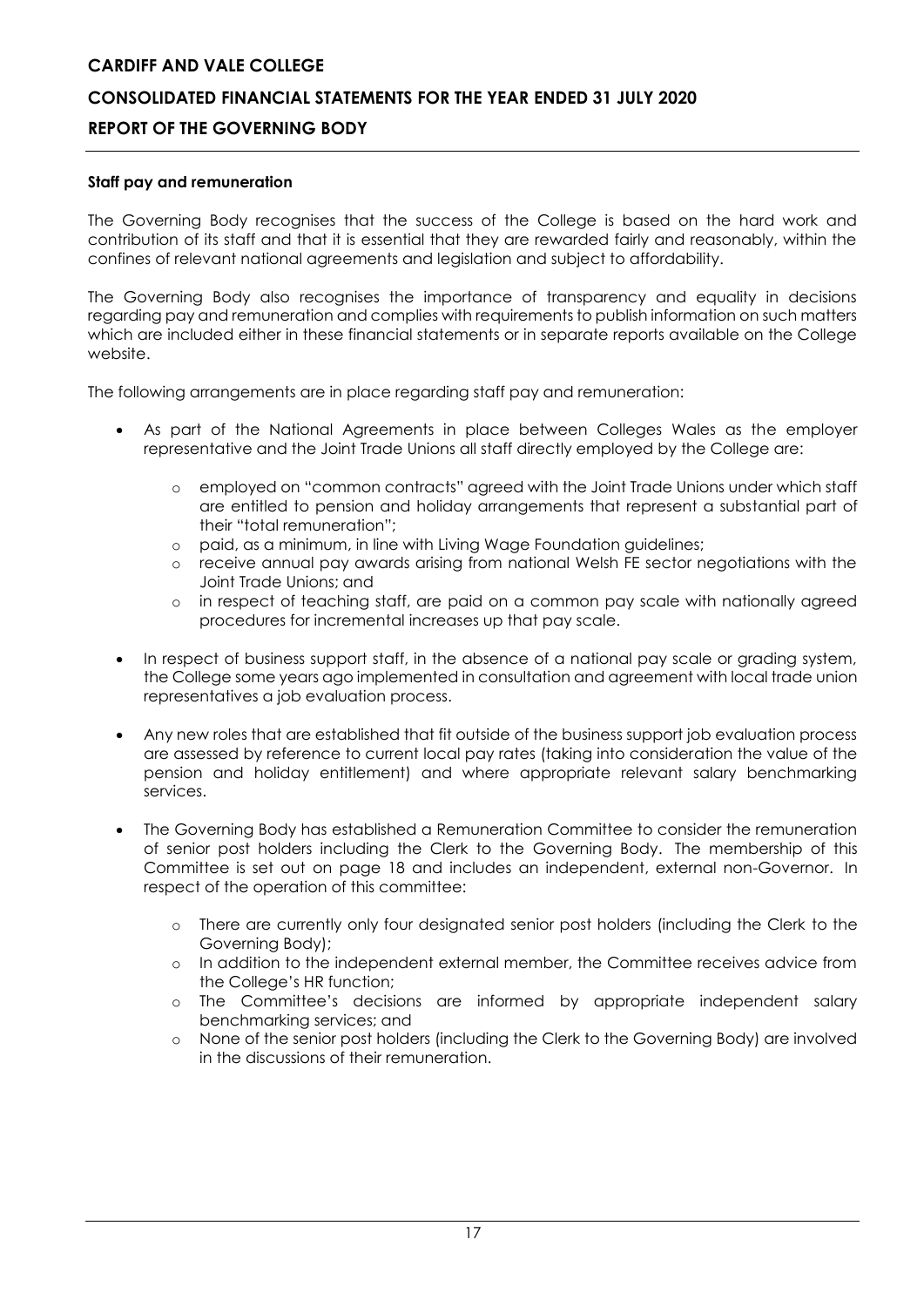### **Members of Cardiff and Vale College Further Education Corporation**

The members who, unless otherwise stated, served the Cardiff and Vale College Further Education Corporation for the period from 1 August 2019 to the date of signing of the financial statements were as follows:

| Member                    | <b>Appointment status</b>     | Date of appointment (A) | <b>Committees served</b>      |
|---------------------------|-------------------------------|-------------------------|-------------------------------|
|                           |                               | / resignation (R)       |                               |
| Mr G Evans                | Governor                      |                         | Chair of - R, S&G, FECHR, V   |
| Chair of Corporation      |                               |                         |                               |
| Mr B Haines               | Governor                      |                         | R, S&G, FECHR, V              |
| Vice Chair of Corporation |                               |                         |                               |
| Dr M Davies               | Governor                      |                         | A (Chair)                     |
| <b>Ms R Davies</b>        | <b>Business Support Staff</b> |                         | FECHR, CQSA, CB               |
|                           | Governor                      |                         |                               |
| Dr F Cowe                 | Governor                      |                         | CQSA                          |
| Cllr B Gray               | Local Authority               |                         | CQSA                          |
|                           | Governor - Vale               |                         |                               |
| Mr M James                | Group Chief                   |                         | FECHR, CQSA                   |
|                           | Executive                     |                         |                               |
| Cllr S Merry              | Local Authority               |                         | CQSA                          |
|                           | Governor - Cardiff            |                         |                               |
| Mr D Austin               | Governor                      |                         | A to Sept 20, FECHR from Sept |
|                           |                               |                         | 20, V                         |
| Mr D James                | Governor                      |                         | FECHR, V                      |
| Ms M Floris               | Student Governor              | $A - Sept 20$           | CQSA                          |
| Ms S Khan                 | <b>Student Governor</b>       | $A - Sept 20$           | CQSA                          |
| Ms S Gape                 | Student Governor              | A - Oct 19 R - May 20   | CQSA                          |
| Mr I Morris               | Governor                      |                         | <b>FECHR</b>                  |
| Mr D Reeves               | Governor                      |                         | FECHR, R, S&G                 |
| Mr K Robinson             | Academic Staff                | $R -$ Sep 19            | FECHR, CQSA                   |
|                           | Governor                      |                         |                               |
| Ms N Hodkinson            | Academic Staff                | $A - Oct$ 19            | FECHR, CQSA                   |
|                           | Governor                      |                         |                               |
| <b>Prof D Saunders</b>    | Governor                      |                         | CQSA (Chair), R, S&G          |
| Mr R Thomas               | Governor                      |                         | FECHR, V                      |
| Ms S Rizea                | Student Governor              | $R - A \cup Q$ 20       | CQSA                          |
| Mr A Abdi                 | Governor                      | $A -$ Jan 20            | CQSA                          |
| Mrs S Nawaz               | Governor                      | A- Jan 20               | CQSA                          |
| Mrs M Foster              | Governor                      | A- Jun 20               | FECHR, V                      |
| Mr J Taylor               | Governor                      | A- Jun 20               | FECHR to Sept 20, A from Sep  |
|                           |                               |                         | 20                            |

During the period from 1 August 2019 to the date of signing of the financial statements the Governing Body had the following sub-committees:

- o Finance, Estates, Commercial and HR (FECHR)
- o Remuneration (R)
- o Search and Governance (S&G)
- o Curriculum, Quality and Student Affairs (CQSA)
- o Audit (A)
- o Community Board (CB) (disbanded May 2020)
- o ACT Strategy Board (SB) (disbanded May 2020)
- o The Vale Campus Steering Group (V) (established August 2020)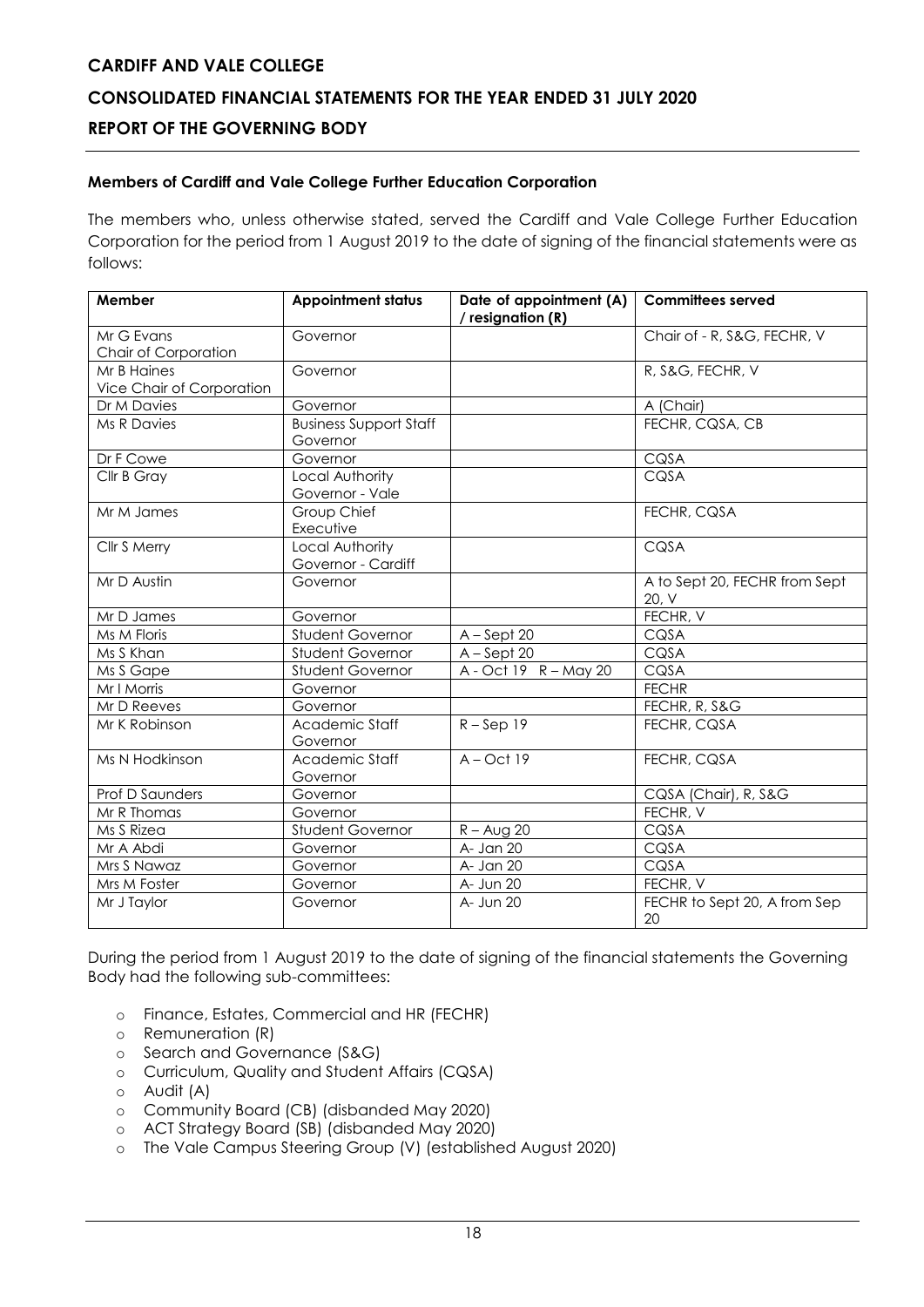### **Members of Cardiff and Vale College Further Education Corporation (continued)**

In addition to the Governors listed above, Professor A Chapman served as an independent member of the Remuneration Committee until his resignation in October 2019. Professor Chapman was replaced by Mr Phil Jardine in March 2020.

In addition to the full members of the Governing Body set out above, the following individuals were coopted members of Governing Body sub-committees:

|                                             | <b>Committee Membership</b> |      |       |
|---------------------------------------------|-----------------------------|------|-------|
|                                             | <b>FEC&amp;HR</b>           | CQSA | Audit |
| Ms D Merrick                                |                             |      |       |
| Mr B Davies                                 |                             |      |       |
| Ms L Farrow                                 |                             |      |       |
| Ms V Compton                                |                             |      |       |
| Ms R Huws Williams $(A - May 2020)$         |                             |      |       |
| Ms L Hawkins (A - November 2019)            |                             |      |       |
| Miss K Patel (A - March 2020)               |                             |      |       |
| Mrs H Ferguson (Transferred from CB and ACT |                             |      |       |
| SB May 2020)                                |                             |      |       |
| Mr J Harper (Transferred from CB May 2020)  |                             |      |       |
| Miss C Mundell ACT Student Rep A - Feb 2020 |                             |      |       |

The following individuals served as Community Governors on the Community Board and ACT Strategy Board in the period from 1 August 2019 to the date when the boards were disbanded.

| <b>Community Board Governor</b> | Date of appointment<br>(A) / resignation (R) |
|---------------------------------|----------------------------------------------|
| Mr A Abdi                       |                                              |
| Mr M Alamgir                    |                                              |
| Mrs A Ali                       |                                              |
| Ms C Burton                     |                                              |
| Mrs H Ferguson                  |                                              |
| Mr J Harper                     |                                              |
| Miss R Hussein                  |                                              |
| Mr L Kahn                       |                                              |
| Mrs A Mohammed                  |                                              |
| Mrs S Nawaz                     |                                              |

The Community Board was disbanded in May 2020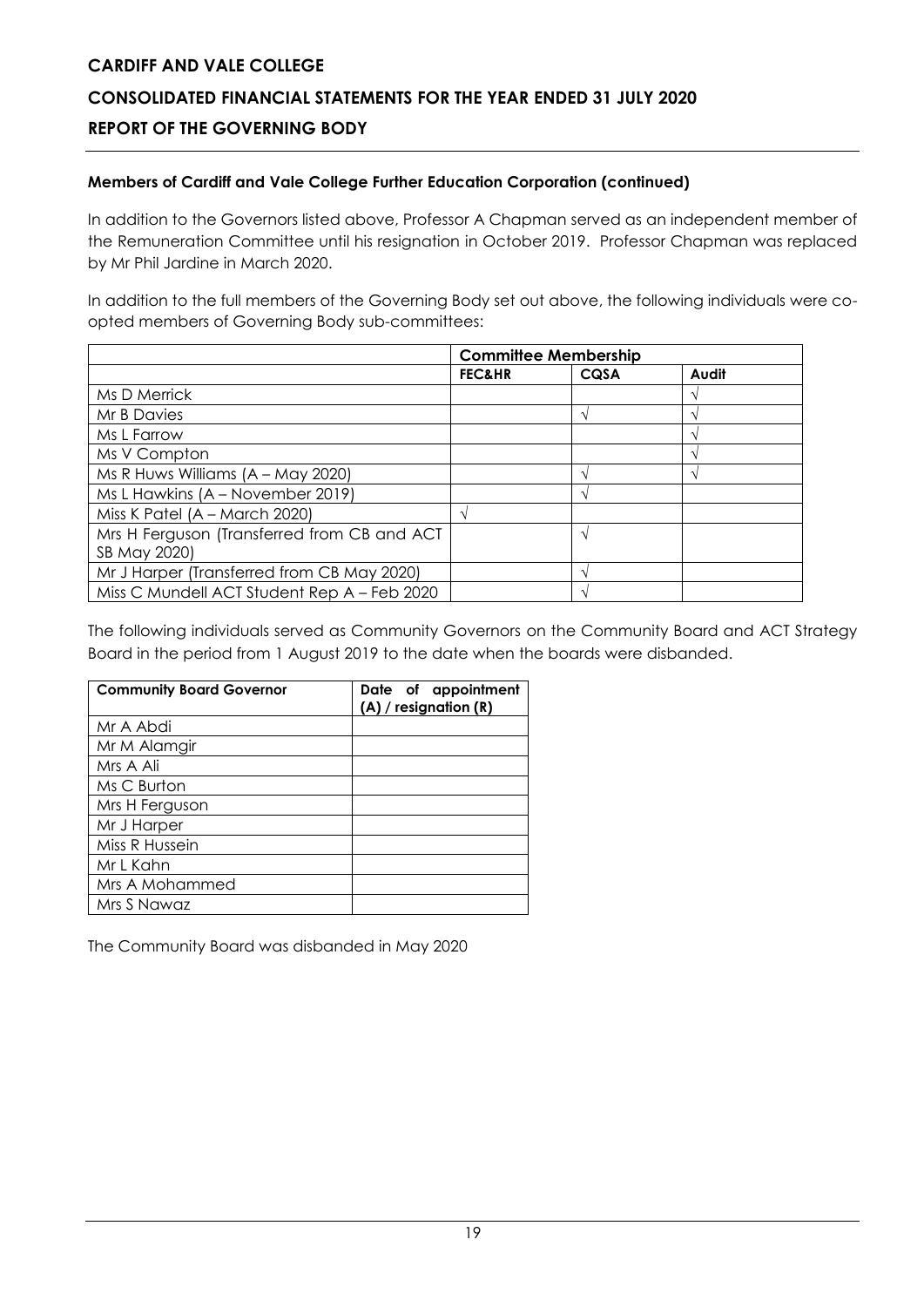### **Members of Cardiff and Vale College Further Education Corporation (continued)**

| <b>ACT Strategy Board (not including</b><br><b>Main Board Governors)</b> | Date of appointment (A)/<br>resignation (R) |
|--------------------------------------------------------------------------|---------------------------------------------|
| Mr J Baker                                                               |                                             |
| Mrs H Ferguson                                                           |                                             |
| Mrs M Foster                                                             |                                             |
| Mr S Murphy                                                              |                                             |
| Mr J Taylor                                                              |                                             |
| Miss R Huws Williams                                                     |                                             |
| Ms L Hawkins                                                             | A – November 2019                           |

The ACT Strategy Board was disbanded in May 2020

### **Disclosure of information to auditors**

The members who held office at the date of approval of this report confirm that, so far as they are each aware, there is no relevant audit information of which the College's auditors are unaware; and each member has taken all the steps that he or she ought to have taken to be aware of any relevant audit information and to establish that the College's auditors are aware of that information.

Mr G D Evans Mr M James Chair of Governing Body Group Chief Executive

8 December 2020

un James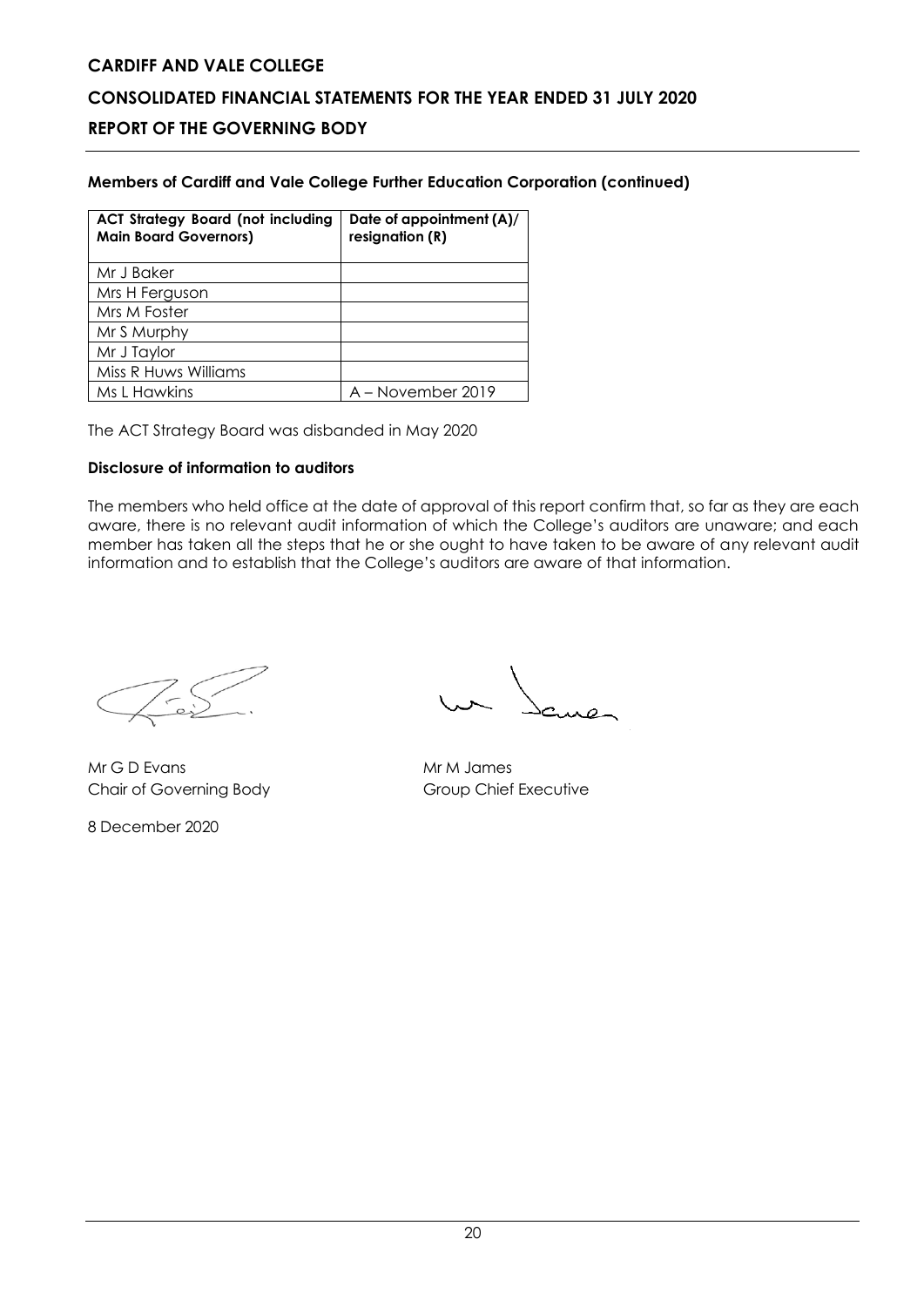### **CONSOLIDATED FINANCIAL STATEMENTS FOR THE YEAR ENDED 31 JULY 2020 STATEMENT OF THE GOVERNING BODY'S RESPONSIBILITIES**

In accordance with the College's Instrument and Articles of Government, the Governing Body is responsible for the administration and management of the affairs of the College and the Group, including ensuring an effective system of internal control, and is required to present audited financial statements for each financial year.

The Governing Body is responsible for keeping proper accounting records which disclose with reasonable accuracy at any time the financial position of the College and enable it to ensure that the financial statements and an operating and financial review are prepared in accordance with the College's Articles of Government, the Statement of Recommended Practice - Accounting for further and higher education and other relevant accounting standards. In addition, within the terms and conditions of a Financial Memorandum agreed between the Welsh Government and the College's Governing Body, the Governing Body, through its designated office holder, is required to prepare financial statements for each financial year which give a true and fair view of the College's state of affairs and of the surplus or deficit and cash flows for that year.

In causing the financial statements to be prepared, the Governing Body has:

- ensured that suitable accounting policies were selected and applied consistently;
- ensured that judgements and estimates were made that are reasonable and prudent;
- ensured that applicable accounting standards have been followed, subject to any material departures disclosed and explained in the financial statements;
- assessed that the College remains a going concern, taking into consideration its activities, the factors likely to affect its future development and performance, its financial position, cash flow, liquidity and borrowings;
- ensured that the financial statements are prepared on the going concern basis unless it is inappropriate to presume the College will continue in operation; based on the assessment described above, the going concern basis continues to be adopted in the preparation of the financial statements.

The Governing Body has taken reasonable steps to:

- ensure that funds from the Welsh Government are used only for the purposes for which they have been given and in accordance with the Financial Memorandum with the Welsh Government and any other conditions which the Welsh Government may from time to time prescribe;
- ensure that there are appropriate financial and management controls in place to safeguard public funds and funds from other sources;
- safeguard the assets of the College and prevent and detect fraud; and
- secure the economical, efficient and effective management of the College's resources and expenditure.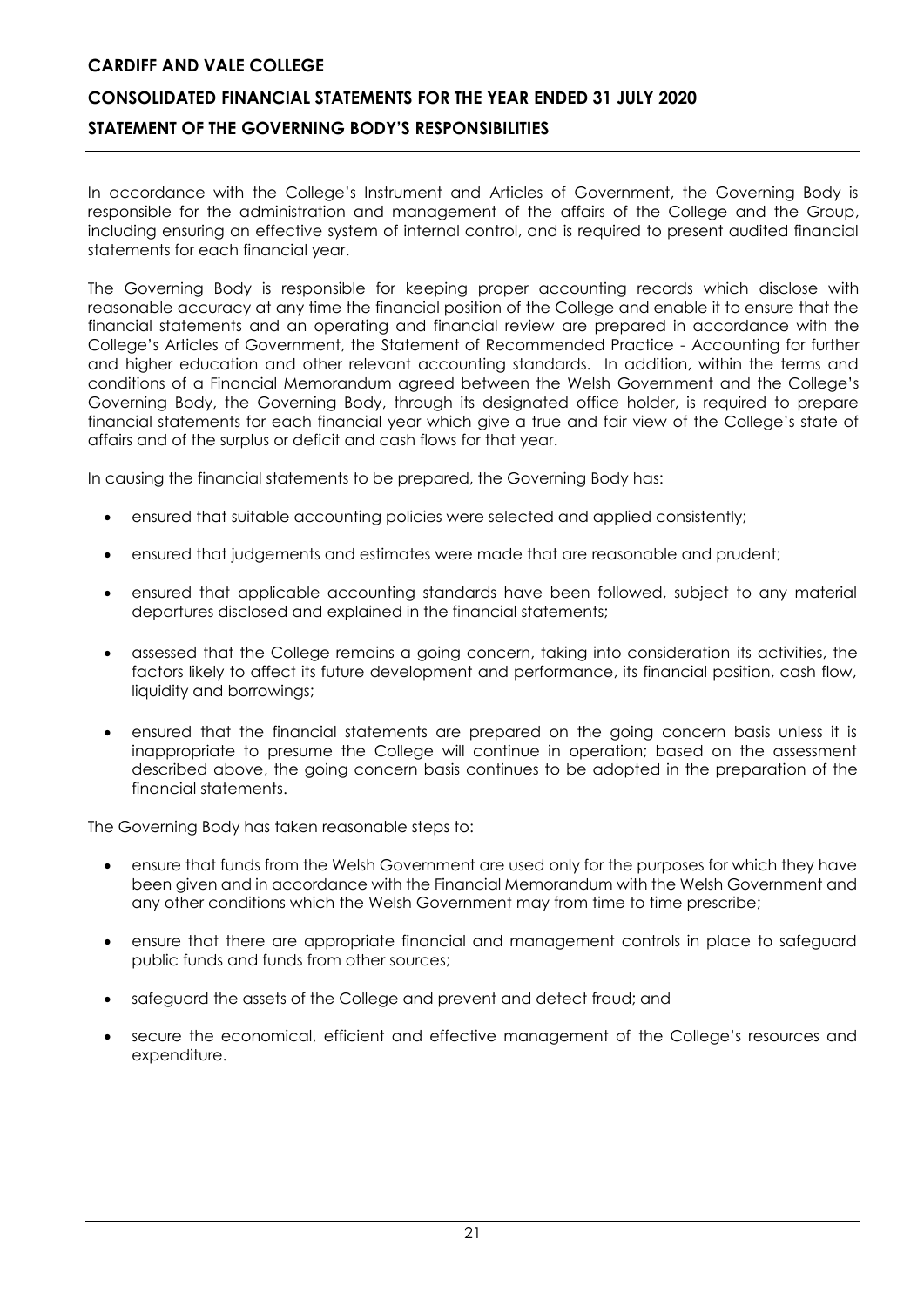### **CONSOLIDATED FINANCIAL STATEMENTS FOR THE YEAR ENDED 31 JULY 2020 STATEMENT OF THE GOVERNING BODY'S RESPONSIBILITIES**

The key elements of the College's system of internal financial control, which is designed to discharge the responsibilities set out above, include the following:

- clear definitions of the responsibilities of, and the authority delegated to, heads of academic and administrative departments;
- a comprehensive medium and short term planning process, supplemented by detailed annual income, expenditure, capital and cash flow budgets;
- regular reviews of key performance indicators and business risks, and termly reviews of financial results involving variance reporting and updates of forecast outturns;
- clearly defined and formalised requirements for approval and control of expenditure, with investment decisions involving capital or revenue expenditure being subject to formal detailed appraisal and review according to approval levels set by the Governing Body;
- comprehensive Financial Regulations, detailing financial controls and procedures, approved by the Audit Committee and Finance, Estates, Commercial & HR Committee; and
- a professional Internal Audit team whose annual programme is approved by the Audit Committee and endorsed by the Governing Body and whose head provides the Governing Body with a report on internal audit activity within the College and an opinion on the adequacy and effectiveness of the College's system of internal control, including internal financial control.

Any system of internal financial control can, however, only provide reasonable, but not absolute, assurance against material misstatement or loss.

### **Information held on the College's website**

The Governing Body recognises its responsibility for the maintenance and integrity of the Cardiff and Vale College website when publishing the financial statements through this medium and notes that legislation in the United Kingdom governing the preparation and dissemination of financial statements may differ from legislation in other jurisdictions.

Mr G D Evans Chair of the Governing Body

8 December 2020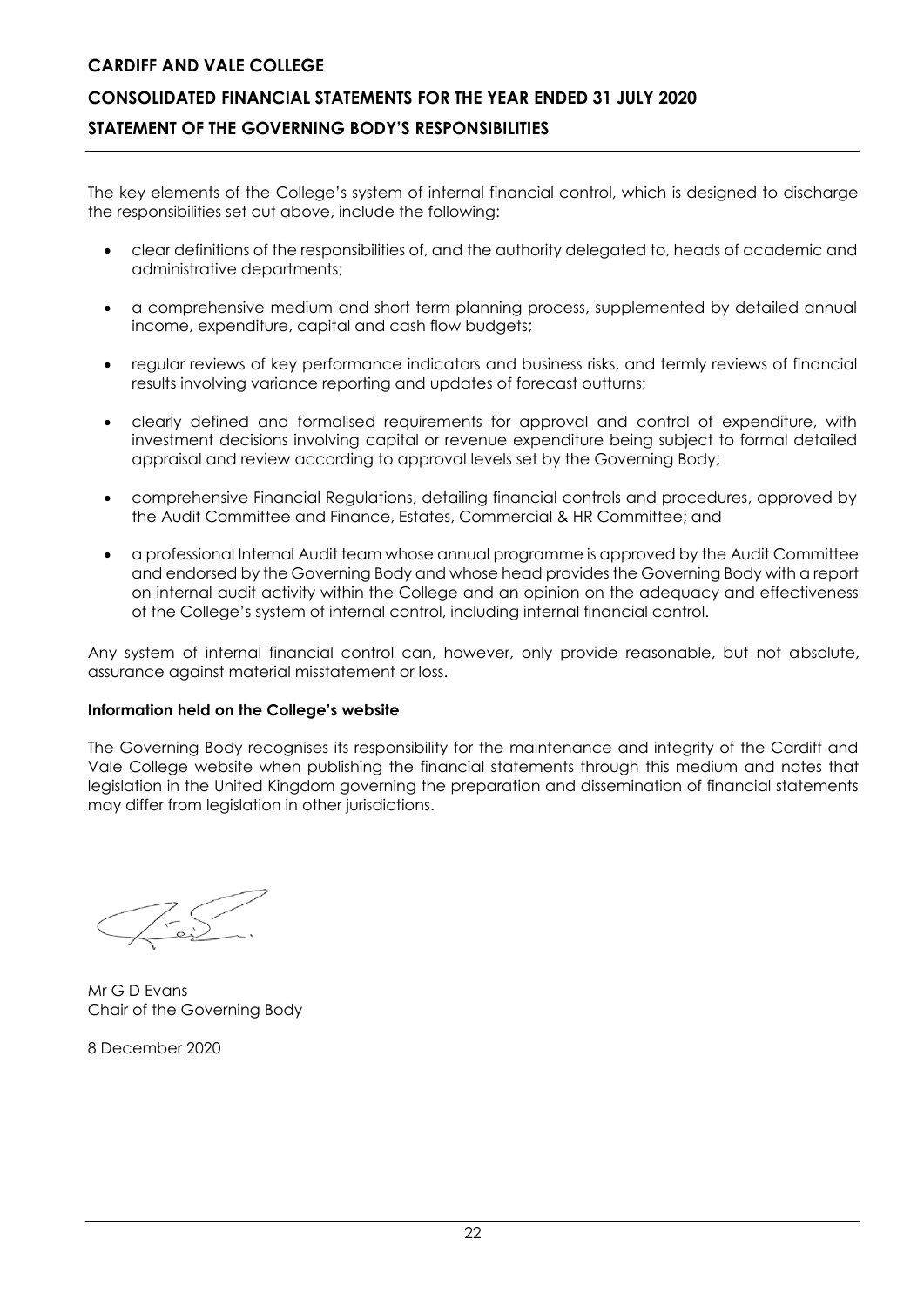### **CORPORATE GOVERNANCE**

The College is committed to exhibiting best practice in all aspects of corporate governance.

This summary describes the manner in which the Institution has applied the principles set out in the UK Corporate Governance Code 2016 (the Code) in so far as they apply to the further education sector. Its purpose is to help the reader of the financial statements understand how the principles have been applied.

Following the publication of the Further and Higher Education (Governance and Information) (Wales) Act 2014, the Governing Body undertook a comprehensive review of its Governance arrangements. This review incorporated the new legislation, consideration of models of best practice in the sector, the previous recommendations of the Humphreys review of Governance and the needs of the College going forward.

This review culminated in the appointment of new members to the Governing Body and a revised governance structure effective from 1 August 2015.

During the year the Governing Body has reviewed and considered its operation and further developments in best practice, including Colleges Wales' Guide for Governors, and, where appropriate to the needs of the College, adopted changes to support the continued development of its governance arrangements.

In the opinion of the Governors, Cardiff and Vale College complied with all the provisions of the Code in so far as they apply to the Further Education Sector, and it has complied throughout the year ended 31 July 2020.

### **The Corporation**

The composition of the Cardiff and Vale College Further Education Corporation during the year ended 31 July 2020 is set out on pages 18 to 20. It is the Corporation's responsibility to bring independent judgement to bear on issues of strategy, performance, resources and standards of conduct.

The Corporation was provided with regular and timely information on the overall financial performance of the Institution together with other information such as performance against funding targets, proposed capital expenditure, quality matters and personnel related matters such as health and safety and environmental issues. The Corporation met each term.

The Corporation conducted its business through a number of committees. Each committee had terms of reference, which had been approved by the Corporation. These committees were as follows:

- Finance, Estates, Commercial and HR
- Curriculum, Quality and Student Affairs
- **Remuneration**
- Search and Governance
- Audit
- Vale Campus Steering Group (established August 2020)

All governors were able to take independent professional advice in the furtherance of their duties at the Institution's expense and had access to the Clerk of the Corporation, who was responsible to the Board for ensuring that all applicable procedures and regulations were complied with. The appointment, evaluation and removal of the Clerk were matters for the Corporation as a whole.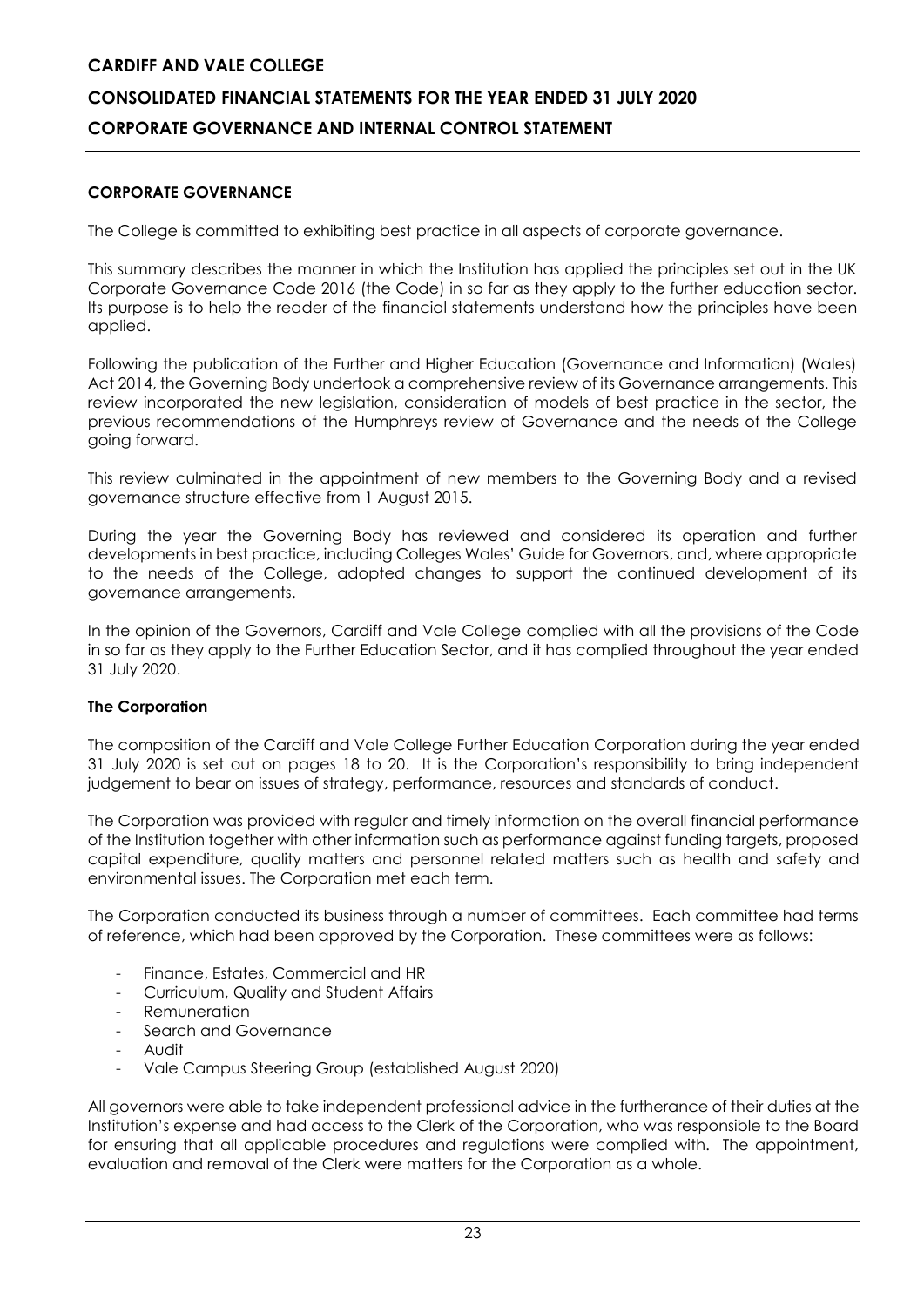### **CORPORATE GOVERNANCE (continued)**

### **The Corporation (continued)**

Formal agendas, papers and reports were supplied to Governors in a timely manner, prior to Board meetings. Briefings were also provided on an ad-hoc basis.

The Corporation had a strong and independent non-executive element and no individual or group dominated its decision making process. The Corporation considered that each of its non-executive members was independent of management and free from any business or other relationship, which could have materially interfered with the exercise of their independent judgement.

There was a clear division of responsibility in that the roles of the Chair and Group Chief Executive were separate.

### **Remuneration Committee**

Throughout the year ended 31 July 2020, the Institution's remuneration committee comprised the members who are identified on page 18. The Committee's responsibilities were to make recommendations to the Board on the remuneration and benefits of the Group Chief Executive and other senior post-holders.

Details of senior post-holders' remuneration for the year ended 31 July 2020 are set out in note 8 to the financial statements.

### **Appointments to the Corporation**

Any new appointments to the Corporation were a matter of consideration of the Corporation as a whole. The Corporation has a search and governance committee which is comprised of the members who are identified on page 18 and were responsible for the selection and nomination of any new member for the Corporation's consideration. The Corporation was responsible for ensuring that appropriate training was provided as required.

Members of the Corporation are appointed for a term of office not exceeding three years and were given options to continue for a second term in July 2019.

### **Audit Committee**

The Audit Committee comprised two members of the Corporation and at least three co-opted members as identified on pages 18 to 20. The committee operated in accordance with written terms of reference approved by the Corporation.

The Audit Committee met on at least a termly basis and provided a forum for reporting by the Institution's internal and external auditors, who had access to the committee for independent discussion, without the presence of Institution management.

The Institution's internal auditors monitored the systems of internal control, risk management controls and governance processes in accordance with an agreed plan of input and report their findings to management and the Audit Committee.

Management was responsible for the implementation of agreed audit recommendations and internal audit undertook periodic follow up reviews to ensure such recommendations had been implemented. The Audit Committee also advised the Corporation on the appointment of internal and external auditors and their remuneration for both audit and non-audit work.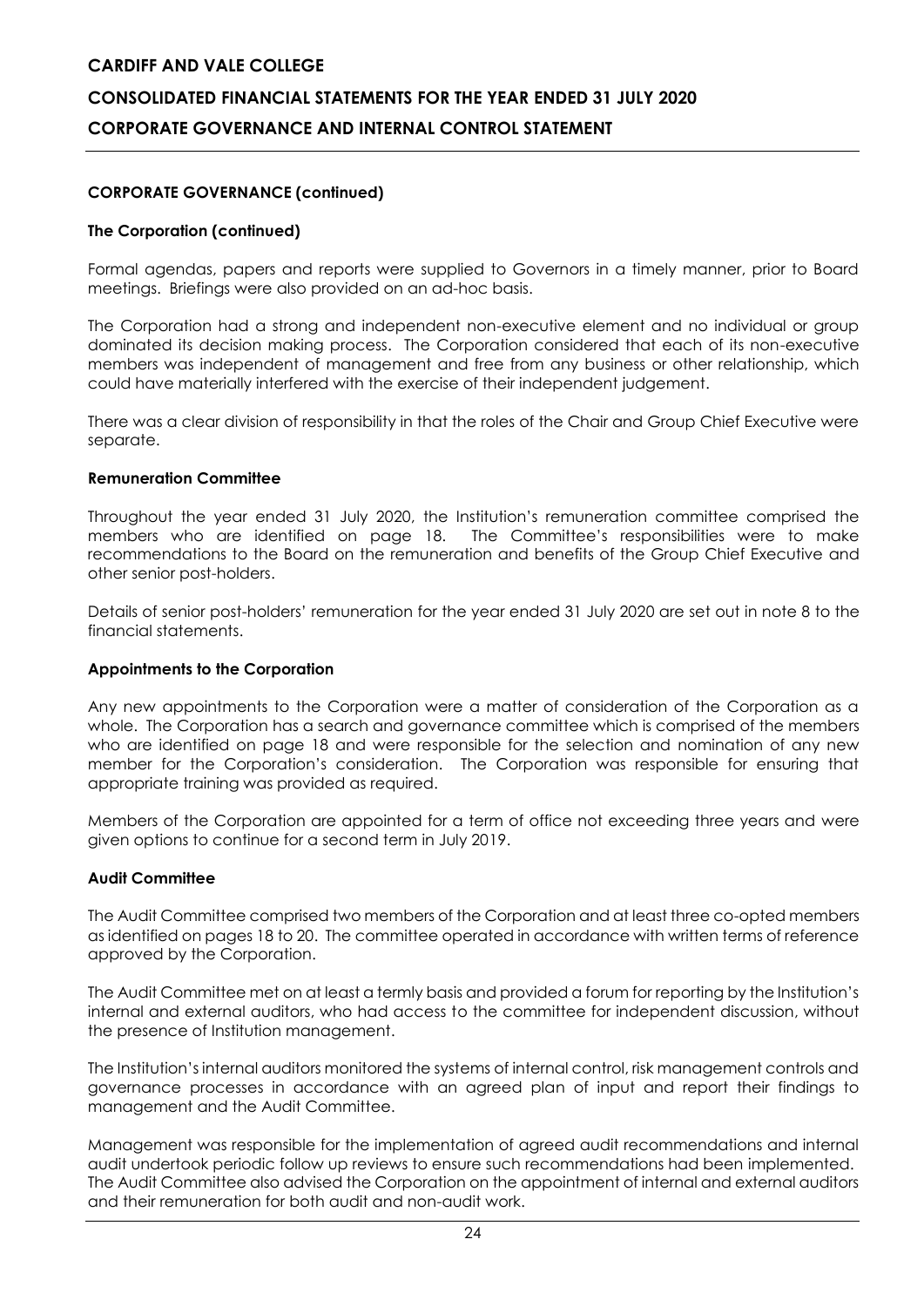### **INTERNAL CONTROL**

### **Scope of responsibility**

The Corporation was ultimately responsible for the Institution's system of internal control and for reviewing its effectiveness. However, such a system is designed to manage rather than eliminate the risk of failure to achieve business objectives, and can provide only reasonable and not absolute assurance against material misstatement or loss.

The Corporation has delegated the day-to-day responsibility to the Group Chief Executive, as Accounting Officer, for maintaining a sound system of internal control that supports the achievement of the Institution's policies, aims and objectives, whilst safeguarding the public funds and assets for which the Group Chief Executive is personally responsible, in accordance with the responsibilities assigned to the Group Chief Executive in the Financial Memorandum between Cardiff and Vale College and the Welsh Government. The Group Chief Executive was also responsible for reporting to the Corporation any material weaknesses or breakdowns in internal control.

### **The purpose of the system of internal control**

The system of internal control is designed to manage risk to a reasonable level rather than eliminate all risks of failure to achieve policies, aims and objectives; it can therefore only provide reasonable and not absolute assurance of effectiveness. The system of internal control is based on an ongoing process designed to identify and prioritise the risks to the achievement of Institution policies, aims and objectives, to evaluate the likelihood of those risks being realised and the impact should they be realised, and to manage them efficiently, effectively and economically. The system of internal control has been in place in Cardiff and Vale College for the year ended 31 July 2020 and up to the date of approval of the annual report and financial statements.

### **Capacity to handle risk**

The Corporation through the work of the Audit Committee has reviewed the process for identifying and monitoring the key risks to which the Institution was exposed together with the operating, financial and compliance controls that have been instigated to mitigate those risks. The Corporation is of the view that there was a formal ongoing process for identifying, evaluating and managing the Institution's significant risks that had been in place for the year ended 31 July 2020.

### **The risk and control framework**

The system of internal control is based on a framework of regular management information, administrative procedures including the segregation of duties, and a system of delegation and accountability. In particular, it includes:

- comprehensive budgeting systems with an annual budget, which is reviewed and agreed by the Corporation;
- regular reviews by the Corporation of periodic and annual financial reports, which indicate the financial performance against forecasts;
- setting targets to measure financial and other performance;
- clearly defined capital investment control guidelines; and
- the adoption of formal project management disciplines, where appropriate.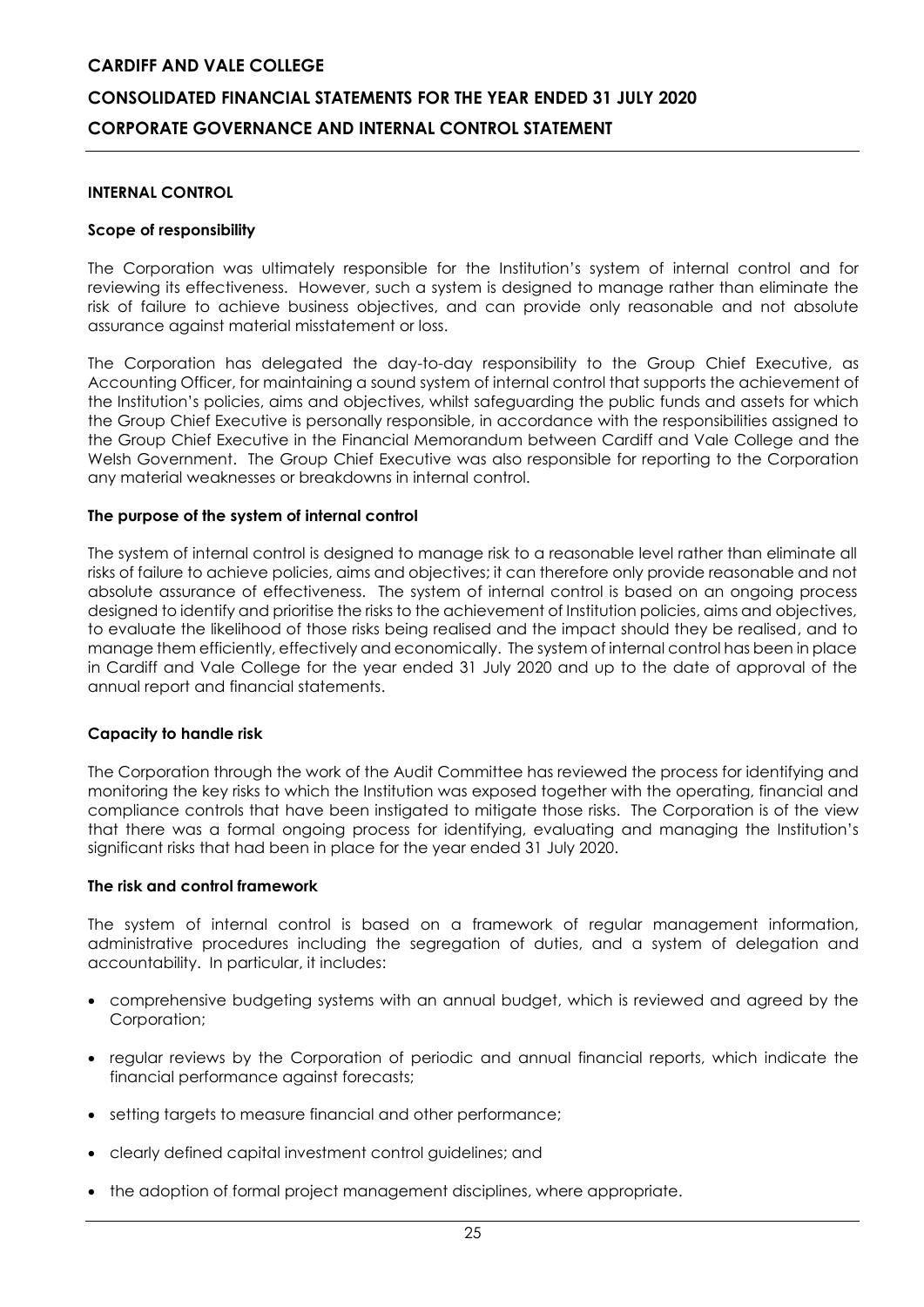### **INTERNAL CONTROL (continued)**

### **The risk and control framework (continued)**

Cardiff and Vale College employed Deloitte to provide internal audit services and they operate in accordance with the requirements of the Welsh Government. The work of the internal audit service was informed by an analysis of the risks to which the Institution was exposed, and annual internal audit plans were based on this analysis. The analysis of risks and the internal audit plans were endorsed by the Corporation on the recommendation of the Audit Committee. Annually, the Internal Auditors provide the Corporation with a report on internal audit activity in the Institution. The report included the Internal Auditors' independent opinion on the adequacy and effectiveness of the Institution's system of risk management, controls and governance processes.

The annual report of the Internal Auditors provided "substantial assurance" in respect of Corporate Governance, and "substantial assurance" in respect of Risk Management and Internal Control.

### **Review of effectiveness**

As Accounting Officer, the Group Chief Executive of Cardiff and Vale College has responsibility for reviewing the effectiveness of the system of internal control. The Group Chief Executive's review of the effectiveness of the system of internal control was informed by:

- the work of the internal auditors;
- the work of the executive managers within the Institution who have responsibility for the development and maintenance of the internal control framework; and
- comments made by the Institution's financial statements auditors in their management letter and other reports.

The Group Chief Executive was advised on the implications of the result of his review of the effectiveness of the system of internal control by the audit committee, which oversees the work of the internal auditor, and a plan to address weaknesses and ensure continuous improvement of the system is in place.

The executive team receives reports setting out key performances and risk indicators and considers possible control issues brought to their attention by early warning mechanisms, which are embedded within the departments and reinforced by risk awareness training. The executive team and the Audit Committee also receive regular reports from internal audit, which include recommendations for improvement. The Audit Committee's role in this area was confined to a high level review of the arrangements for internal control. The Corporation's agenda included consideration of risk and control and received reports thereon from the executive team and the Audit Committee. The emphasis is on obtaining the relevant degree of assurance not merely reporting by exception.

At its meeting on 8 December 2020, the Corporation carried out the annual assessment for the year ended 31July 2020 by considering the Audit Committee's annual report, the internal audit annual report, the external audit report to management and supporting documentation from officers.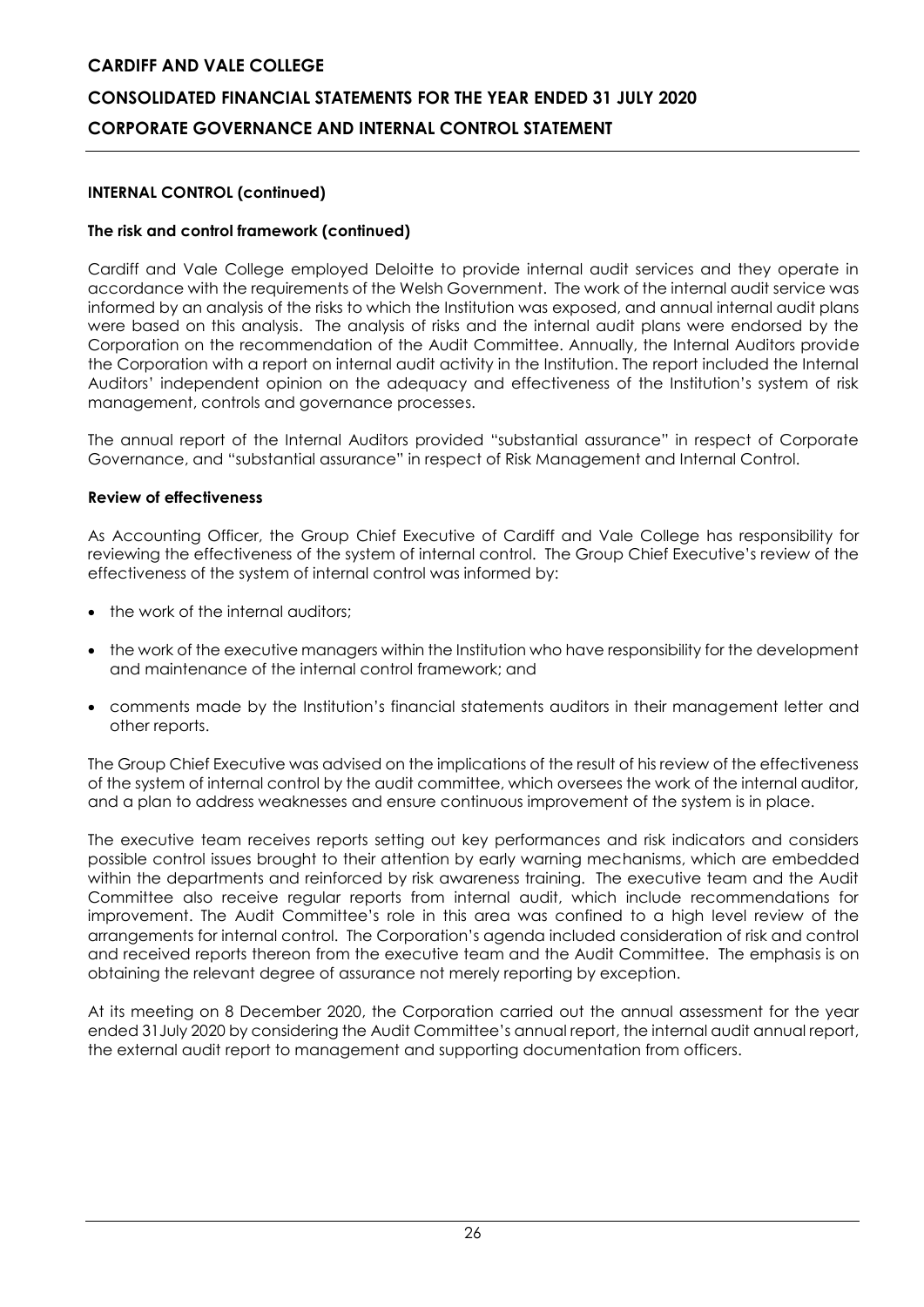### **Statement from the Audit Committee**

The Audit Committee has considered the reports presented to it by the internal and external auditors during the year and up to the date of the approval of the financial statements, along with the findings of other work undertaken by the Committee as set out in its annual report. Based on this information, the Audit Committee is satisfied that the Governing Body, in discharging its responsibilities, may rely on the College's risk management, internal control and governance processes.

### **Governing Body's statement on the Corporation's regularity, propriety and compliance with Funding body terms and conditions of funding**

The Corporation has considered its responsibility to notify the Welsh Government of material irregularity, impropriety and non-compliance with Welsh Government terms and conditions of funding, under the funding agreement in place between the Institution and the Welsh Government. As part of its consideration the Corporation has had due regard to the requirements of the funding agreement.

We confirm, on behalf of the Corporation that after due enquiry, and to the best of our knowledge, the Corporation believes it is able to identify any material irregular or improper use of funds by the Institution, or material non-compliance with the Welsh Government's terms and conditions of funding under the Institution's funding agreement.

We confirm that no instances of material irregularity, impropriety or funding noncompliance have been discovered to date. If any instances are identified after the date of this statement these will be notified to the Welsh Government.

### **Going Concern**

After making appropriate enquiries, the Corporation considers that the Institution has adequate resources to continue in operational existence for the foreseeable future. For this reason, it continues to adopt the going concern basis in preparing the financial statements.

Mr G D Evans Mr M James Mr M James Mr M James Mr M James Mr M James Mr M James Mr M James Mr M James Mr M James M Chair of the Governing Body Group Chief Executive

8 December 2020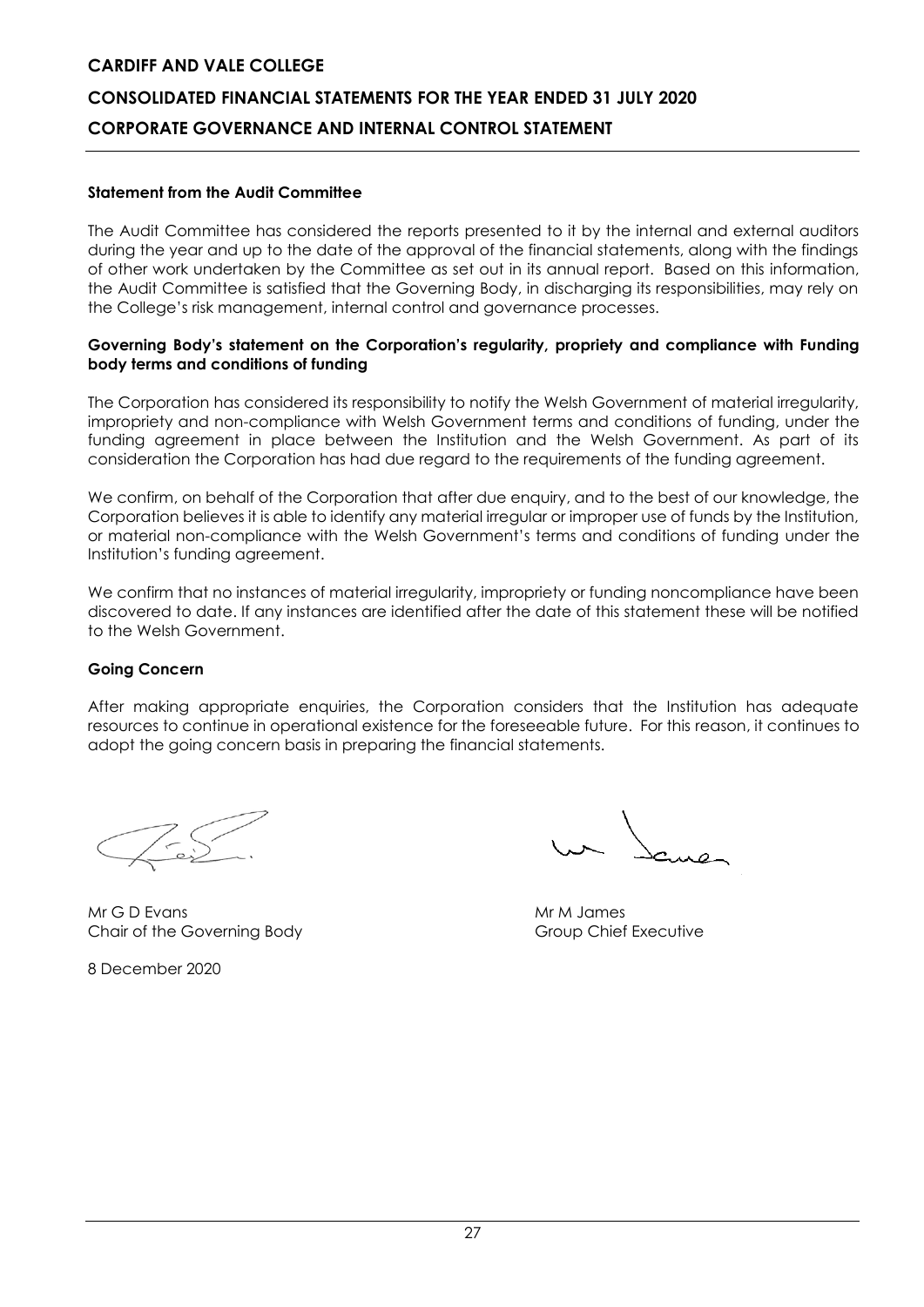### *Independent auditors' report to the Governing Body of Cardiff and Vale College (the "institution")*

### **Report on the audit of the financial statements**

### **Opinion**

In our opinion, Cardiff and Vale College's group financial statements and parent institution financial statements (the "financial statements"):

- give a true and fair view of the state of the group's and the parent institution's affairs as at 31 July 2020, and of the group's income and expenditure and cash flows for the year then ended;
- have been properly prepared in accordance with United Kingdom Generally Accepted Accounting Practice (United Kingdom Accounting Standards, comprising FRS 102 "The Financial Reporting Standard applicable in the UK and Republic of Ireland", and applicable law);
- have been properly prepared in accordance with the requirements of the Statement of Recommended Practice – Accounting for Further and Higher Education; and
- have been properly prepared in accordance with the Accounts Direction issued by the Welsh Government.

We have audited the financial statements, included within the Consolidated Annual Report and Financial Statements (the "Annual Report"), which comprise the Consolidated and College Balance Sheets as at 31 July 2020; the Consolidated and College Statement of Comprehensive Income for the year then ended; the Consolidated and College Statement of Changes in Reserves for the year then ended; the Consolidated Statement of Cash Flows for the year then ended; and the notes to the financial statements, which include a summary of significant accounting policies and other explanatory information.

### **Basis for opinion**

We conducted our audit in accordance with International Standards on Auditing (UK) ("ISAs (UK)") and applicable law. Our responsibilities under ISAs (UK) are further described in the Auditors' responsibilities for the audit of the financial statements section of our report. We believe that the audit evidence we have obtained is sufficient and appropriate to provide a basis for our opinion.

### *Independence*

We remained independent of the group in accordance with the ethical requirements that are relevant to our audit of the financial statements in the UK, which includes the FRC's Ethical Standard, and we have fulfilled our other ethical responsibilities in accordance with these requirements.

### **Conclusions relating to going concern**

We have nothing to report in respect of the following matters in relation to which ISAs (UK) require us to report to you when:

• the Governing Body's use of the going concern basis of accounting in the preparation of the financial statements is not appropriate; or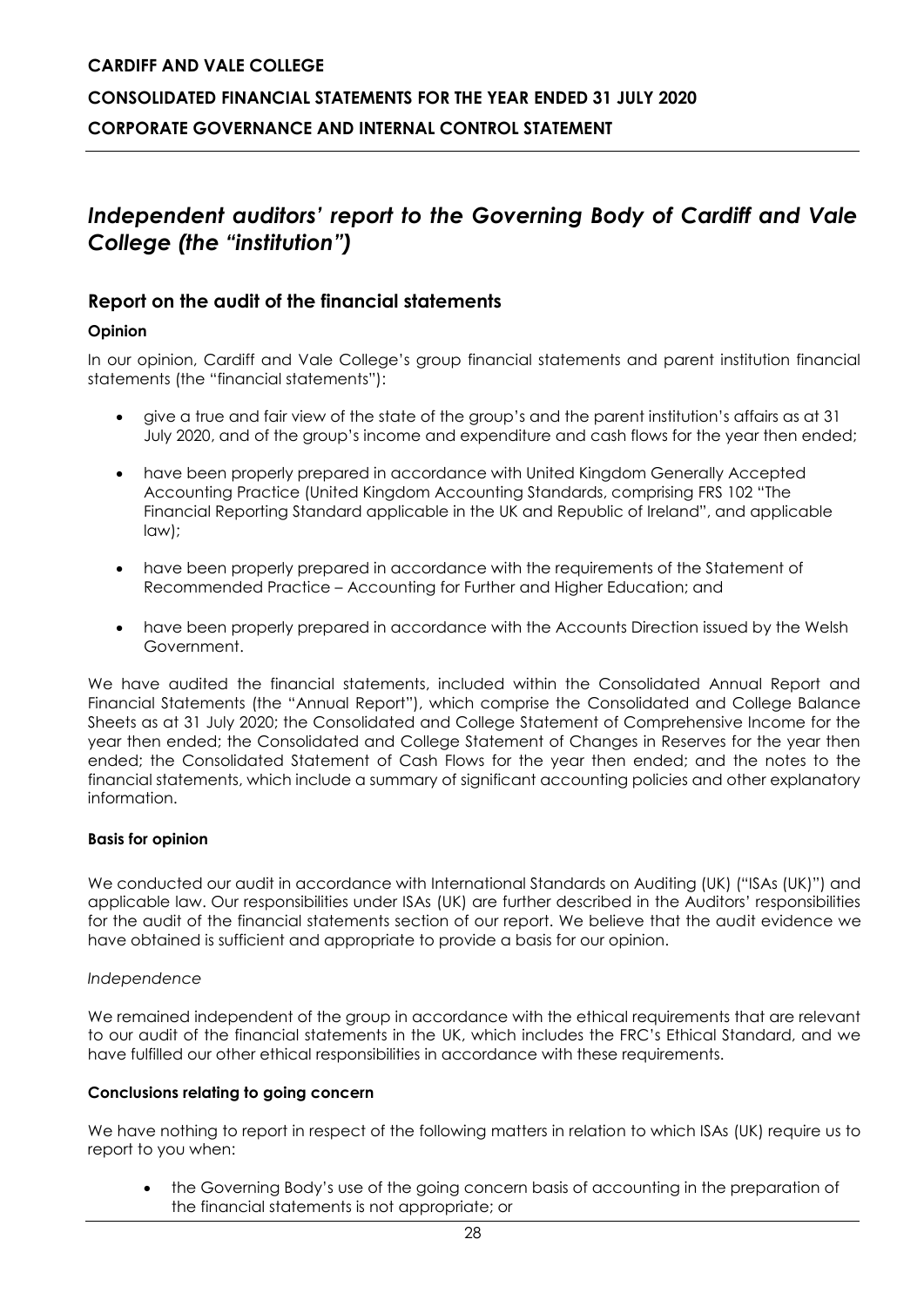### **CONSOLIDATED FINANCIAL STATEMENTS FOR THE YEAR ENDED 31 JULY 2020**

• the Governing Body has not disclosed in the financial statements any identified material uncertainties that may cast significant doubt about the group's and parent institution's ability to continue to adopt the going concern basis of accounting for a period of at least twelve months from the date when the financial statements are authorised for issue.

However, because not all future events or conditions can be predicted, this statement is not a guarantee as to the group's and parent institution's ability to continue as a going concern.

### **Reporting on other information**

The other information comprises all of the information in the Annual Report other than the financial statements and our auditors' report thereon. The Governing Body is responsible for the other information. Our opinion on the financial statements does not cover the other information and, accordingly, we do not express an audit opinion or any form of assurance thereon.

In connection with our audit of the financial statements, our responsibility is to read the other information and, in doing so, consider whether the other information is materially inconsistent with the financial statements or our knowledge obtained in the audit, or otherwise appears to be materially misstated. If we identify an apparent material inconsistency or material misstatement, we are required to perform procedures to conclude whether there is a material misstatement of the financial statements or a material misstatement of the other information. If, based on the work we have performed, we conclude that there is a material misstatement of this other information, we are required to report that fact. We have nothing to report based on these responsibilities.

### **Responsibilities for the financial statements and the audit**

### *Responsibilities of the Governing Body for the financial statements*

As explained more fully in the Statement of the Governing Body's responsibilities set out on pages 21-22, the Governing body is responsible for the preparation of the financial statements in accordance with the applicable framework and for being satisfied that they give a true and fair view. The Governing body is also responsible for such internal control as they determine is necessary to enable the preparation of financial statements that are free from material misstatement, whether due to fraud or error.

In preparing the financial statements, the Governing Body is responsible for assessing the group's and parent institution's ability to continue as a going concern, disclosing as applicable, matters related to going concern and using the going concern basis of accounting unless the Governing Body either intends to liquidate the group and parent institution or to cease operations, or has no realistic alternative but to do so.

### *Auditors' responsibilities for the audit of the financial statements*

Our objectives are to obtain reasonable assurance about whether the financial statements as a whole are free from material misstatement, whether due to fraud or error, and to issue an auditors' report that includes our opinion. Reasonable assurance is a high level of assurance, but is not a guarantee that an audit conducted in accordance with ISAs (UK) will always detect a material misstatement when it exists. Misstatements can arise from fraud or error and are considered material if, individually or in the aggregate, they could reasonably be expected to influence the economic decisions of users taken on the basis of these financial statements.

A further description of our responsibilities for the audit of the financial statements is located on the Financial Reporting Council's website at: www.frc.org.uk/auditorsresponsibilities. This description forms part of our auditors' report.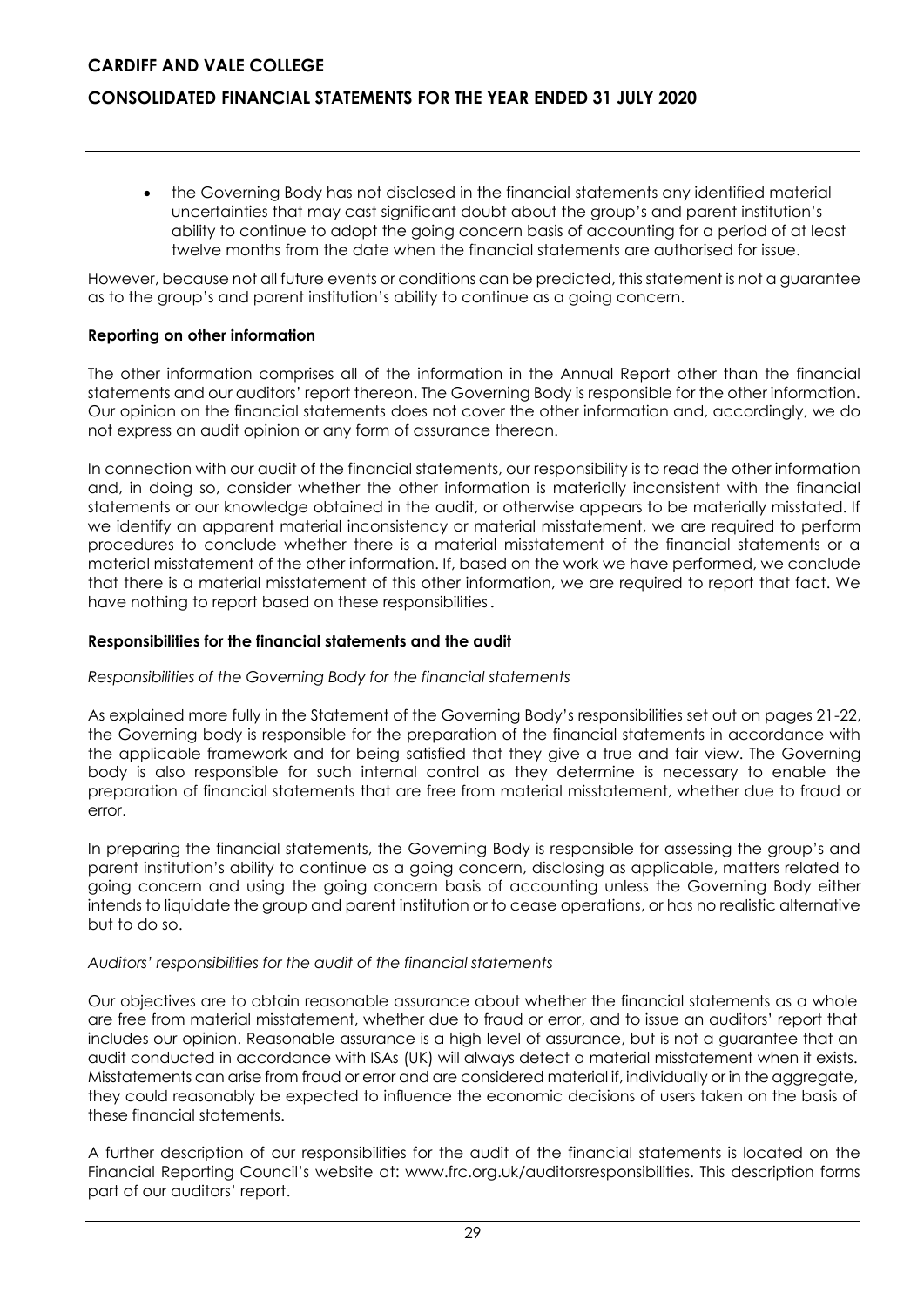### **CONSOLIDATED FINANCIAL STATEMENTS FOR THE YEAR ENDED 31 JULY 2020**

### *Use of this report*

This report, including the opinions, has been prepared for and only for the institution's Governing Body as a body in accordance with Article 18 of the institution's articles of government and for no other purpose. We do not, in giving these opinions, accept or assume responsibility for any other purpose or to any other person to whom this report is shown or into whose hands it may come save where expressly agreed by our prior consent in writing.

### **Other required reporting**

### **Opinions on other matters prescribed in the Further Education Audit Code of Practice 2015 issued by the Welsh Government**

In our opinion, in all material respects:

- monies expended out of Welsh Government grants and other funds from whatever source administered by the Institution for specific purposes have been properly applied to those purposes and, if appropriate, managed in compliance with all relevant legislation; and
- income has been applied in accordance with the financial memorandum with the Welsh Government.

treform we

PricewaterhouseCoopers LLP Chartered Accountants and Statutory Auditors **Cardiff** 8 December 2020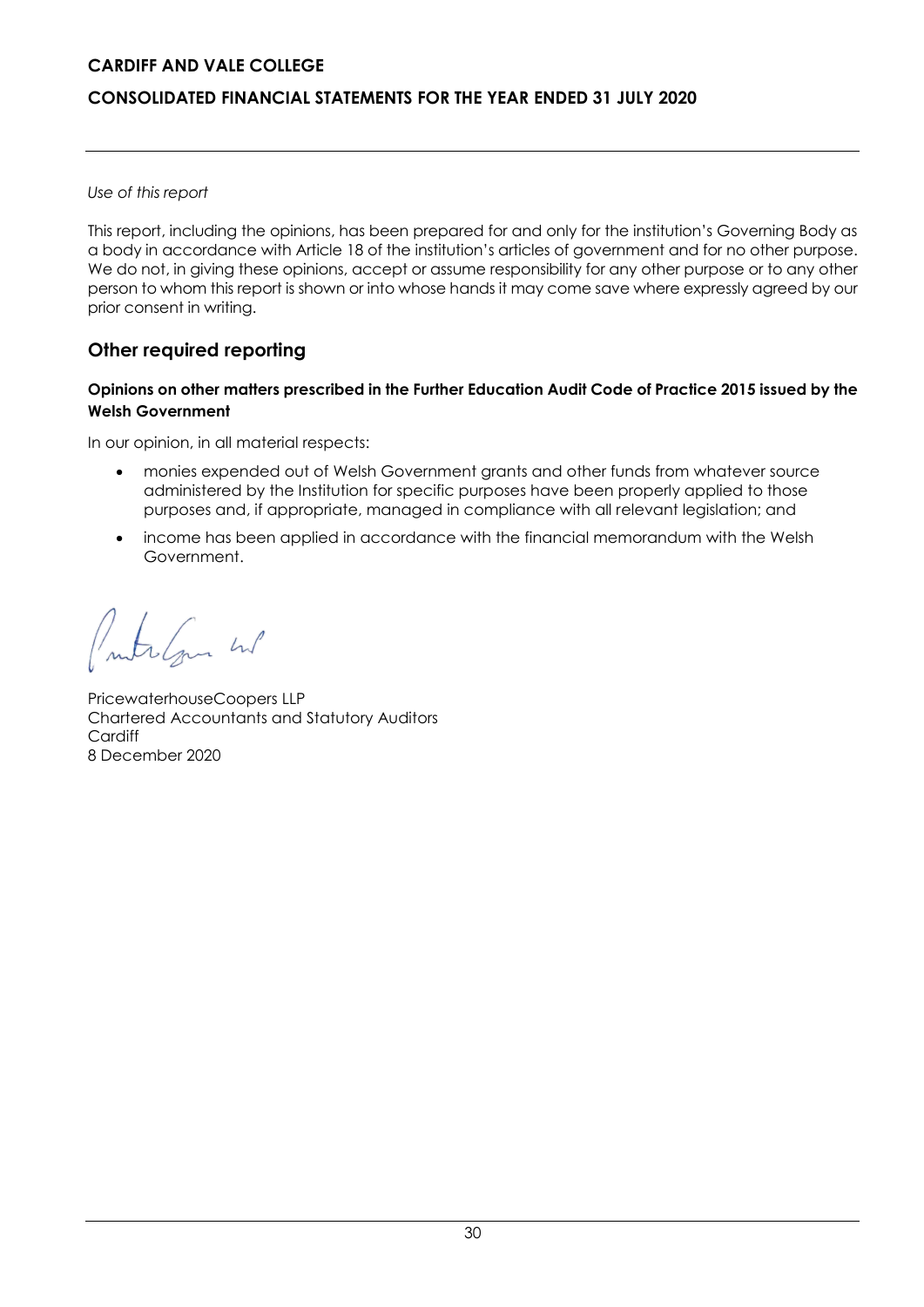### **CONSOLIDATED FINANCIAL STATEMENTS FOR THE YEAR ENDED 31 JULY 2020 CONSOLIDATED AND COLLEGE STATEMENT OF COMPREHENSIVE INCOME**

|                                                    |             |                                     | Year ended 31 July 2020             |                                     | Year ended 31 July 2019<br>As restated<br>(note 25) |
|----------------------------------------------------|-------------|-------------------------------------|-------------------------------------|-------------------------------------|-----------------------------------------------------|
|                                                    | <b>Note</b> | Consolidated<br>£'000               | College<br>£'000                    | Consolidated<br>£'000               | College<br>£'000                                    |
| Income                                             |             |                                     |                                     |                                     |                                                     |
| Welsh Government grants                            | 2           | 84,421                              | 48,267                              | 78,399                              | 42,263                                              |
| Tuition fees and education contracts               | 3           | 5,862                               | 4,063                               | 6,153                               | 4,614                                               |
| Other income                                       | 4           | 7,281                               | 4,950                               | 8,667                               | 6,465                                               |
| Investment income                                  | 5           | 7                                   | 7                                   | 14                                  | 14                                                  |
| Gift aid income from subsidiaries                  | 6           |                                     | 6,443                               | $\overline{\phantom{a}}$            | 3,948                                               |
| <b>Total income</b>                                |             | -----------<br>97,571<br>---------- | ----------<br>63,730<br>----------- | ----------<br>93,233<br>----------- | ----------<br>57,304                                |
| <b>Expenditure</b>                                 |             |                                     |                                     |                                     |                                                     |
| Staff costs                                        | 7           | 47,764                              | 35,217                              | 45,912                              | 32,756                                              |
| Other operating expenses                           | 9           | 39,859                              | 18,047                              | 41,769                              | 19,451                                              |
| Depreciation                                       | 12          | 3,458                               | 3,200                               | 3,532                               | 3,302                                               |
| Amortisation                                       | 11          | 2,631                               | 165                                 | 1,726                               | 28                                                  |
| Interest and other finance costs                   | 10          | 2,253                               | 2,248                               | 2,295                               | 2,287                                               |
| <b>Total expenditure</b>                           |             | ----------<br>95,965<br>----------  | ----------<br>58,877                | ----------<br>95,234<br>----------  | 57,824<br>----------                                |
| Surplus/(deficit) before other gains and<br>losses |             | 1,606                               | 4,853                               | (2,001)                             | (520)                                               |
| Loss on disposal of fixed assets                   |             |                                     |                                     | (49)                                | (49)                                                |
| Surplus/(deficit) before tax                       |             | 1,606                               | 4,853                               | (2,050)                             | (569)                                               |
| Taxation                                           | 21          | 11                                  |                                     |                                     |                                                     |
| Surplus/(deficit) for the year                     |             | ----------<br>1,617                 | 4,853                               | (2,050)                             | (569)                                               |
| Actuarial loss in respect of pension<br>schemes    | 20          | (19,020)                            | (19,020)                            | (4,300)                             | (4,300)                                             |
| Total comprehensive expense for the year           |             | (17, 403)                           | (14, 167)                           | (6, 350)                            | (4,869)                                             |
|                                                    |             |                                     |                                     |                                     |                                                     |

All items of income and expenditure relate to unrestricted income. The notes on pages 35 to 67 form part of these financial statements.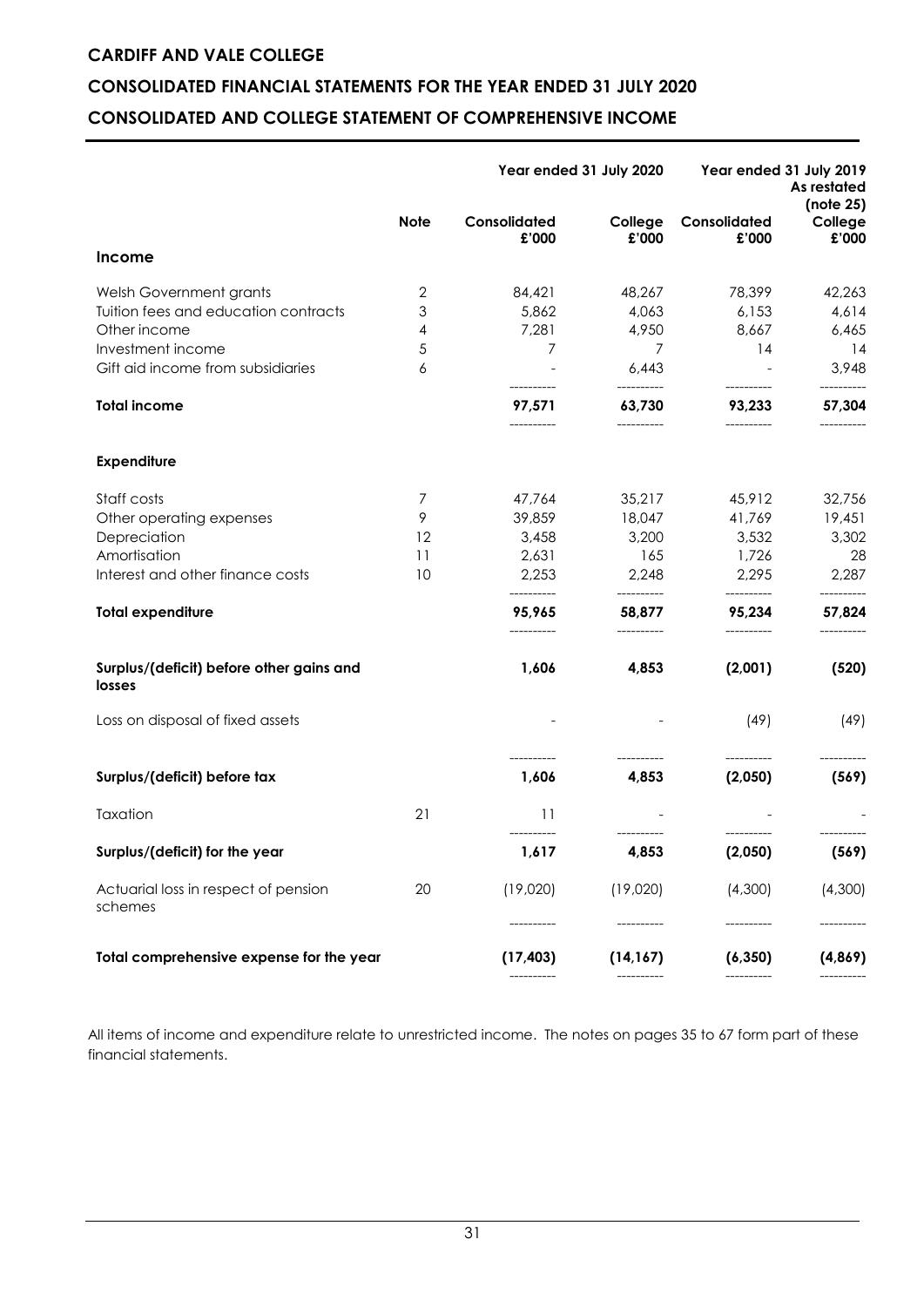### **CONSOLIDATED FINANCIAL STATEMENTS FOR THE YEAR ENDED 31 JULY 2020 CONSOLIDATED AND COLLEGE STATEMENT OF CHANGES IN RESERVES**

|                                                                     | Income and expenditure<br>reserve |                     | <b>Revaluation</b><br>reserve | <b>Total reserves</b>            |  |
|---------------------------------------------------------------------|-----------------------------------|---------------------|-------------------------------|----------------------------------|--|
|                                                                     | <b>Restricted</b><br>(note 26)    | <b>Unrestricted</b> |                               |                                  |  |
|                                                                     | £'000                             | £'000               | £'000                         | £'000                            |  |
| Group                                                               |                                   |                     |                               |                                  |  |
| At 1 August 2019                                                    | 1,525                             | 416                 | 9,764                         | 11,705                           |  |
| Surplus for the year<br>Other comprehensive expenditure             |                                   | 1,617<br>(19,020)   |                               | 1,617<br>(19,020)                |  |
| Total comprehensive expenditure for the year                        |                                   | (17, 403)           |                               | (17, 403)                        |  |
| Transfers between income and expenditure<br>and revaluation reserve |                                   | 134                 | (134)                         |                                  |  |
| At 31 July 2020                                                     | 1,525                             | (16, 853)           | -----------<br>9,630          | -----------<br>(5,698)           |  |
| College<br>At 1 August 2019 as previously reported                  | 1,525                             | 5,009               | 9,764                         | 16,298                           |  |
| Restatement (note 25)                                               |                                   | (3,093)             |                               | (3,093)                          |  |
| At 1 August 2019 as restated                                        | 1,525                             | 1,916               | 9,764                         | 13,205                           |  |
| Surplus for the year<br>Other comprehensive expenditure             |                                   | 4,853<br>(19,020)   |                               | 4,853<br>(19,020)<br>----------- |  |
| Total comprehensive expenditure for the year                        |                                   | (14, 167)           |                               | (14, 167)                        |  |
| Transfers between income and expenditure<br>and revaluation reserve |                                   | 134                 | (134)                         |                                  |  |
| At 31 July 2020                                                     | 1,525                             | (12, 117)           | 9,630                         | (962)                            |  |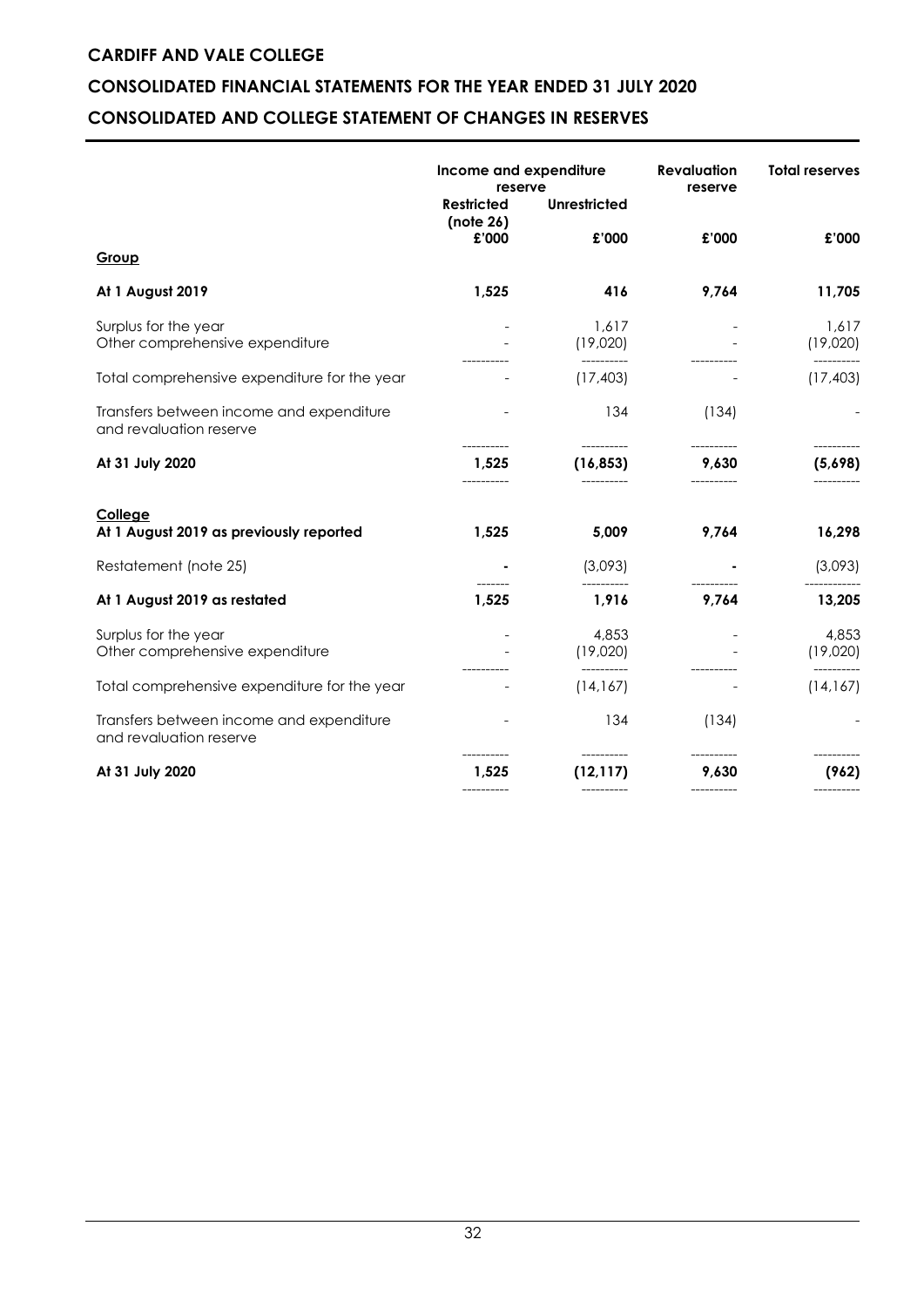### **CONSOLIDATED FINANCIAL STATEMENTS FOR THE YEAR ENDED 31 JULY 2020**

### **CONSOLIDATED AND COLLEGE BALANCE SHEETS**

|                                                                                                      | <b>Note</b>    | As at 31 July 2020             |                                                                                                                                                                                                                                                                                                                                                                                                                                                                                        | As at 31 July 2019                 | As restated<br>(note 25)        |
|------------------------------------------------------------------------------------------------------|----------------|--------------------------------|----------------------------------------------------------------------------------------------------------------------------------------------------------------------------------------------------------------------------------------------------------------------------------------------------------------------------------------------------------------------------------------------------------------------------------------------------------------------------------------|------------------------------------|---------------------------------|
|                                                                                                      |                | Consolidated<br>£'000          | College<br>£'000                                                                                                                                                                                                                                                                                                                                                                                                                                                                       | Consolidated<br>£'000              | College<br>£'000                |
| <b>Fixed assets</b>                                                                                  |                |                                |                                                                                                                                                                                                                                                                                                                                                                                                                                                                                        |                                    |                                 |
| Intangible assets and goodwill<br>Tangible assets<br>Investments                                     | 11<br>12<br>13 | 11,244<br>80,586               | 646<br>79,350<br>19,098                                                                                                                                                                                                                                                                                                                                                                                                                                                                | 11,669<br>81,257                   | 811<br>79,945<br>16,857         |
|                                                                                                      |                | <br>91,830<br>--------         | --------<br>99,094                                                                                                                                                                                                                                                                                                                                                                                                                                                                     | --------<br>92,926                 | --------<br>97,613              |
| <b>Current assets</b>                                                                                |                |                                | $\begin{array}{cccccccccc} \multicolumn{2}{c}{} & \multicolumn{2}{c}{} & \multicolumn{2}{c}{} & \multicolumn{2}{c}{} & \multicolumn{2}{c}{} & \multicolumn{2}{c}{} & \multicolumn{2}{c}{} & \multicolumn{2}{c}{} & \multicolumn{2}{c}{} & \multicolumn{2}{c}{} & \multicolumn{2}{c}{} & \multicolumn{2}{c}{} & \multicolumn{2}{c}{} & \multicolumn{2}{c}{} & \multicolumn{2}{c}{} & \multicolumn{2}{c}{} & \multicolumn{2}{c}{} & \multicolumn{2}{c}{} & \multicolumn{2}{c}{} & \mult$ | -------                            | -------                         |
| Stock<br>Trade and other receivables<br>Cash and cash equivalents                                    | 14             | 6<br>8,228<br>9,318<br>------- | 3,580<br>8,584<br>-------                                                                                                                                                                                                                                                                                                                                                                                                                                                              | 53<br>10,063<br>2,913<br>-------   | 11<br>4,209<br>2,272<br>------- |
|                                                                                                      |                | 17,552                         | 12,164                                                                                                                                                                                                                                                                                                                                                                                                                                                                                 | 13,029                             | 6,492                           |
| Creditors - amounts falling due within one year                                                      | 15             | (17,211)                       | (14, 413)<br>-------                                                                                                                                                                                                                                                                                                                                                                                                                                                                   | (16, 421)<br>1.1.1.1.1.1           | (13, 737)<br>-------            |
| Net current assets/ (liabilities)                                                                    |                | 341<br>                        | (2, 249)<br>-------                                                                                                                                                                                                                                                                                                                                                                                                                                                                    | (3, 392)<br>-------                | (7, 245)<br>-------             |
|                                                                                                      |                |                                |                                                                                                                                                                                                                                                                                                                                                                                                                                                                                        |                                    |                                 |
| <b>Total assets less current liabilities</b>                                                         |                | 92,171                         | 96,845                                                                                                                                                                                                                                                                                                                                                                                                                                                                                 | 89,534                             | 90,368                          |
| Creditors - amounts falling due after<br>more than one year                                          | 16             | (55, 338)                      | (55, 338)                                                                                                                                                                                                                                                                                                                                                                                                                                                                              | (56, 174)                          | (56, 174)                       |
| <b>Provisions</b>                                                                                    |                |                                |                                                                                                                                                                                                                                                                                                                                                                                                                                                                                        |                                    |                                 |
| Pension provisions<br>Other provisions                                                               | 20<br>21       | (41,920)<br>(611)<br>          | (41,920)<br>(549)<br>                                                                                                                                                                                                                                                                                                                                                                                                                                                                  | (20, 390)<br>(1, 265)<br>--------- | (20, 390)<br>(599)<br>          |
| Total net (liabilities)/ assets                                                                      |                | (5,698)                        | (962)                                                                                                                                                                                                                                                                                                                                                                                                                                                                                  | 11,705                             | 13,205                          |
| <b>Restricted reserves</b>                                                                           |                |                                |                                                                                                                                                                                                                                                                                                                                                                                                                                                                                        |                                    |                                 |
| Income and expenditure reserve - restricted                                                          | 26             | 1,525                          | 1,525                                                                                                                                                                                                                                                                                                                                                                                                                                                                                  | 1,525                              | 1,525                           |
| <b>Unrestricted reserves</b><br>Income and expenditure reserve - unrestricted<br>Revaluation reserve |                | (16, 853)<br>9,630             | (12, 117)<br>9,630                                                                                                                                                                                                                                                                                                                                                                                                                                                                     | 416<br>9.764                       | 1,916<br>9.764                  |
| <b>Total reserves</b>                                                                                |                | -------<br>(5,698)<br>.        | -------<br>(962)<br>-------                                                                                                                                                                                                                                                                                                                                                                                                                                                            | -------<br>11,705<br>-------       | -------<br>13,205<br>-------    |

The financial statements were approved by the members of the Cardiff and Vale Further Education Corporation on 8 December 2020 and signed on its behalf by:

Mr G D Evans Mr M James Mr M M M C Roberts

Chair of the Governing Body Group Chief Executive Group Chief Operating Officer

The notes on pages 35 to 67 form part of these financial statements.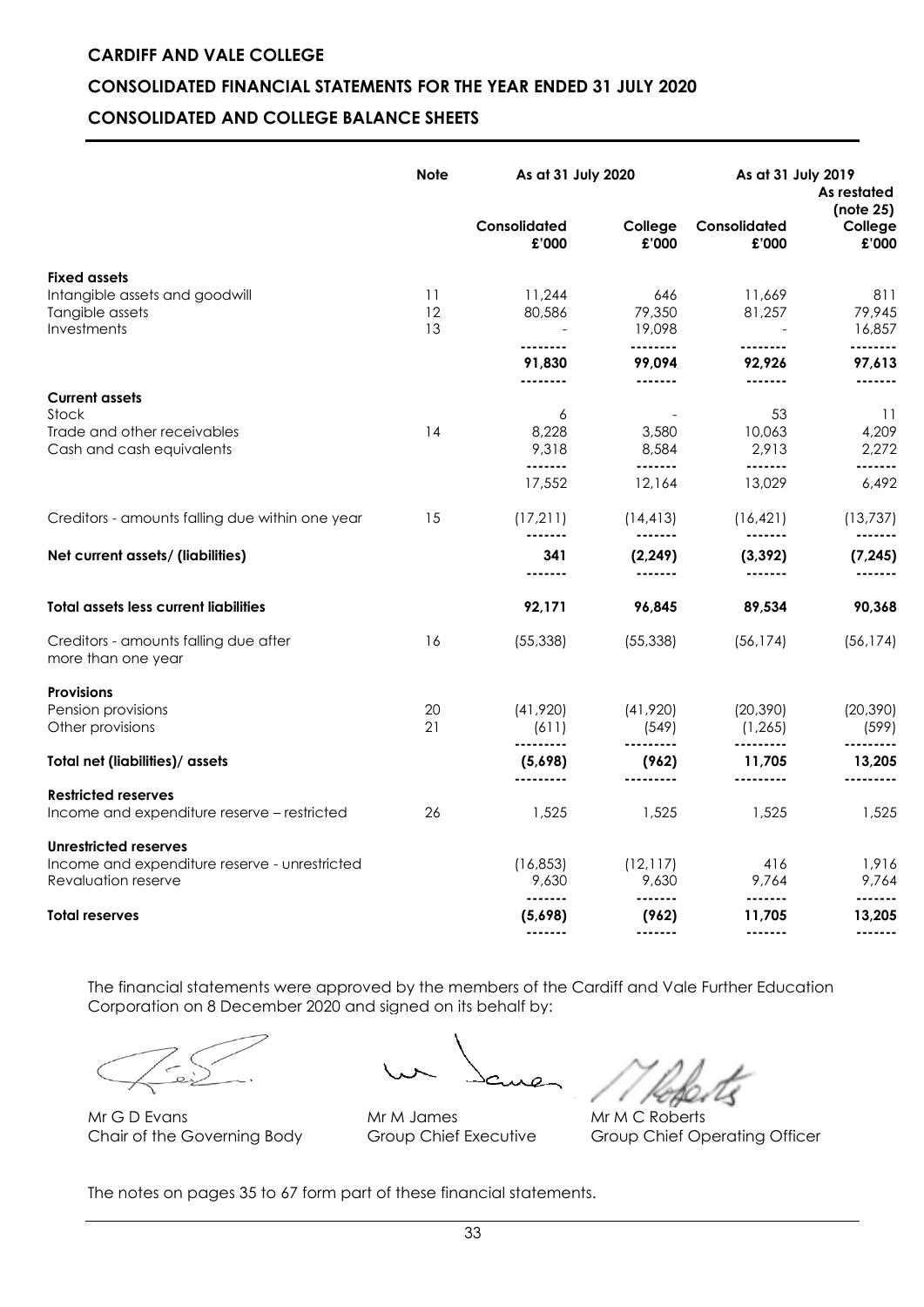### **CONSOLIDATED FINANCIAL STATEMENTS FOR THE YEAR ENDED 31 JULY 2020**

### **CONSOLIDATED STATEMENT OF CASH FLOWS**

|                                                                       | Year ended<br>31 July 2020<br>£'000 | Year ended<br>31 July 2019<br>£'000 |
|-----------------------------------------------------------------------|-------------------------------------|-------------------------------------|
| Cash flow from operating activities                                   |                                     |                                     |
| Surplus/(Deficit) for the year                                        | 1,617                               | (2,050)                             |
| Adjustment for non-cash items                                         |                                     |                                     |
| Depreciation and amortisation                                         | 6,089                               | 5,258                               |
| Amortisation of capital grants                                        | (873)                               | (822)                               |
| Deferred tax credit<br>Decrease/(Increase) in stock                   | (11)<br>47                          | (3)                                 |
| Decrease in debtors                                                   | 1,836                               | 1.631                               |
| Decrease in provisions                                                | (644)                               | (289)                               |
| Increase/(Decrease) in creditors                                      | 795                                 | (638)                               |
| Pension costs less contributions payable                              | 2,080                               | 1,750                               |
| Adjustment for investing or financing activities                      |                                     |                                     |
| Pension finance cost                                                  | 430                                 | 370                                 |
| Investment income                                                     | (7)                                 | (14)                                |
| Interest payable                                                      | 1,768                               | 1,807                               |
| Loss on disposal of fixed assets                                      |                                     | 49                                  |
| Net cash inflow from operating activities                             | 13,127                              | 7,049                               |
|                                                                       |                                     |                                     |
| <b>Cash flows from investing activities</b><br>Investment income      | 7                                   | 14                                  |
| Payments made to acquire fixed assets                                 | (2,223)                             | (16,974)                            |
| Acquisition of subsidiary undertakings (see note 13)                  | (2,206)                             | (2, 412)                            |
| Capital grants received                                               | 2,030                               | 652                                 |
|                                                                       | (2, 392)                            | (18, 720)                           |
|                                                                       |                                     |                                     |
| <b>Cash flows from financing activities</b>                           |                                     |                                     |
| Interest paid                                                         | (1,747)                             | (1,785)                             |
| Interest element of finance lease rental payment<br>New loans secured | (21)                                | (22)<br>12,780                      |
| Repayments of amounts borrowed                                        | (2, 230)                            | (2,044)                             |
| Capital element of finance lease rental payment                       | (332)                               | (459)                               |
|                                                                       | (4, 330)                            | 8,470                               |
|                                                                       |                                     |                                     |
|                                                                       |                                     |                                     |
| Increase/(Decrease) in cash and cash equivalents in the year          | 6,405<br>                           | (3, 201)                            |
| Cash and cash equivalents at beginning of the year                    | 2,913                               | 6,114                               |
| Cash and cash equivalents at end of the year                          | 9,318                               | 2,913                               |

The notes on pages 35 to 67 form part of these financial statements.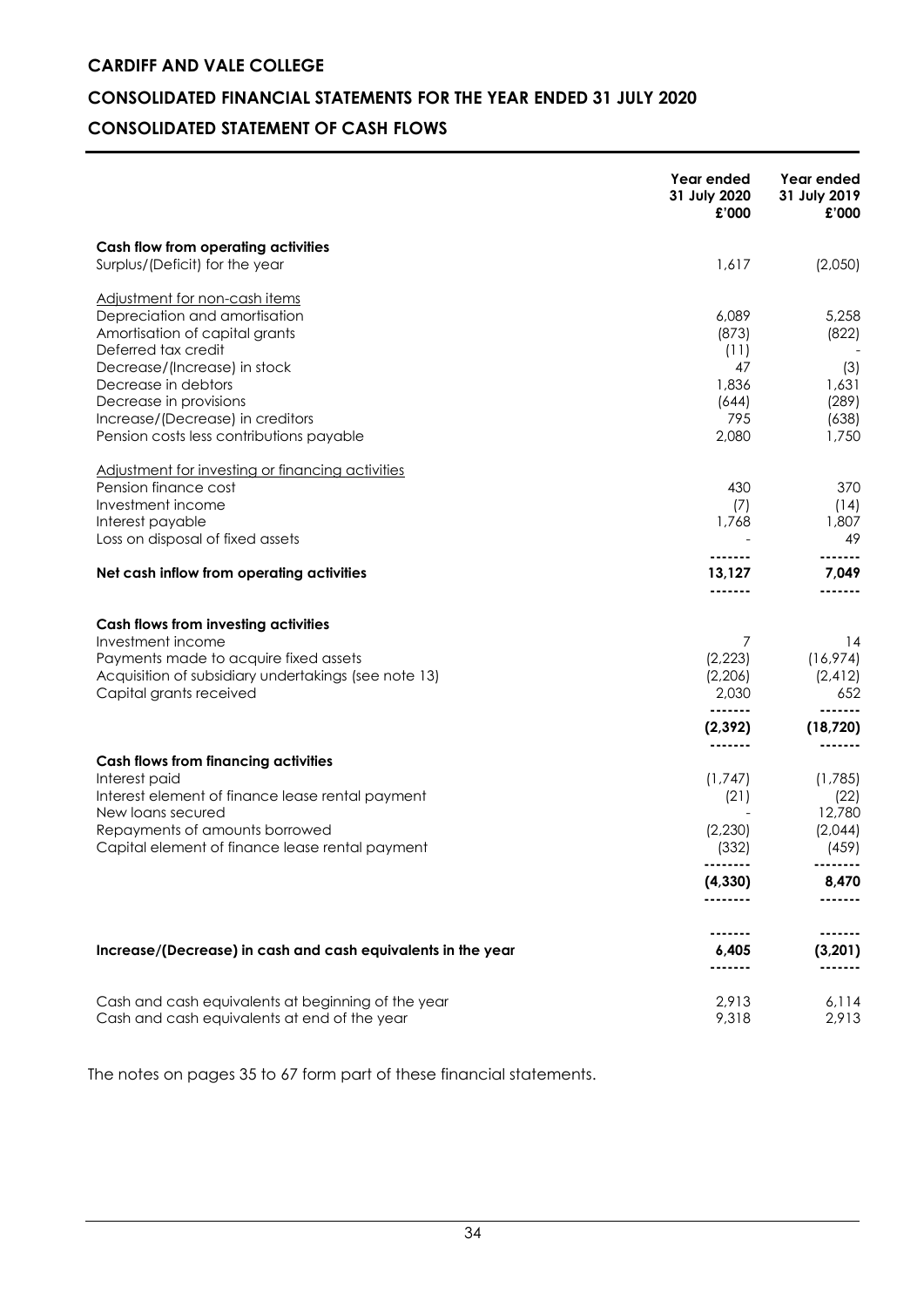### **1 STATEMENT OF ACCOUNTING POLICIES**

### **Period of account**

These financial statements have been prepared for the year from 1 August 2019 to 31 July 2020

### **Basis of preparation**

These financial statements have been prepared in accordance with United Kingdom Generally Accepted Accounting Practice, with the 2018 Statement of Recommended Practice – Accounting for Further and Higher Education ("the SORP"), with the Accounts Direction 2019/20 issued by the Welsh Government and in accordance with Financial Reporting Standard 102 – "The Financial Reporting Standard applicable in the United Kingdom and Republic of Ireland" (FRS 102). The College is a public benefit entity and has applied the public benefit entity provisions of FRS 102. A summary of the more important accounting policies which have been consistently applied, unless stated otherwise, is set out below.

#### **Basis of accounting**

The financial statements are prepared in accordance with the historical cost convention modified by the revaluation of certain fixed assets.

#### **Going concern**

The activities of the College together with the factors likely to affect its future development and performance are set out in the report of the Governing Body. The financial position of the College, its cash flow, liquidity and borrowings are described in the financial statements.

The surplus for the year ended 31 July 2020 of £1,617,000 (2019: deficit of £2,050,000) included a £2,080,000 non-cash charge relating to the defined benefit scheme (see note 20), and £2,466,000 of goodwill amortisation in relation to the investment in ACT and ALS (see note 11), as well as a number of other non-recurring costs. The College's forecasts and financial projections (including cash flows) indicate it has sufficient resources to be able to operate for the foreseeable future.

In light of the above factors, the financial statements have been prepared on a going concern basis.

### **Basis of consolidation**

The consolidated financial statements include the College and its subsidiaries ICAT Limited, CF10 Retail Limited, Associated Community Training Limited, Apprenticeship Learning Solutions Limited, ACT (Holdings) Limited, and South East Wales City Region ATA Limited. The results of any subsidiaries acquired or disposed of during the year are included in the consolidated income and expenditure account from the date of acquisition or up to the date of disposal. Intra-group sales and profits are eliminated fully on consolidation. The activities of the student union have not been consolidated because the College does not control these activities.

### **Stocks**

Stocks are stated at the lower of cost and net realisable value. Where necessary, provision is made for obsolete, slow moving or defective stock.

### **Cash and cash equivalents**

Cash and cash equivalents comprise cash balances at the bank and in hand, and short term, highly liquid investments with a maturity of 3 months or less from the date of acquisition.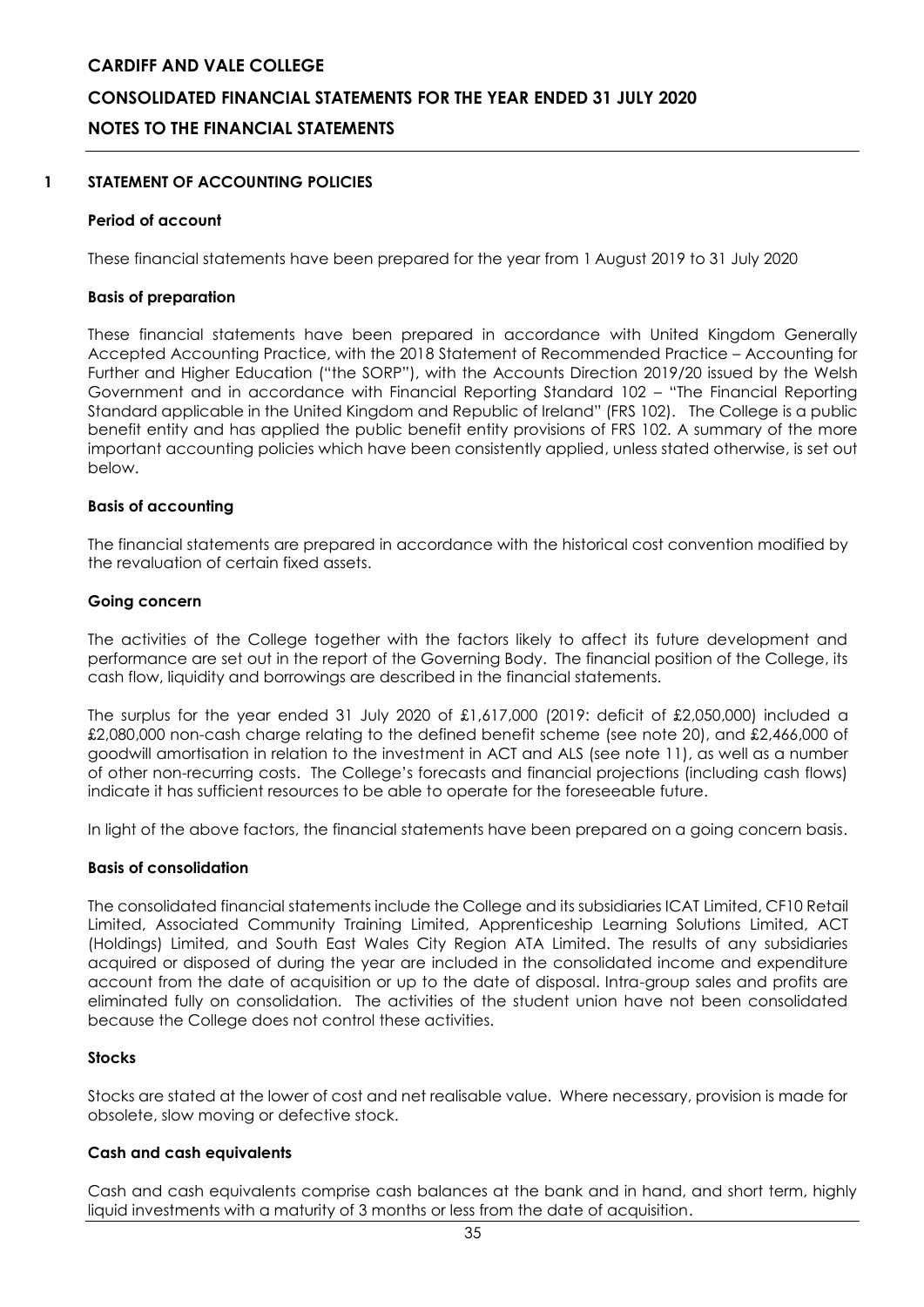### **1 STATEMENT OF ACCOUNTING POLICIES (continued)**

### **Recognition of income**

Income from Work-based Learning grants, other non-capital Government grants, contracts, tuition fees and other services rendered is included to the extent of the completion of the contract or service concerned. For certain academic contracts, income is recognised only to the extent that learners have completed the appropriate assessment process for the qualification they are following, in accordance with external funding guidance to which these contracts are linked. All income from short term deposits is credited to the income and expenditure account in the year in which it is earned. The annual recurrent allocation from the Welsh Government which is intended to meet recurrent costs is credited direct to the income and expenditure account, while European Social Fund grants are accounted for when it is reasonably certain they will be received.

Government capital grants are held as deferred income and recognised over the expected economic life of the asset purchased in accordance with the "accrual method" permitted by FRS 102. In accordance with the requirements of the 2018 FE HE SORP any grants used for the purchase of land or received from a non-Government sources are recognised in income when the College is entitled to the funds and any performance related conditions have been met.

### **Post-employment benefits**

### Defined benefit scheme

The College's employees belong to two principal pension schemes, the Cardiff and Vale of Glamorgan Pension Fund (C&VPF) a scheme operating under the Local Government Pension Scheme (LGPS) (administration and support staff) and the Teachers' Pension Scheme (TPS) (academic staff). Both these schemes are defined benefit schemes.

Contributions to the TPS are charged to income and expenditure so as to spread the cost of pensions over employees' working lives with the College in such a way that the pension costs are a substantially level percentage of current and future pensionable payroll. The contributions are determined by qualified actuaries on the basis of quinquennial valuations using a prospective benefit method.

The TPS is a multi-employer scheme and the College is unable to identify its share of the underlying assets and liabilities of the scheme on a consistent and reasonable basis. The TPS is therefore treated as a defined contribution scheme and the contributions recognised as they are paid each year.

The assets of the LGPS are measured using closing fair values. LGPS liabilities are measured using the projected unit method and discounted at the current rate of return on a high quality corporate bond of equivalent term and currency to the liabilities. Actuarial valuations are undertaken at least triennially and are updated at each balance sheet date. The amounts charged to operating surplus are the current service costs and the costs of scheme introductions, benefit changes, settlements and curtailments. They are included within staff costs as incurred. Net interest on the defined benefit liability/asset is also recognised in the Statement of Comprehensive Income and comprises the interest cost on the defined benefit obligation and interest income on the scheme assets, calculated by multiplying the fair value of the scheme assets at the beginning of the period by the rate used to discount the benefit obligations. The difference between the interest income on the scheme assets and the actual return on the scheme assets is recognised in the profit and loss account. Actuarial gains and losses are recognised immediately in other comprehensive income.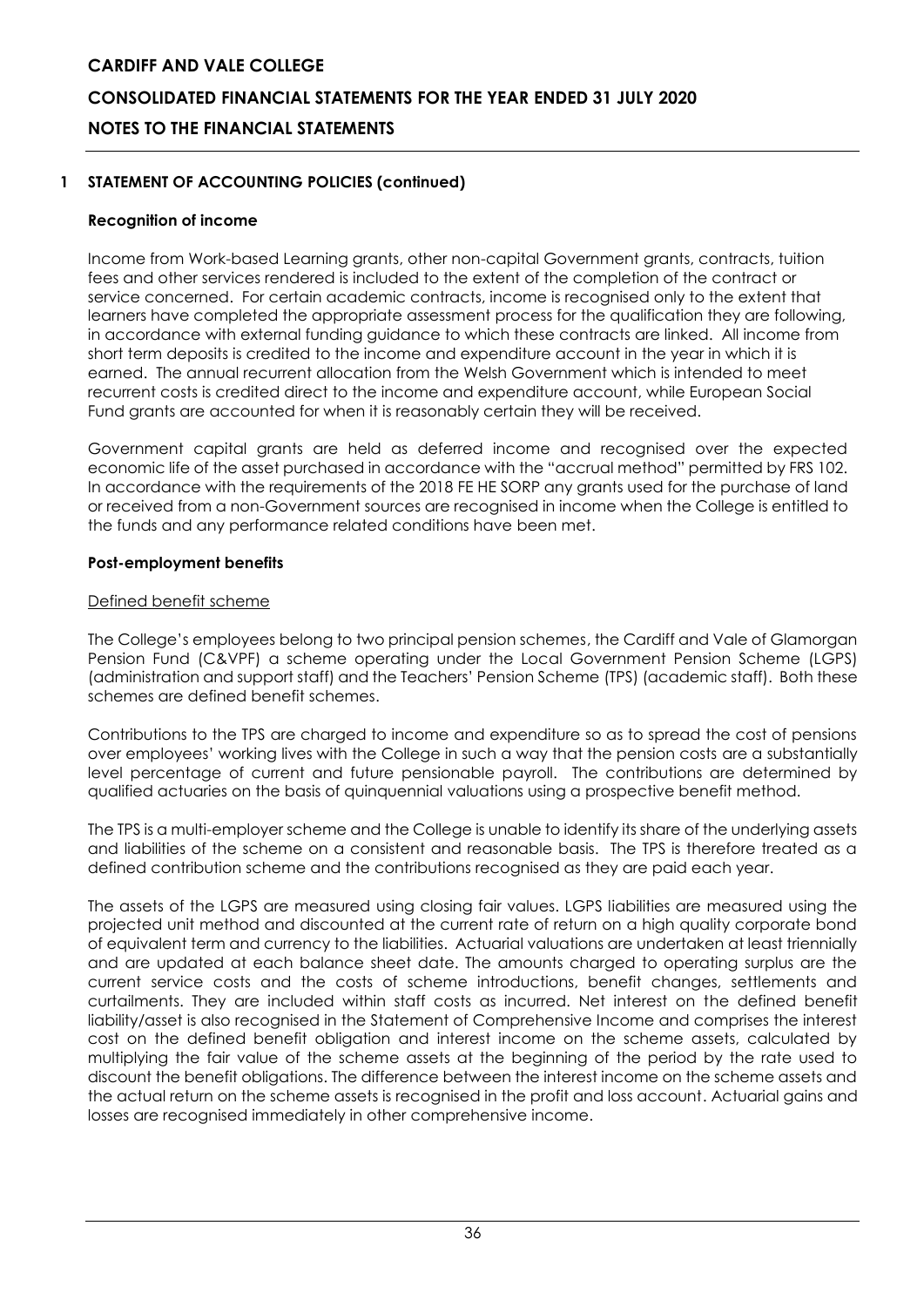### **CONSOLIDATED FINANCIAL STATEMENTS FOR THE YEAR ENDED 31 JULY 2020**

### **NOTES TO THE FINANCIAL STATEMENTS**

### **1 STATEMENT OF ACCOUNTING POLICIES (continued)**

### **Post-employment benefits (continued)**

### Defined contribution schemes

The Group operates three defined contribution schemes for employees of subsidiary companies. Contributions payable to the Group's defined contribution pension schemes are charged to profit or loss in the period to which they relate.

### **Short term employment benefits**

Short term employment benefits such as salaries and compensated absences (holiday pay) are recognised as an expense in the year in which the employees render service to the College. Any unused benefits are accrued and measured as the additional amount the College expects to pay as a result of the unused entitlement.

### **Enhanced pensions**

The actual cost of any enhanced ongoing pension to a former member of staff is paid by the College annually. An estimate of the expected future cost of any enhancement to the ongoing pension of a former member of staff is charged in full to the College's income and expenditure account in the year that the member of staff retires. In subsequent years a charge is made to provisions in the balance sheet using the methodology directed by the Welsh Government.

### **Non-current assets - tangible fixed assets**

### Freehold land

As permitted under FRS 102 first-time adoption rules, certain of the College's freehold land assets were revalued as at 1 August 2014 and are stated in the balance sheet at deemed cost following that revaluation. All other freehold land assets are included in the balance sheet at cost. Freehold land is not depreciated.

### Buildings

The College's buildings are specialised and, therefore, it is not appropriate to value them on the basis of open market value. Buildings inherited from the Local Education Authority are stated in the balance sheet on the basis of depreciated replacement cost at the date of transfer to the legacy colleges on incorporation on 1 April 1993.

Buildings acquired since incorporation of the legacy colleges are included in the balance sheet at cost, less accumulated depreciation.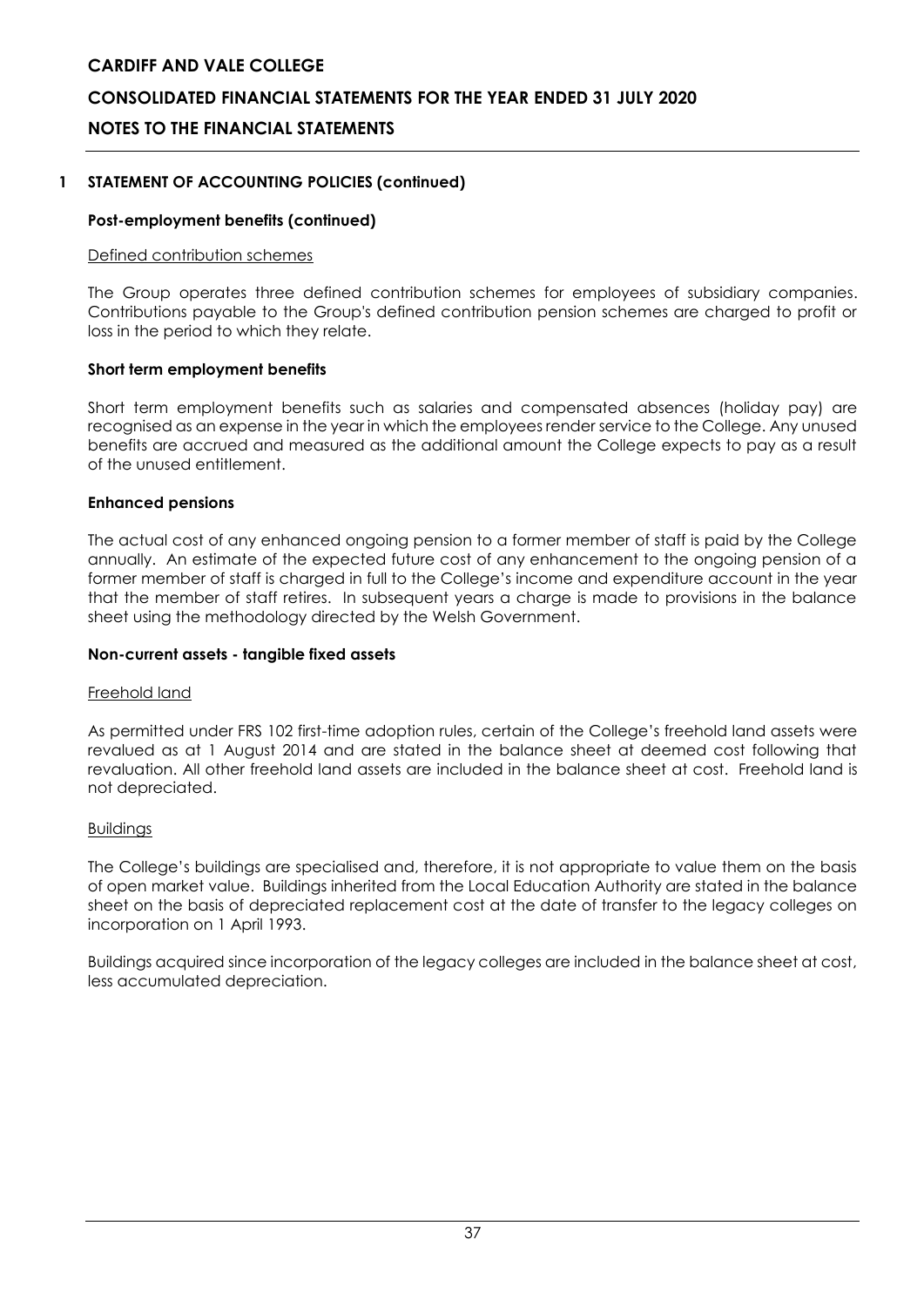### **CONSOLIDATED FINANCIAL STATEMENTS FOR THE YEAR ENDED 31 JULY 2020**

### **NOTES TO THE FINANCIAL STATEMENTS**

### **1 STATEMENT OF ACCOUNTING POLICIES (continued)**

### **Non-current assets - tangible fixed assets (continued)**

Freehold buildings are depreciated on a straight line basis to their anticipated residual values over the expected useful economic life of the main components of the building:

- Older buildings where the main components have not been separately identified: 40-60 years;
- Newer buildings:

|                                  | Years      |
|----------------------------------|------------|
| <b>Building shell</b>            | $80 - 110$ |
| <b>Building finishes</b>         | $15 - 36$  |
| <b>Building envelope</b>         | $36 - 86$  |
| <b>Building services systems</b> | $25 - 47$  |
| Fixed equipment                  | $5 - 20$   |
|                                  |            |

Building adaptations are depreciated over periods of between 5 and 25 years dependent upon the nature of the work.

Assets in the course of construction at the balance sheet date are not depreciated and remain undepreciated until the asset is brought into use. Borrowing costs to finance the construction of buildings are capitalised during the construction period of the asset.

### **Equipment**

Equipment costing less than £1,000 per individual item is charged to the income and expenditure account in the period of acquisition. In addition, groups of items that individually cost less than £1,000, but collectively are in excess of that limit and are considered, as a group, to represent an asset that is used over a number of years, are capitalised. All other equipment is capitalised at cost less any provision for impairment. Capitalised assets and groups of assets are depreciated on a straight line basis over their useful economic life as follows:

| Teaching equipment                   | 10%/20% or 25% per annum |
|--------------------------------------|--------------------------|
| Motor vehicles and general equipment | 25% per annum            |
| IT equipment                         | 25% per annum            |
| Fixtures and fittings                | 10% per annum            |

A review for impairment of a fixed asset is carried out if events or changes in circumstances indicate that the carrying amount of any fixed asset may not be recoverable.

### **Capital grants received from Government**

Where buildings or equipment are acquired with the aid of specific grants from Government agencies they are capitalised and depreciated in accordance with the policy as above. The related grants are held within creditors and are released to comprehensive income over the useful economic life of the related asset on a basis consistent with the depreciation policy. Where such grants are provided to facilitate the purchase of land they are taken to the Statement of Comprehensive Income, in full, immediately any performance conditions are met.

### **Maintenance of premises**

The cost of routine corrective maintenance is charged to the income and expenditure account in the period it is incurred, unless it increases the future benefits to the College, in which case it is capitalised and depreciated on the relevant basis.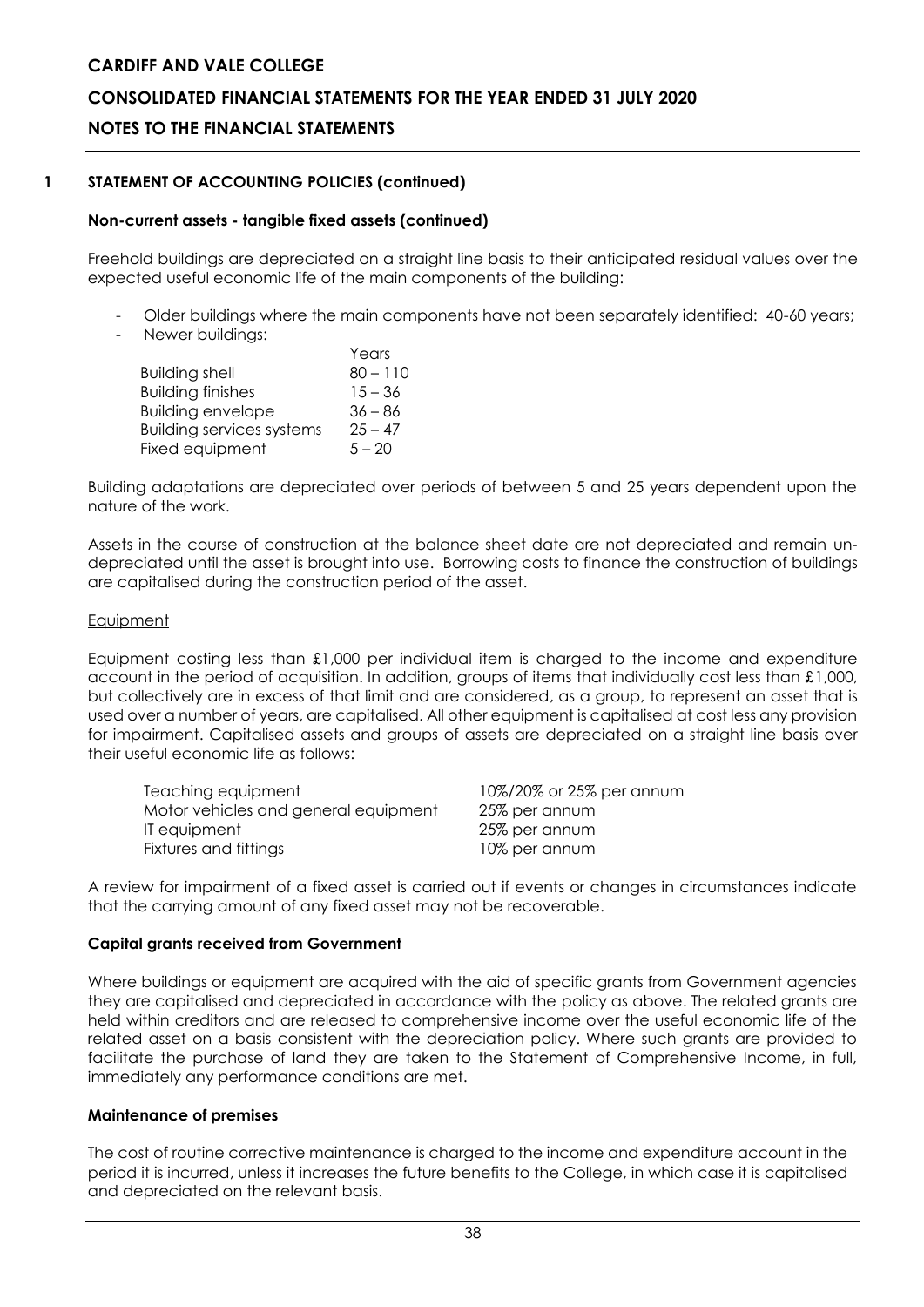### **1 STATEMENT OF ACCOUNTING POLICIES (continued)**

### **Leased assets**

Costs in respect of operating leases are charged on a straight-line basis over the lease term. Leasing arrangements which transfer to the Group substantially all the benefits and risks of ownership of an asset are treated as if the asset has been purchased outright. The fair value of the assets is included in fixed assets and the capital elements of the leasing commitments are shown as obligations under finance leases. The lease rentals are treated as consisting of capital and interest elements. The capital element is applied to reduce the outstanding obligations and the interest element is charged to the income and expenditure account in proportion to the reducing capital element outstanding. Assets held under finance leases are depreciated over the shorter of the lease term or the useful economic lives of equivalent owned assets. Assets which are held under hire purchase contracts, which have the characteristics of finance leases, are treated in the same way and depreciated over their useful lives.

### **Intangible assets**

Intangible assets are stated at cost less accumulated amortisation and accumulated impairment losses. Amortisation is calculated, using the straight-line method, to allocate the depreciable amount of the assets to their residual values over their estimated useful life as follows:

|                                    | Years |
|------------------------------------|-------|
| Contractual customer relationships | 10    |
| ACT brand                          | 10    |
| Goodwill                           | 10    |
| Systems development (see note 11)  | 5     |

Where market factors indicate that residual value or useful life have changed, the residual value, useful life or amortisation rate are amended prospectively to reflect the new circumstances. The assets are reviewed for impairment if the above factors indicate that the carrying amount may be impaired.

### **Financial assets**

### *Trade and other debtors/creditors*

Trade and other debtors are recognised initially at transaction price less attributable transaction costs. Trade and other creditors are recognised initially at transaction price plus attributable transaction costs. Subsequent to initial recognition they are measured at amortised cost using the effective interest method, less any impairment losses in the case of trade debtors.

### *Interest-bearing borrowings classified as basic financial instruments*

Interest-bearing borrowings are recognised initially at the present value of future payments discounted at a market rate of interest. Subsequent to initial recognition, interest-bearing borrowings are stated at amortised cost using the effective interest method.

### *Investments in subsidiaries*

Investments in subsidiaries are carried at cost less impairment.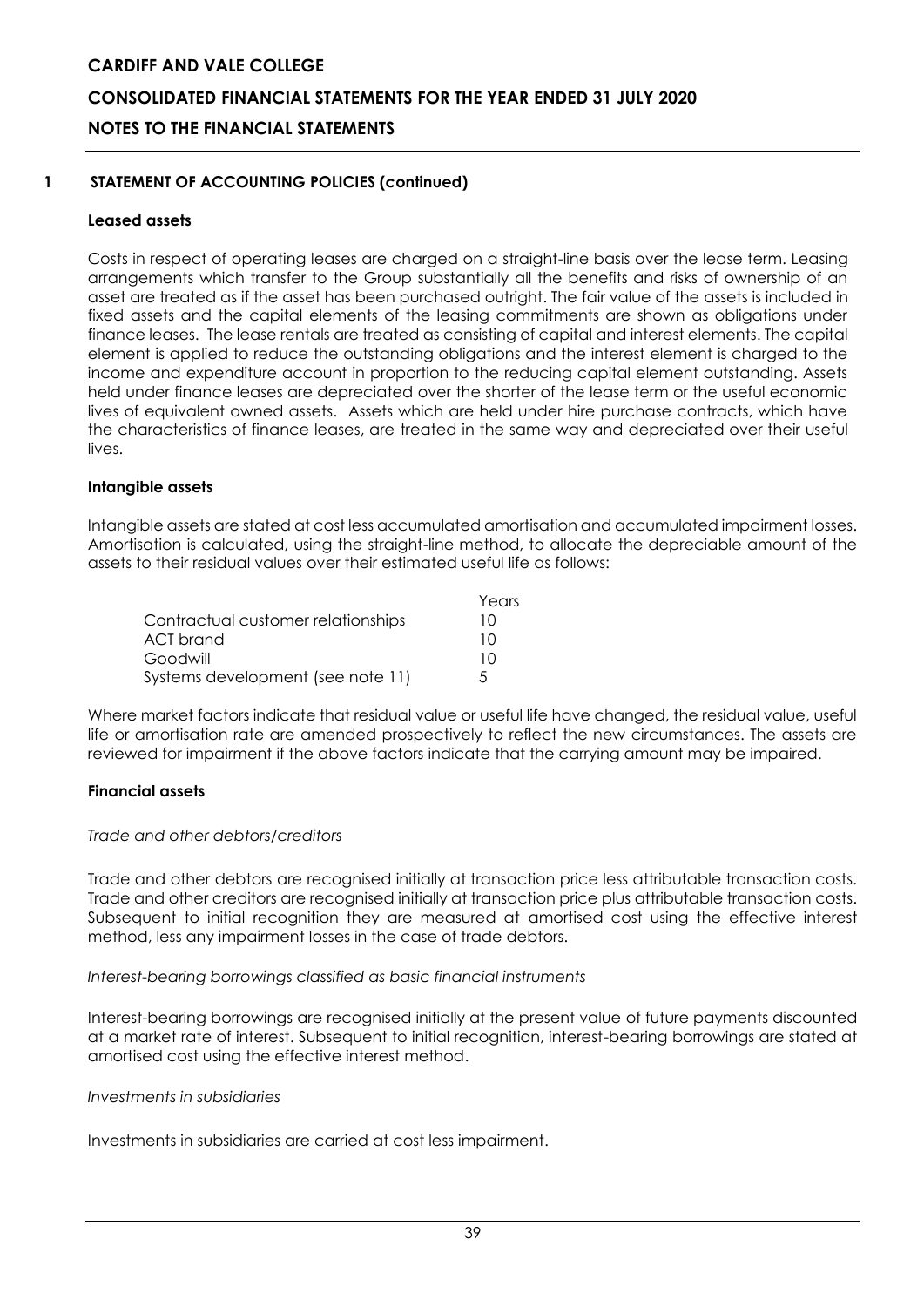### **1 STATEMENT OF ACCOUNTING POLICIES (continued)**

### **Borrowing costs**

Borrowing costs are recognised as expenditure in the period in which they are incurred. Borrowing costs incurred during, and directly attributable to, the acquisition, construction or production of a qualifying asset are capitalised.

### **Reserves**

Reserves are classified as restricted or unrestricted. Restricted reserves include balances where the donor has designated a specific purpose and therefore the College is restricted in the use of these funds.

### **Judgements in applying accounting policies and key sources of estimation uncertainty**

In preparing these financial statements, management has made the following judgements:

- Determine whether leases entered into by the College either as a lessor or a lessee are operating or finance leases. These decisions depend on an assessment of whether the risks and rewards of ownership have been transferred from the lessor to the lessee on a lease by lease basis.
- Determine whether there are indicators of impairment of the group's tangible assets. Factors taken into consideration in reaching such a decision include the economic viability and expected future financial performance of the asset and, where it is a component of a larger cash-generating unit, the viability and expected future performance of that unit.

Other key sources of estimation uncertainty are as follows:

### *Tangible fixed assets*

Tangible fixed assets are depreciated over their useful lives taking into account residual values, where appropriate. The actual lives of the assets and residual values are assessed annually and may vary depending on a number of factors. In re-assessing asset lives, factors such as technological innovation and maintenance programmes are taken into account. Residual value assessments consider issues such as future market conditions, the remaining life of the asset and projected disposal values.

### *Local Government Pension Scheme*

The present value of the Local Government Pension Scheme defined benefit liability depends on a number of factors that are determined on an actuarial basis using a variety of assumptions. The assumptions used in determining the net cost/(income) for pensions include the discount rate. Any changes in these assumptions, which are disclosed in note 20, will impact the carrying amount of the pension liability. Furthermore, a roll forward approach which projects results from the latest full actuarial valuation performed at 31 March 2019 has been used by the actuary in valuing the pensions liability at 31 July 2020. Any differences between the figures derived from the roll forward approach and a full actuarial valuation would impact on the carrying amount of the pension liability.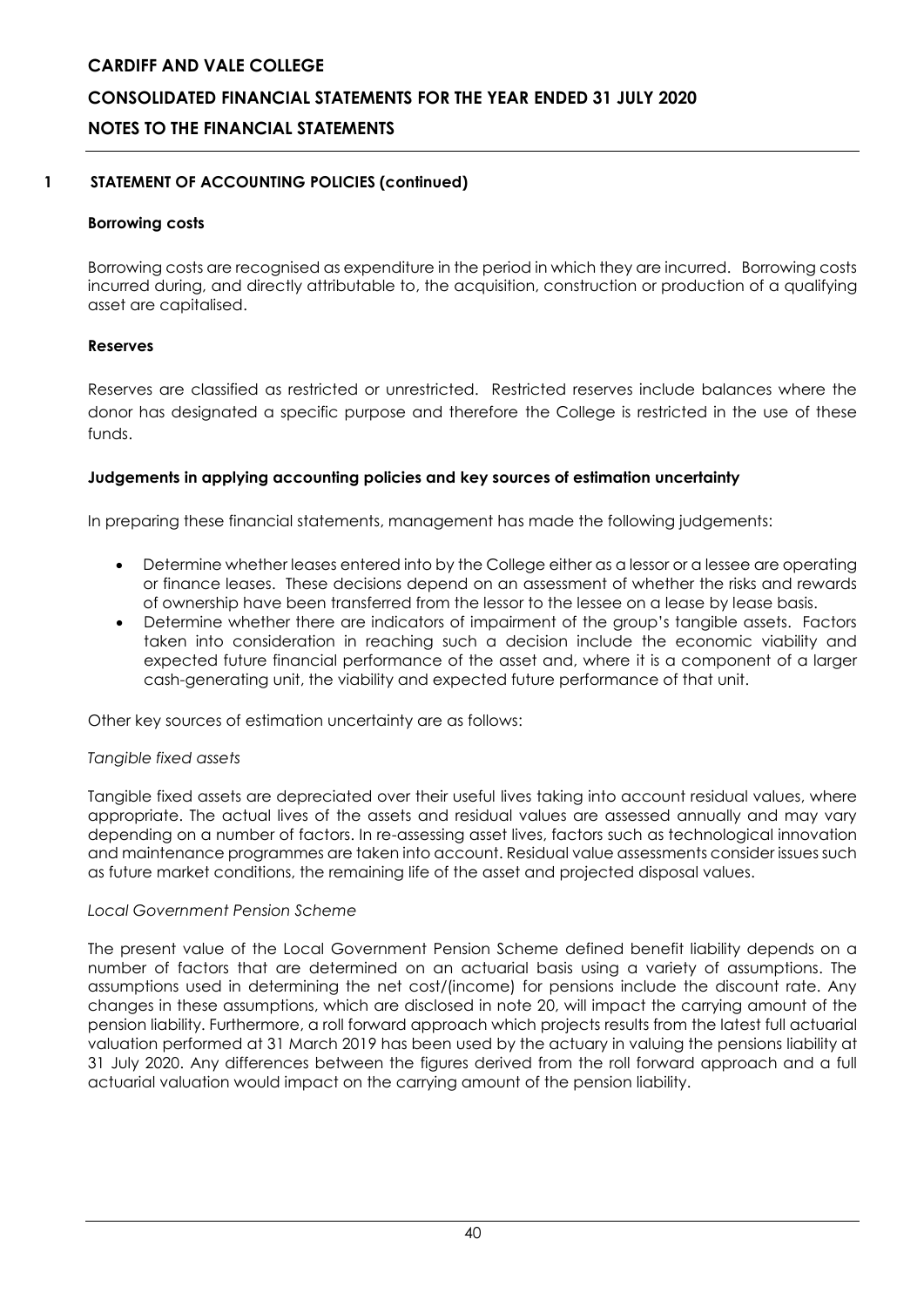### **1 STATEMENT OF ACCOUNTING POLICIES (continued)**

### **Judgements in applying accounting policies and key sources of estimation uncertainty (continued)**

### *Impairment of debtors*

The College makes an estimate of the recoverable value of trade and other debtors. When assessing impairment of trade and other debtors, management considers factors including the ageing profile of the debtors, historical experience and the financial circumstances of the counterparty. See note 14 for the net carrying amount of debtors.

### *Fair value of intangible assets acquired*

The fair value of tangible and intangible assets acquired on the acquisition of ACT (Holdings) Limited (see note 13 for further details) involved the use of valuation techniques and the estimation of future cash flows to be generated over a number of years. In addition, the estimation of the contingent consideration payable required estimation of the level of profitability of the business acquired. The use of discount rates and determination of the useful life of the intangible asset also requires judgement.

### *Fair value of Eastern Community Campus*

The Eastern Community Campus has been included in the financial statements at fair value, which has been calculated by reference to the estimated construction cost of the building that was declared at the outset of the project, multiplied by the College's percentage ownership of the campus.

### *Fair value of other provisions*

The value of the provision for the repayment of funding should the College be unable to provide appropriate evidence of the learning activity in relation to the College's activities in England has been included in the financial statements at the mid-point of the College's estimate of the likely range of outcomes.

### **Taxation**

The College is considered to pass the tests set out in Paragraph 1 Schedule 6 Finance Act 2010 and therefore it meets the definition of a charitable company for UK corporation tax purposes. Accordingly, the College is potentially exempt from taxation in respect of income or capital gains received within categories covered by Chapter 3 Part 11 Corporation Tax Act 2010 or Section 256 of the Taxation of Chargeable Gains Act 1992, to the extent that such income or gains are applied exclusively to charitable purposes.

Full provision is made for deferred taxation resulting from timing differences between the recognition of gains and losses in the financial statements and their recognition for tax purposes. Deferred taxation is calculated on an un-discounted basis at the tax rates which are expected to apply in the periods when the timing differences will reverse.

The College is partially exempt in respect of Value Added Tax, so that it can only recover a minor element of VAT charged on its inputs. Irrecoverable VAT on inputs is included in the costs of such inputs and added to the cost of tangible fixed assets as appropriate, where the inputs themselves are tangible fixed assets by nature. The College's subsidiary companies are subject to corporation tax and VAT in the same way as any commercial organisation.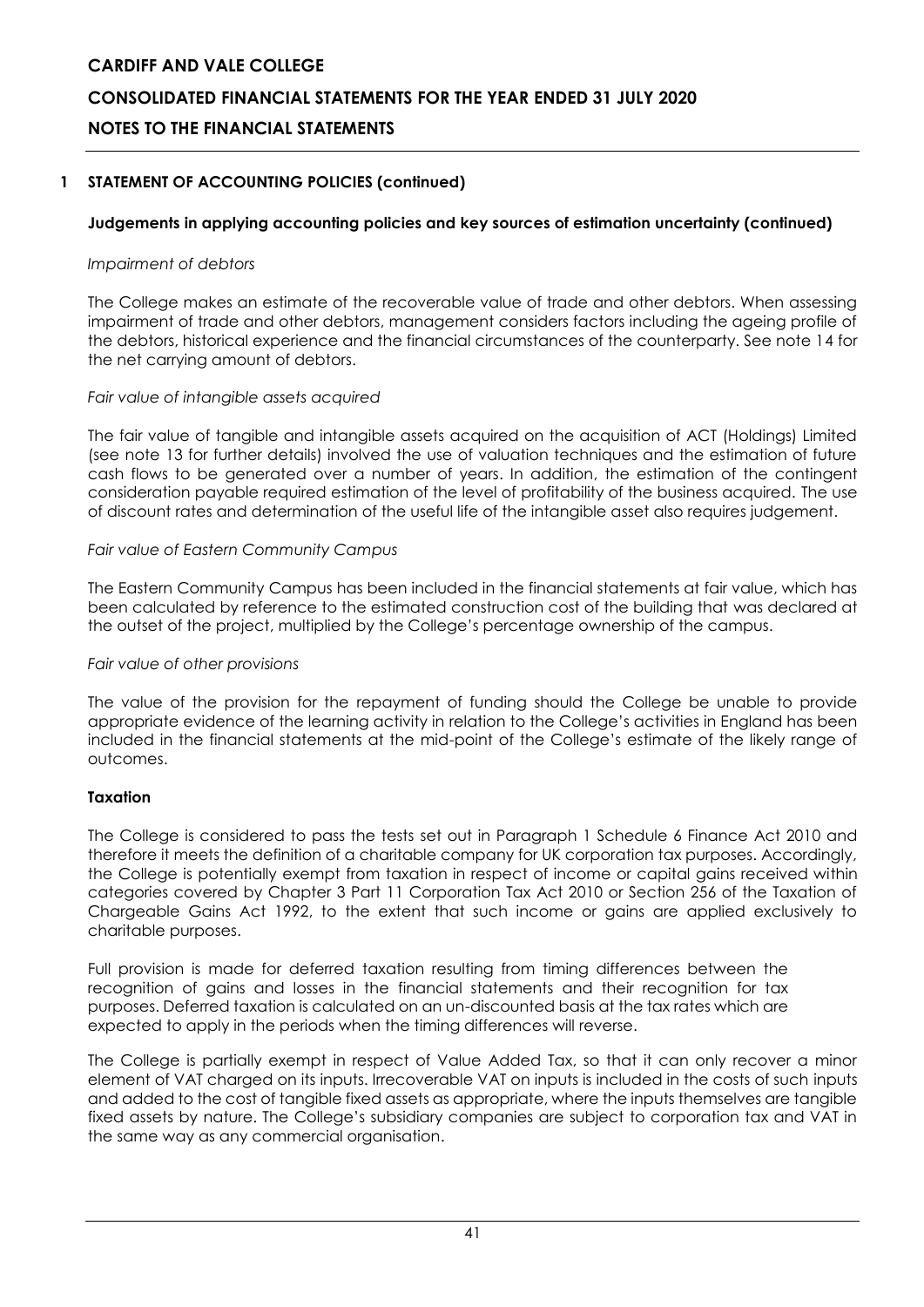### **CONSOLIDATED FINANCIAL STATEMENTS FOR THE YEAR ENDED 31 JULY 2020**

### **NOTES TO THE FINANCIAL STATEMENTS**

### **1 STATEMENT OF ACCOUNTING POLICIES (continued)**

### **Provisions**

Provisions are recognised when the College has a present legal or constructive obligation as a result of a past event, it is probable that a transfer of economic benefit will be required to settle the obligation and a reliable estimate can be made of the amount of the obligation.

### **Agency costs**

The College acts as an agent in the collection and repayment of financial contingency funds, the Young Recruits Programme and the Apprenticeship Employer Incentive Programme. Related payments received from the Welsh Government and subsequent disbursements to students are excluded from the income and expenditure account and shown separately in note 24.

### **2 WELSH GOVERNMENT GRANTS**

|                               | Year ended 31 July 2020 |                  | Year ended 31 July 2019 |                  |
|-------------------------------|-------------------------|------------------|-------------------------|------------------|
|                               | Consolidated<br>£'000   | College<br>£'000 | Consolidated<br>£'000   | College<br>£'000 |
| Recurrent grant               | 33,091                  | 33,091           | 28.995                  | 28,995           |
| Work-based learning grant     | 42,033                  | 7.731            | 40,723                  | 7,145            |
| Other Welsh Government grants | 8,432                   | 6,580            | 7,859                   | 5,301            |
| Amortisation of capital grant | 865                     | 865              | 822                     | 822              |
|                               |                         |                  |                         |                  |
|                               | 84,421                  | 48.267           | 78.399                  | 42,263           |
|                               |                         |                  |                         |                  |

### **3 TUITION FEES AND EDUCATION CONTRACTS**

|                                       | Year ended 31 July 2020<br>Consolidated |                  | Year ended 31 July 2019<br>Consolidated |                  |  |
|---------------------------------------|-----------------------------------------|------------------|-----------------------------------------|------------------|--|
| <b>Tuition fees and charges</b>       | £'000                                   | College<br>£'000 | £'000                                   | College<br>£'000 |  |
| UK and EU – Further Education         | 419                                     | 419              | 359                                     | 359              |  |
| UK and EU - Higher Education          | 2,035                                   | 2,035            | 1,944                                   | 1,944            |  |
| Non EU – Further Education            | 426                                     | 426              | 913                                     | 913              |  |
|                                       |                                         |                  |                                         |                  |  |
|                                       | 2,880                                   | 2,880            | 3,216                                   | 3,216            |  |
| Education contracts                   |                                         |                  |                                         |                  |  |
| 14-19 learning pathways               | 1,946                                   | 147              | 1,676                                   | 137              |  |
| Other education contracts - UK and EU | 1,036                                   | 1,036            | 1,261                                   | 1,261            |  |
|                                       |                                         |                  |                                         |                  |  |
|                                       | 2,982                                   | 1,183            | 2,937                                   | 1,398            |  |
|                                       | -------                                 |                  |                                         | .                |  |
|                                       | 5,862                                   | 4,063            | 6,153                                   | 4,614            |  |
|                                       |                                         |                  |                                         |                  |  |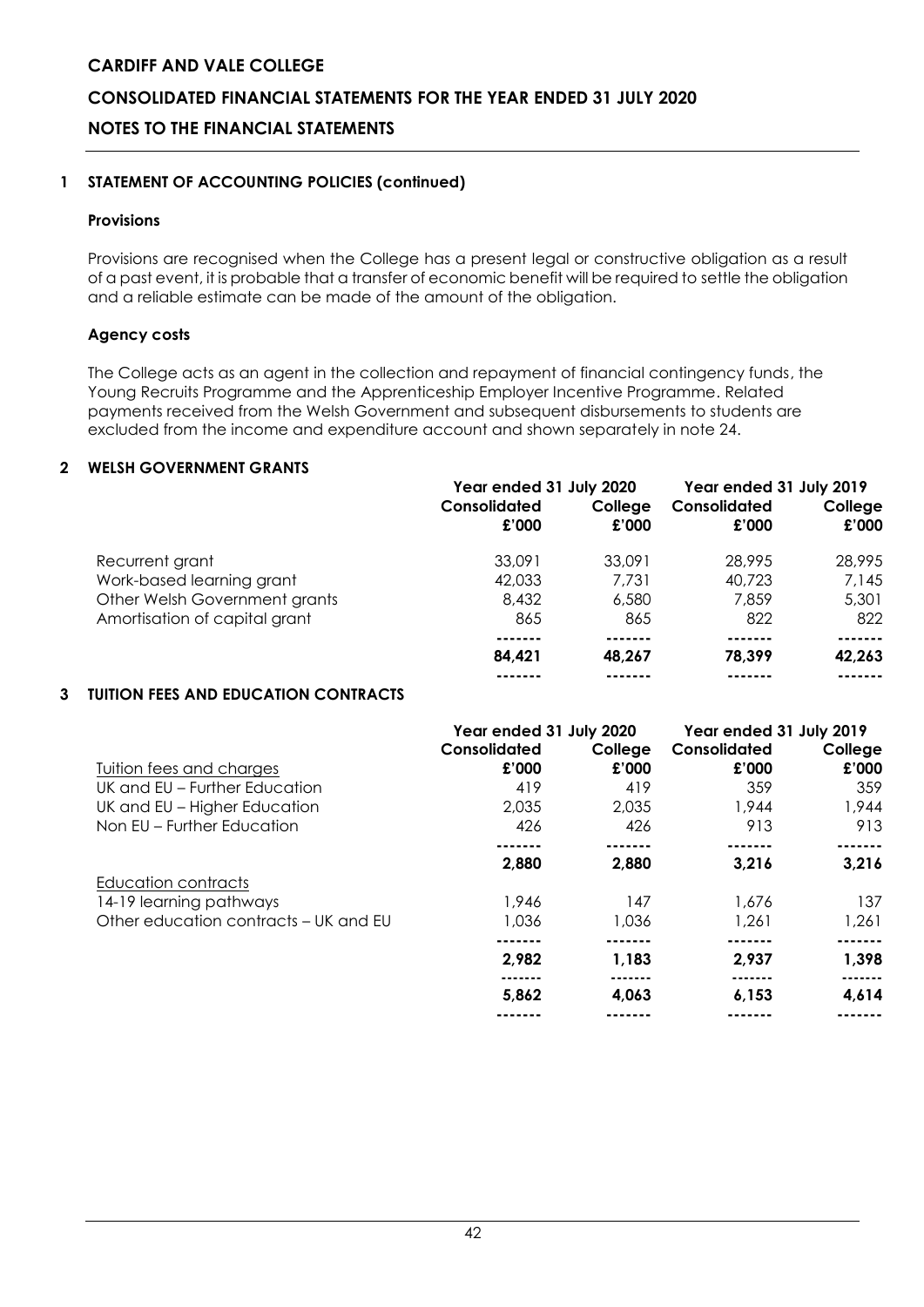### **4 OTHER INCOME**

|                                                                             | Year ended 31 July 2020<br>Consolidated<br>£'000 | College<br>£'000 | Year ended 31 July 2019<br>Consolidated<br>£'000 | College<br>£'000 |
|-----------------------------------------------------------------------------|--------------------------------------------------|------------------|--------------------------------------------------|------------------|
| Residencies, catering and conferences<br>Other income-generating activities | 433<br>3.471                                     | 2.101            | 527<br>5.749                                     | 4,398            |
| Other grant income                                                          | 1,423                                            | 1,423            | 870                                              | 870              |
| Other income                                                                | 1,954                                            | 1,426            | 1.521                                            | 1.197            |
|                                                                             |                                                  |                  |                                                  |                  |
|                                                                             | 7.281                                            | 4.950            | 8.667                                            | 6,465            |
|                                                                             |                                                  |                  |                                                  |                  |

Coronavirus Job Retention Scheme (CJRS) grant funding of £717,000 was claimed during the year in respect of eligible furloughed employees. In accordance with Welsh Government stipulations, CJRS funding was not claimed for any employees whose posts are substantively funded by Welsh Government funding that continued to be received during the period.

### **5 INVESTMENT INCOME**

|                         |                       |                | Year ended 31 July 2020 Year ended 31 July 2019 |                  |
|-------------------------|-----------------------|----------------|-------------------------------------------------|------------------|
|                         | Consolidated<br>£'000 | £'000          | College Consolidated<br>£'000                   | College<br>£'000 |
| Other interest received | -------               | $\overline{7}$ | 14                                              | 14<br>-------    |

### **6 GIFT AID INCOME FROM SUBSIDIARIES**

|                                                                                              | Year ended 31 July 2020  |                  |                       | Year ended 31 July 2019<br>As restated<br>(Note 25) |
|----------------------------------------------------------------------------------------------|--------------------------|------------------|-----------------------|-----------------------------------------------------|
|                                                                                              | Consolidated<br>£'000    | College<br>£'000 | Consolidated<br>£'000 | College<br>£'000                                    |
| From Associated Community Training Limited<br>From Apprenticeship Learning Solutions Limited |                          | 5,232<br>1,211   |                       | 3,194<br>754                                        |
|                                                                                              | $\overline{\phantom{a}}$ |                  |                       |                                                     |
|                                                                                              |                          | 6.443            |                       | 3,948                                               |
|                                                                                              |                          |                  |                       |                                                     |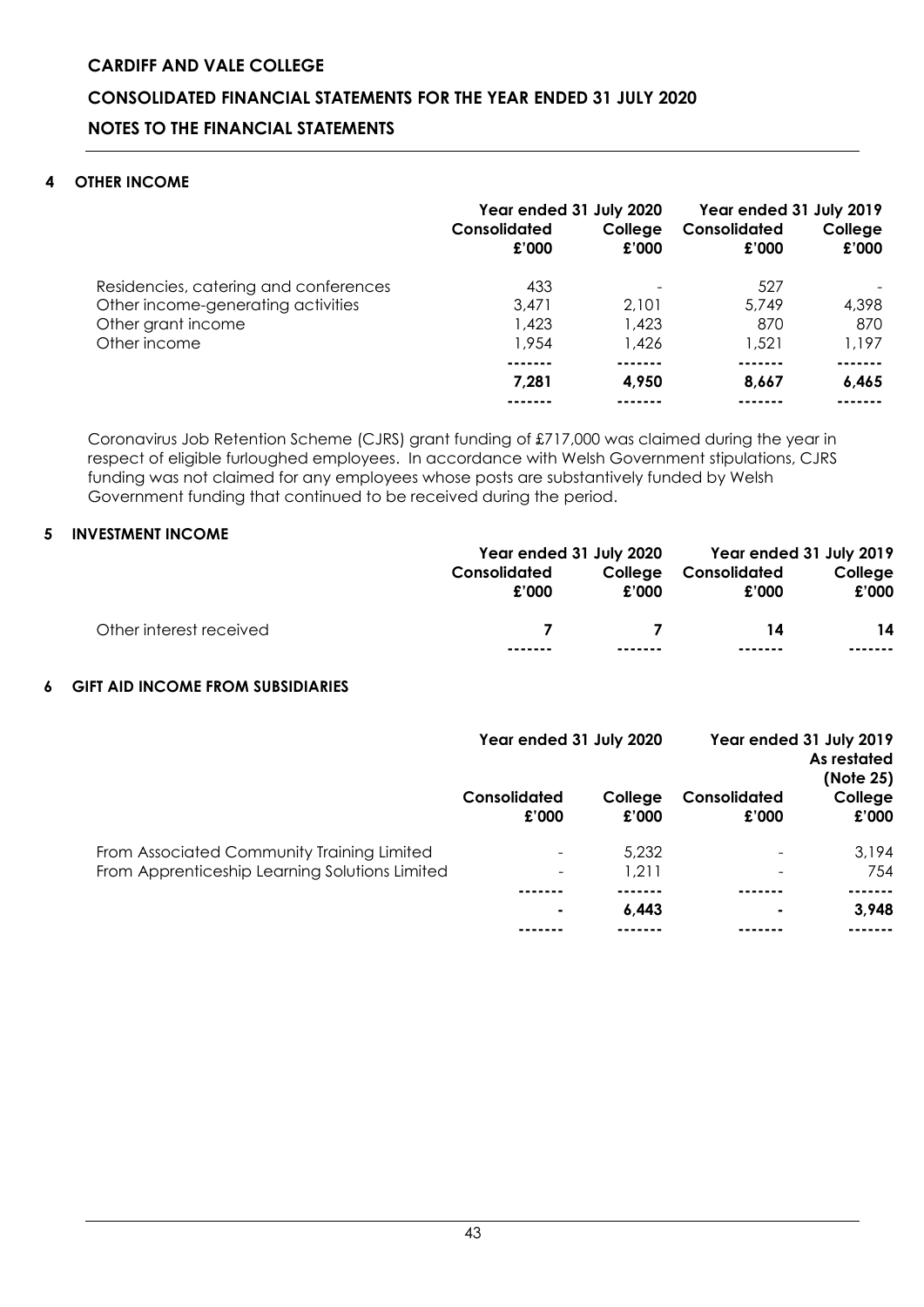### **7 STAFF COSTS**

|                                        | Year ended 31 July 2020<br>Consolidated<br>£'000 | College<br>£'000 | Year ended 31 July 2019<br>Consolidated<br>£'000 | College<br>£'000 |
|----------------------------------------|--------------------------------------------------|------------------|--------------------------------------------------|------------------|
| Teaching and learning departments      | 29,176                                           | 24,493           | 27,050                                           | 22,218           |
| Teaching and learning support services | 2.798                                            | 2.195            | 2.740                                            | 2,082            |
| Other support services                 | 1.098                                            | 926              | 1,067                                            | 880              |
| Administration and central services    | 9.213                                            | 4,533            | 8.589                                            | 4.157            |
| Premises                               | 1.122                                            | 933              | 1.245                                            | 990              |
| Other income-generating activities     | 4.249                                            | 2,029            | 5,058                                            | 2.270            |
| Enhanced pension charge (note 21)      | 37                                               | 37               | 31                                               | 31               |
| Voluntary redundancy costs             | 71                                               | 71               | 132                                              | 128              |
|                                        |                                                  |                  |                                                  |                  |
|                                        | 47.764                                           | 35,217           | 45,912                                           | 32,756           |
|                                        |                                                  |                  |                                                  |                  |

|                                 | Year ended 31 July 2020 |         | Year ended 31 July 2019 |         |
|---------------------------------|-------------------------|---------|-------------------------|---------|
|                                 | Consolidated            | College | Consolidated            | College |
|                                 | £'000                   | £'000   | £'000                   | £'000   |
| Wages and salaries              | 36,985                  | 25,802  | 36,793                  | 25,096  |
| Social security costs           | 3.248                   | 2,310   | 3,214                   | 2,187   |
| Pension costs (see note 20)     | 7.293                   | 6,867   | 5,729                   | 5,301   |
| Increase in holiday pay accrual | 167                     | 167     | 44                      | 44      |
| Voluntary redundancy costs      | 71                      | 71      | 132                     | 128     |
|                                 |                         |         |                         |         |
|                                 | 47,764                  | 35,217  | 45,912                  | 32,756  |
|                                 |                         |         |                         |         |

The average monthly number of persons (including senior post-holders) employed by the College during the year, expressed as full time equivalents, was:

|                                        | 2020                |                |                     | 2019           |  |
|----------------------------------------|---------------------|----------------|---------------------|----------------|--|
|                                        | Consolidated<br>No. | College<br>No. | Consolidated<br>No. | College<br>No. |  |
| Teaching and learning departments      | 693                 | 511            | 665                 | 478            |  |
| Teaching and learning support services | 68                  | 42             | 67                  | 41             |  |
| Other support services                 | 66                  | 57             | 69                  | 59             |  |
| Administration and central services    | 204                 | 61             | 199                 | 59             |  |
| Premises                               | 34                  | 24             | 38                  | 26             |  |
| Other income-generating activities     | 143                 | 84             | 162                 | 43             |  |
|                                        |                     |                |                     |                |  |
|                                        | 1,208               | 779            | 1,200               | 706            |  |
|                                        |                     |                |                     |                |  |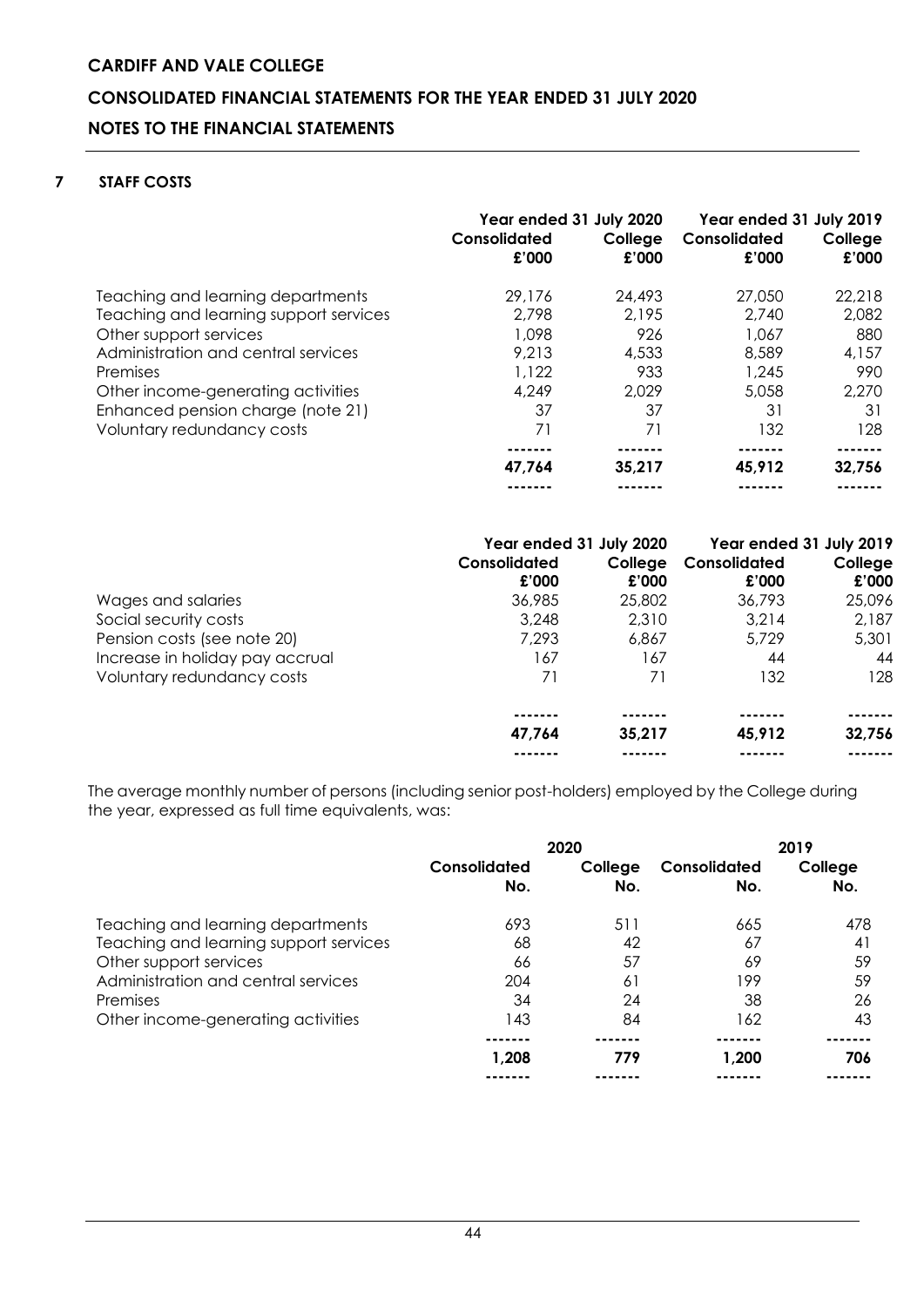### **CONSOLIDATED FINANCIAL STATEMENTS FOR THE YEAR ENDED 31 JULY 2020**

### **NOTES TO THE FINANCIAL STATEMENTS**

### **8 KEY MANAGEMENT PERSONNEL AND HIGHER PAID STAFF**

Key Management Personnel are those persons having authority and responsibility for planning, directing and controlling the activities of the College – during the year this comprised the College Executive Team (including the Group Chief Executive who is also the Accounting Officer) and the Managing Directors of ACT. The Head of Group Corporate Governance and Clerk to the Corporation, as a Senior Post Holder is also included in this category.

The number of key management personnel, including the Accounting Officer, who received emoluments in the following ranges are shown below.

|                      |             | Key management<br>personnel |             | Other staff |
|----------------------|-------------|-----------------------------|-------------|-------------|
|                      | 2020<br>No. | 2019<br>No.                 | 2020<br>No. | 2019<br>No. |
| £60,001 to £65,000   |             |                             | 0.8         | 4.5         |
| £65,001 to £70,000   | 1.0         | 1.0                         | 3.0         | 0.5         |
| £70,001 to £75,000   | 0.2         |                             |             |             |
| £75,001 to £80,000   | 1.0         | 1.0                         | 2.0         | 4.0         |
| £80,001 to £85,000   |             |                             | 1.0         |             |
| £85,001 to £90,000   |             |                             | 1.0         | 2.0         |
| £90,001 to £95,000   |             | 1.0                         | 2.0         |             |
| £95,001 to £100,000  | 2.5         | 2.0                         |             |             |
| £120,001 to £125,000 | 1.0         |                             |             |             |
| £125,001 to £130,000 |             | 2.0                         |             |             |
| £130,001 to £135,000 |             | 1.0                         |             |             |
| £135,001 to £140,000 | 2.0         |                             |             |             |
| £225,001 to £230,000 |             | 1.0                         |             |             |
| £260,001 to £265,000 | 1.0         |                             |             |             |
|                      | 8.7         | 9.0                         | 9.8         | 11.0        |
|                      |             |                             |             |             |

Emoluments include remuneration and benefits in kind but exclude compensation for loss of office and employer pension contributions. Employees who were appointed to or resigned their post part-way through the year are included in the appropriate band based on remuneration that would have been received had they been in post for the full year.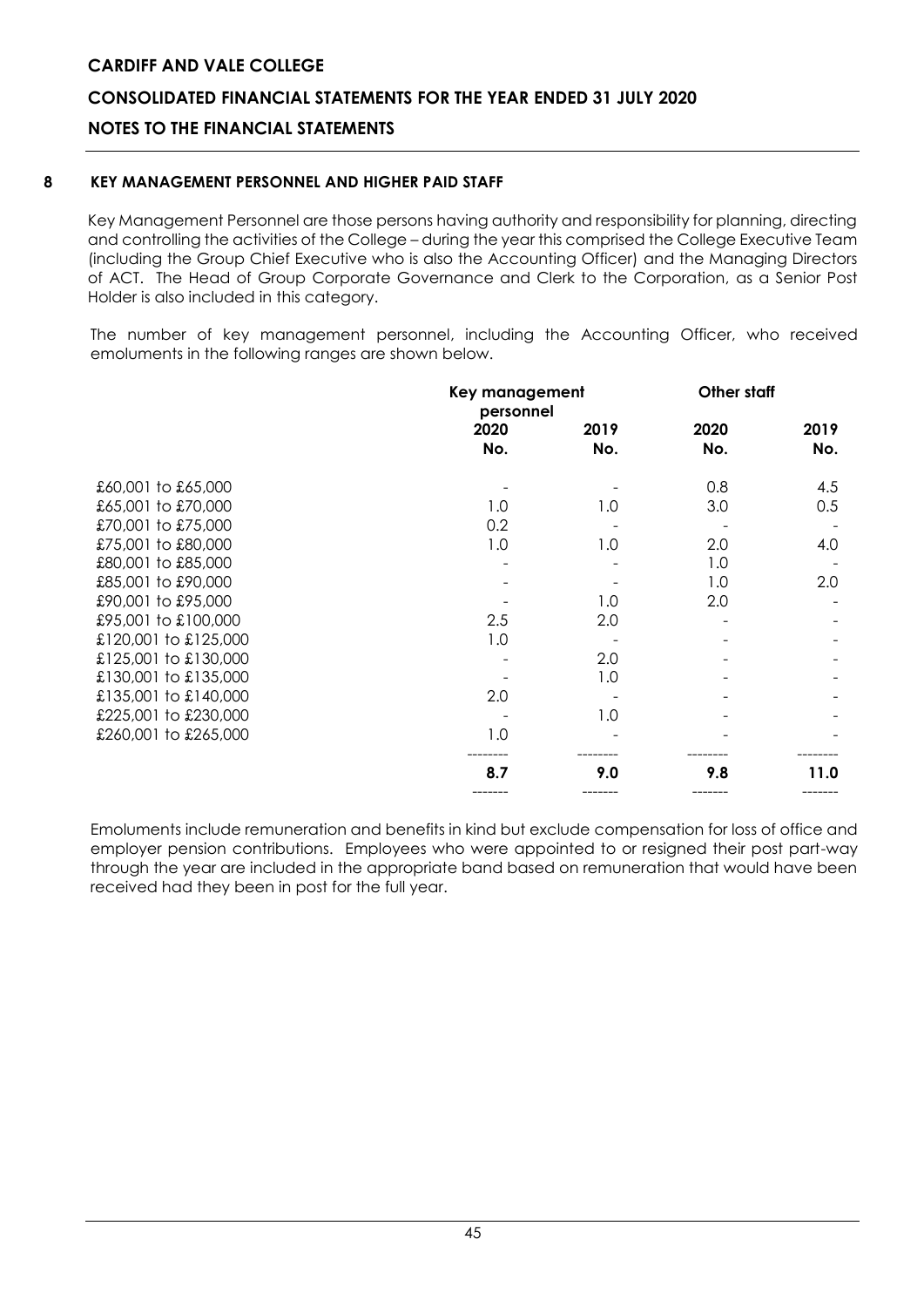### **8 KEY MANAGEMENT PERSONNEL AND HIGHER PAID STAFF (continued)**

Key Management Personnel emoluments are made up as follows:

|                                           | 2020<br>£'000 | 2019<br>£'000 |
|-------------------------------------------|---------------|---------------|
| Salaries                                  | 1,065         | 1,011         |
| Payments in lieu of pension contributions | 45            | 29            |
| Benefits in kind                          | 12            | 10            |
|                                           |               |               |
|                                           | 1,122         | 1,050         |
| Pension costs                             | 143           | 112           |
|                                           |               |               |
|                                           | 1,265         | 1,161         |
|                                           |               |               |

The pension costs in respect of Key Management Personnel relate to employer's contributions to the Teachers' or Local Government Pension Schemes, and are paid at the same rate as for other employees.

There were no amounts due to Key Management Personnel that were waived in the year, nor any salary sacrifice arrangements in place.

The total remuneration of the College's Key Management Personnel is commensurate with the College's size, group structure, and the breadth and nature of its activities. Performance of Key Management Personnel is assessed against key performance indicators in conjunction with the relevant HR department and using standard performance management procedures. Remuneration is benchmarked periodically, utilising independent benchmarking services where appropriate, against other education establishments in both Wales and the UK. As outlined on page 16, the remuneration of the College's four senior post holder roles is also considered by the Remuneration Committee, which includes an independent external non-governor member.

Key Management Personnel emoluments include the following amounts paid to the Group Chief Executive, who is also the Accounting Officer and highest paid member of staff:

|                                                     | 2020<br>£'000 | 2019<br>£'000 |
|-----------------------------------------------------|---------------|---------------|
| Salary<br>Payments in lieu of pension contributions | 219<br>45     | 199<br>29     |
| Pension costs                                       | 264<br>-      | 228           |
|                                                     | 264           | 228           |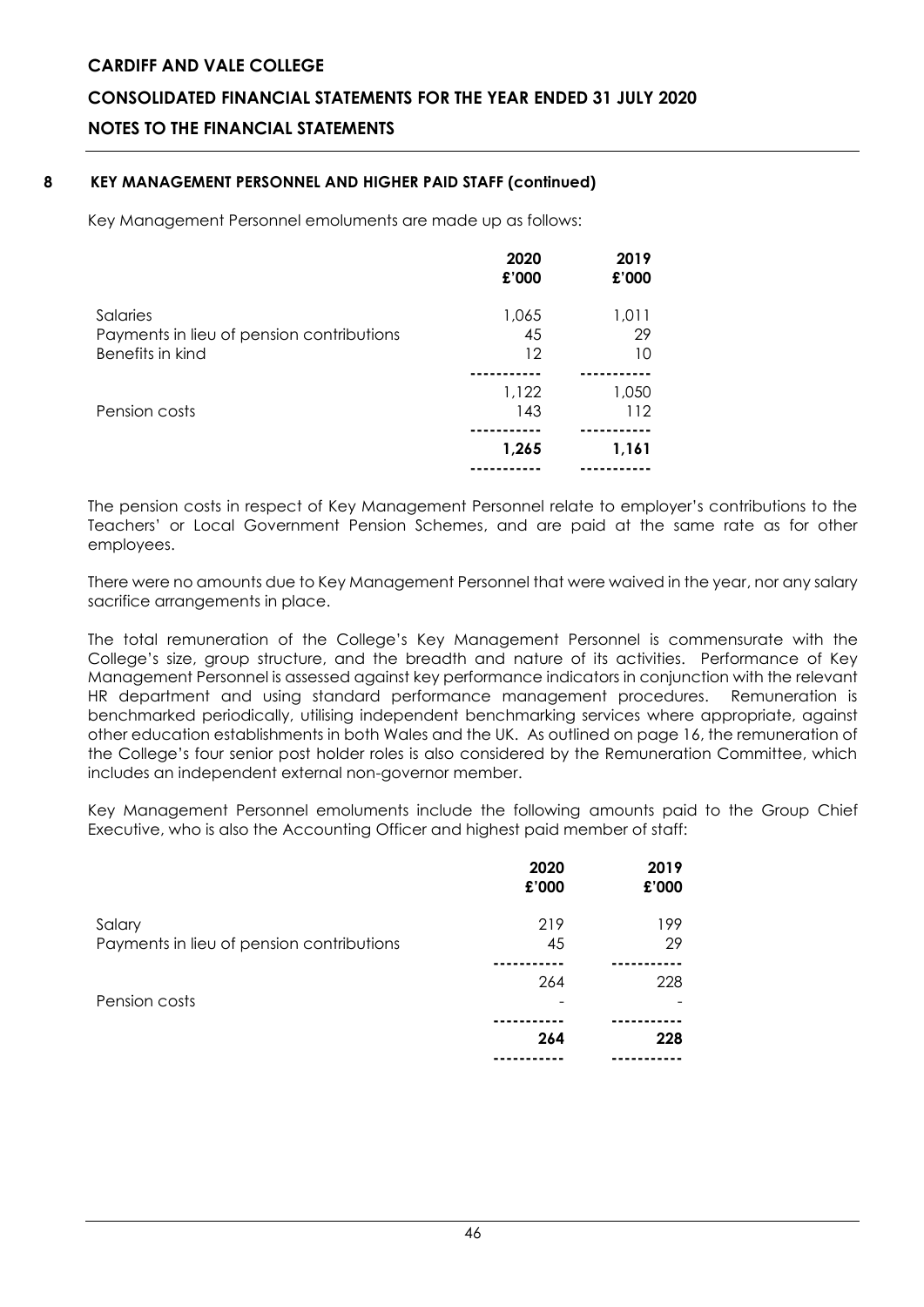### **8 KEY MANAGEMENT PERSONNEL AND HIGHER PAID STAFF (continued)**

The relationship of the Group Chief Executive's remuneration expressed as a multiple of the median remuneration of all other corporation employees (on a full-time equivalent basis) was as follows:

|                                                                                         | 2020 | 2019 |
|-----------------------------------------------------------------------------------------|------|------|
| Group Chief Executive's basic salary as a multiple of the median of all staff           | -7.2 | 67   |
| Group Chief Executive's total remuneration as a multiple of the median of all staff 7.3 |      | 6.6  |

The Group Chief Executive is a senior post holder and, as such, his remuneration is set by the Governing Body, taking into account the recommendations of the Remuneration Committee. The Group Chief Executive is not involved in determining his remuneration.

The Remuneration Committee agreed its recommendations in respect of the Group Chief Executive's current remuneration at its meeting on 30 January 2020, and these were subsequently considered and approved by the Governing Body on 4 February 2020. The Committee's recommendations took account of the Group Chief Executive's performance in meeting the College's strategic objectives and delivering its priorities of quality, efficiency and growth. A range of performance indicators were considered, including academic and financial performance and external measures including the outcome of recent inspections by Estyn, the education and training inspectorate for Wales. The Committee also considered independent benchmarking information for Wales and elsewhere in the UK, in order to include comparable education institutions similar in size and activity to the College.

### **Expenses reimbursed to members of the Corporation**

Payments of £504 (2019: £1,851) were made to 2 members of the Corporation (2019: 4) other than the Group Chief Executive and other staff governors, for travel and subsistence expenses incurred in the course of their duties.

### **Compensation for loss of office payable to former Key Management Personnel**

During the year one amount of £28,141 was paid to former Key Management Personnel in respect of compensation for loss of office. This payment was based on the same scheme as that available to all staff who received voluntary redundancy payments during the year. During 2019 there were no such payments made to Key Management Personnel.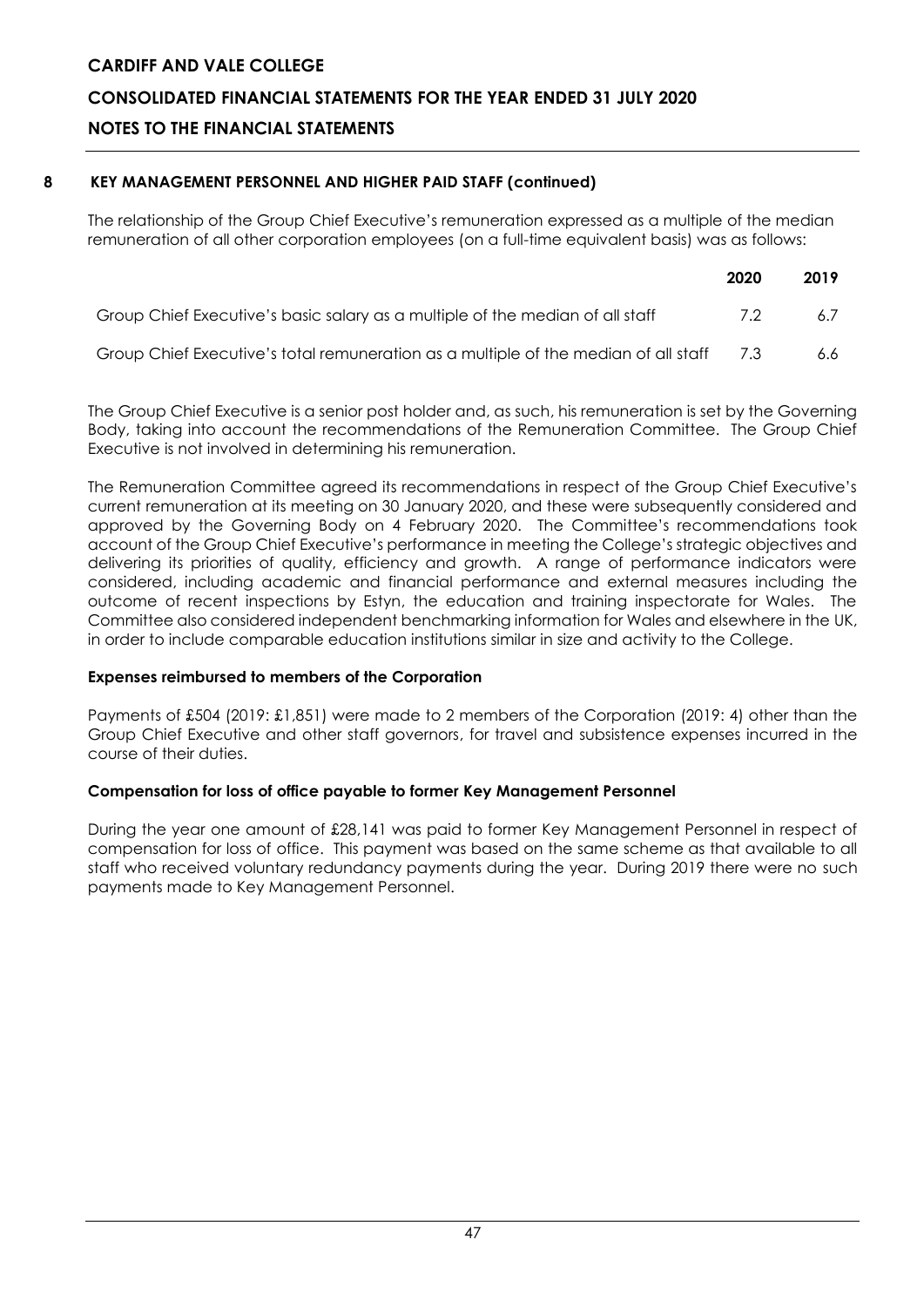### **8 OTHER OPERATING EXPENSES**

|                                                                                                                                           | Year ended 31 July 2020<br><b>Consolidated</b><br>£'000 | College<br>£'000                         | Year ended 31 July 2019<br>Consolidated<br>£'000 | College<br>£'000                            |
|-------------------------------------------------------------------------------------------------------------------------------------------|---------------------------------------------------------|------------------------------------------|--------------------------------------------------|---------------------------------------------|
| Teaching departments                                                                                                                      | 1,833                                                   | 1,290                                    | 2,366                                            | 1,616                                       |
| Teaching support services<br><b>Examination fees</b><br>Learner transport<br>Other teaching support services                              | 1,651<br>124<br>1,416                                   | 1,173<br>124<br>355                      | 1,878<br>120<br>1,466                            | 1,341<br>100<br>282                         |
| Other support services<br>Catering costs<br>Marketing<br>Administration and central services<br>Income generation costs<br>Premises costs | 66<br>378<br>506<br>3,691<br>1,447<br>5,220             | 65<br>99<br>458<br>2,019<br>648<br>3,795 | 45<br>533<br>592<br>2,716<br>2,776<br>5,888      | 45<br>133<br>514<br>1,221<br>2,705<br>4,032 |
| Subcontracted provision<br>Work-based learning<br>Franchised courses<br>$\bullet$<br>Other subcontracts                                   | 19,647<br>804<br>3,076<br>39,859                        | 5,346<br>804<br>1,871<br>18,047          | 18,719<br>576<br>4,094<br>41,769                 | 4,667<br>576<br>2,219<br>19,451             |
|                                                                                                                                           |                                                         |                                          |                                                  |                                             |

### **Other operating expenses include:**

|                                                                          | <b>Consolidated and College</b><br>2020<br>£'000 | 2019<br>£'000 |
|--------------------------------------------------------------------------|--------------------------------------------------|---------------|
| Auditors' remuneration                                                   |                                                  |               |
| External auditors                                                        |                                                  |               |
| Audit of the financial statements                                        | 54                                               | 46            |
| Audit of the subsidiary financial statements<br>$\overline{\phantom{a}}$ | 47                                               | 46            |
| Other services provided by external auditor<br>$\overline{\phantom{a}}$  | 11                                               | 13            |
|                                                                          |                                                  |               |
|                                                                          | 112                                              | 105.          |
| Internal auditors                                                        |                                                  |               |
| Internal audit<br>$\overline{\phantom{a}}$                               | 24                                               | 26            |
| Other services provided by internal auditor<br>$\overline{\phantom{a}}$  | 25                                               | 13            |
|                                                                          |                                                  |               |
|                                                                          | 49                                               | 39            |
| Operating lease rental                                                   |                                                  |               |
| Land and buildings                                                       | 718                                              | 639           |
| Other                                                                    | 136                                              | 136           |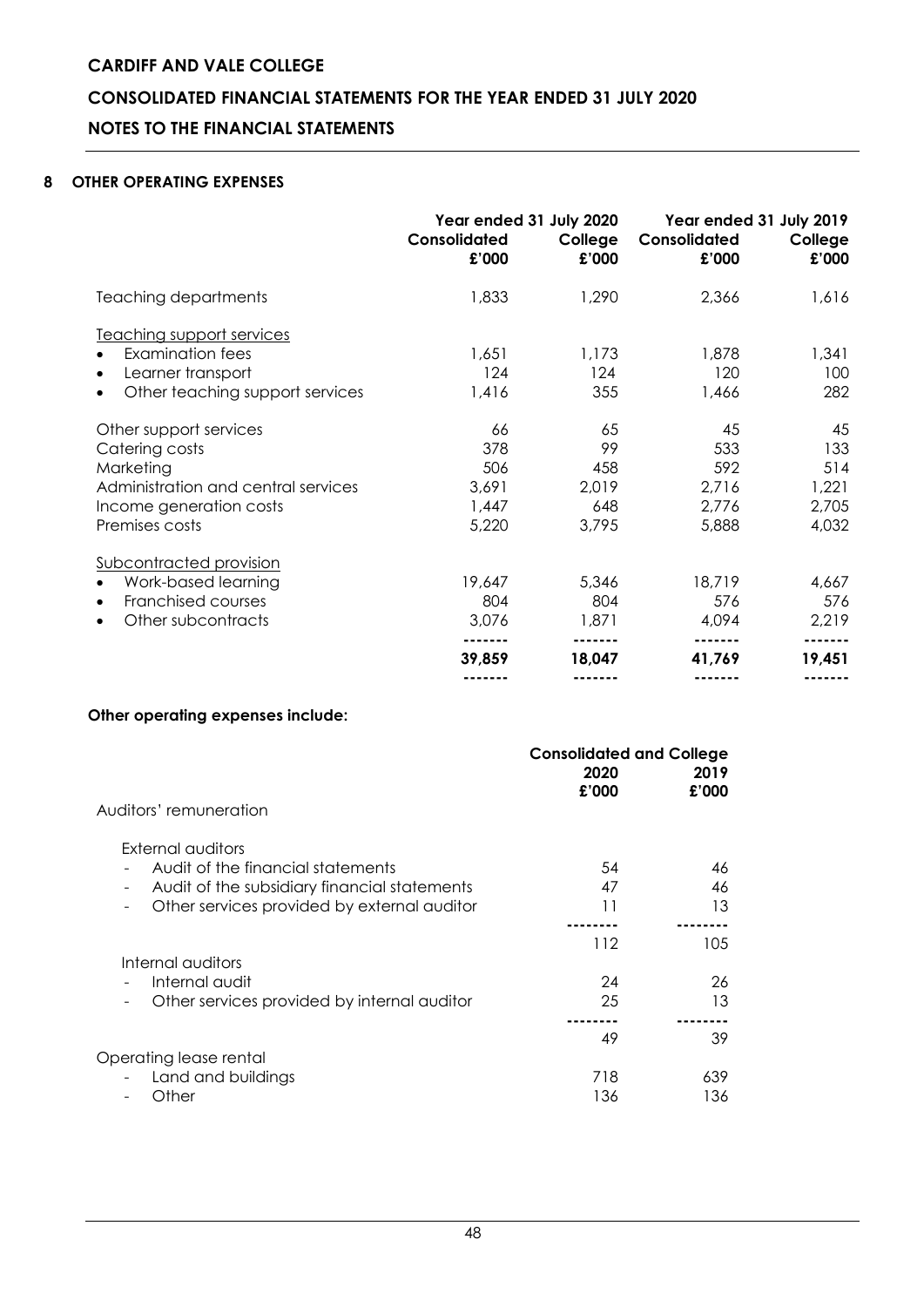### **10 INTEREST AND OTHER FINANCE COSTS**

|                                                  |                                          | 2020                |       | 2019             |                               |                   |
|--------------------------------------------------|------------------------------------------|---------------------|-------|------------------|-------------------------------|-------------------|
|                                                  |                                          | Consolidated        | £'000 | College<br>£'000 | Consolidated<br>£'000         | College<br>£'000  |
| <b>Bank loans and overdrafts</b>                 |                                          |                     | 1,747 | 1,747            | 1,785                         | 1,780             |
| Finance leases                                   |                                          |                     | 21    | 21               | 22                            | 19                |
| Pension finance costs (note 20)                  |                                          |                     | 430   | 430              | 370                           | 370               |
| Enhanced pension provision (note 21)             |                                          |                     | 8     | 8                | 8                             | 8                 |
| Finance charge on deferred consideration         |                                          |                     | 47    | 42               | 110                           | 110               |
|                                                  |                                          |                     | 2,253 | 2,248            | 2,295                         | 2,287             |
| 11 INTANGIBLE ASSETS AND GOODWILL                |                                          |                     |       |                  | -------                       |                   |
| Consolidated                                     | Contractual<br>customer<br>relationships | <b>ACT</b><br>brand |       | Goodwill         | <b>Systems</b><br>development | <b>Total</b>      |
|                                                  | £'000                                    | £'000               |       | £'000            | £'000                         | £'000             |
| Cost                                             |                                          |                     |       |                  |                               |                   |
| At 1 August 2019                                 | 8,307                                    | 1,600               |       | 4,892            | 839                           | 15,638            |
| Adjustment to value of<br>deferred consideration |                                          |                     |       | 2,206            |                               | 2,206             |
| At 31 July 2020                                  | 8,307                                    | 1,600               |       | .<br>7,098       | 839                           | -------<br>17,844 |
|                                                  |                                          |                     |       |                  |                               |                   |
| <b>Amortisation and</b><br>impairment            |                                          |                     |       |                  |                               |                   |
| At 1 August 2019                                 | 2,505                                    | 483                 |       | 953              | 28                            | 3,969             |
| Amortisation charge                              | 1,052                                    | 202                 |       | 1,212            | 165                           | 2,631             |
| At 31 July 2020                                  | -------<br>3,557                         | -------<br>685      |       | <br>2,165        | .<br>193                      | -------<br>6,600  |
|                                                  | -------                                  | -------             |       |                  |                               | -------           |
| Net book value                                   |                                          |                     |       |                  |                               |                   |
| At 31 July 2020                                  | 4,750                                    | 915                 |       | 4,933            | 646                           | 11,244            |
| At 31 July 2019                                  | 5,802                                    | 1,117               |       | 3,939            | 811                           | 11,669            |

The balances presented above relating to contractual customer relationships, ACT brand and goodwill arose on acquisition of the ACT Group and Apprenticeship Learning Solutions Limited. See note 13 for further information.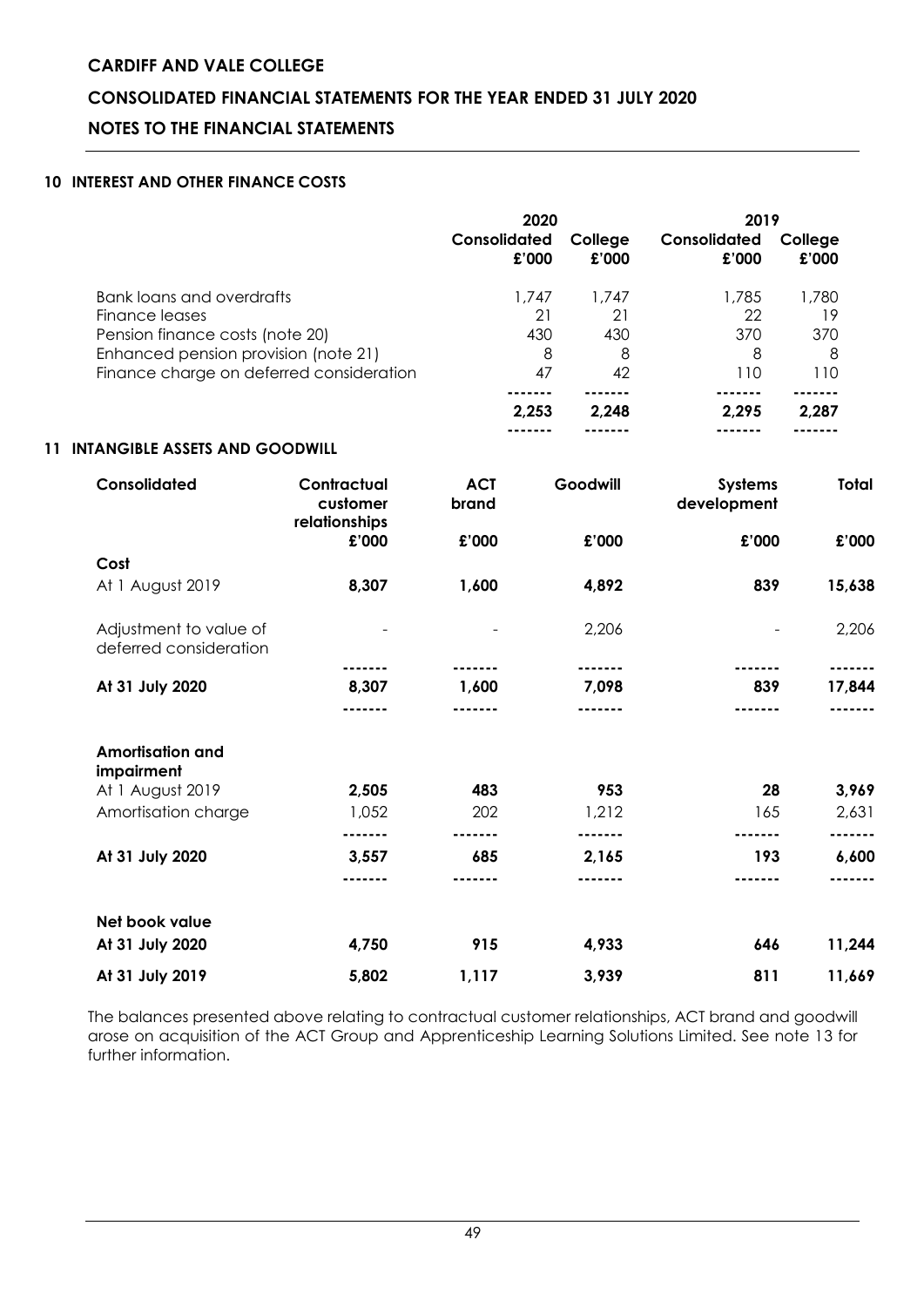### **11 INTANGIBLE ASSETS AND GOODWILL (continued)**

| College                            | <b>Systems</b><br>development | Total          |  |
|------------------------------------|-------------------------------|----------------|--|
|                                    | £'000                         | £'000          |  |
| Cost                               |                               |                |  |
| At 1 August 2019 and 31 July 2020  | 839                           | 839            |  |
|                                    | ------                        |                |  |
| <b>Amortisation and impairment</b> |                               |                |  |
| At 1 August 2019                   | 28                            | 28             |  |
| Amortisation charge                | 165                           | 165            |  |
| At 31 July 2020                    | 193                           | -------<br>193 |  |
|                                    |                               |                |  |
| Net book value                     |                               |                |  |
| At 31 July 2020                    | 646                           | 646            |  |
| At 31 July 2019                    | 811                           | 811            |  |

The balances presented above relate to the Learner Journey project; an overarching review of the College's business processes from the first stages of student contact, through recruitment and enrolment, to studying at the College, receiving support during studies and then onto progressing onto higher education or employment.

This project resulted in a number of IT system developments which have been capitalised as an intangible asset, including:

- A new College website;
- The creation of staff and student portals;
- A new Electronic Individual Learning Plan system to provide better tracking and monitoring of learner performance; and
- The roll out of a solution to capture all contact from employers to enhance student employability and provide more a more focused training provision.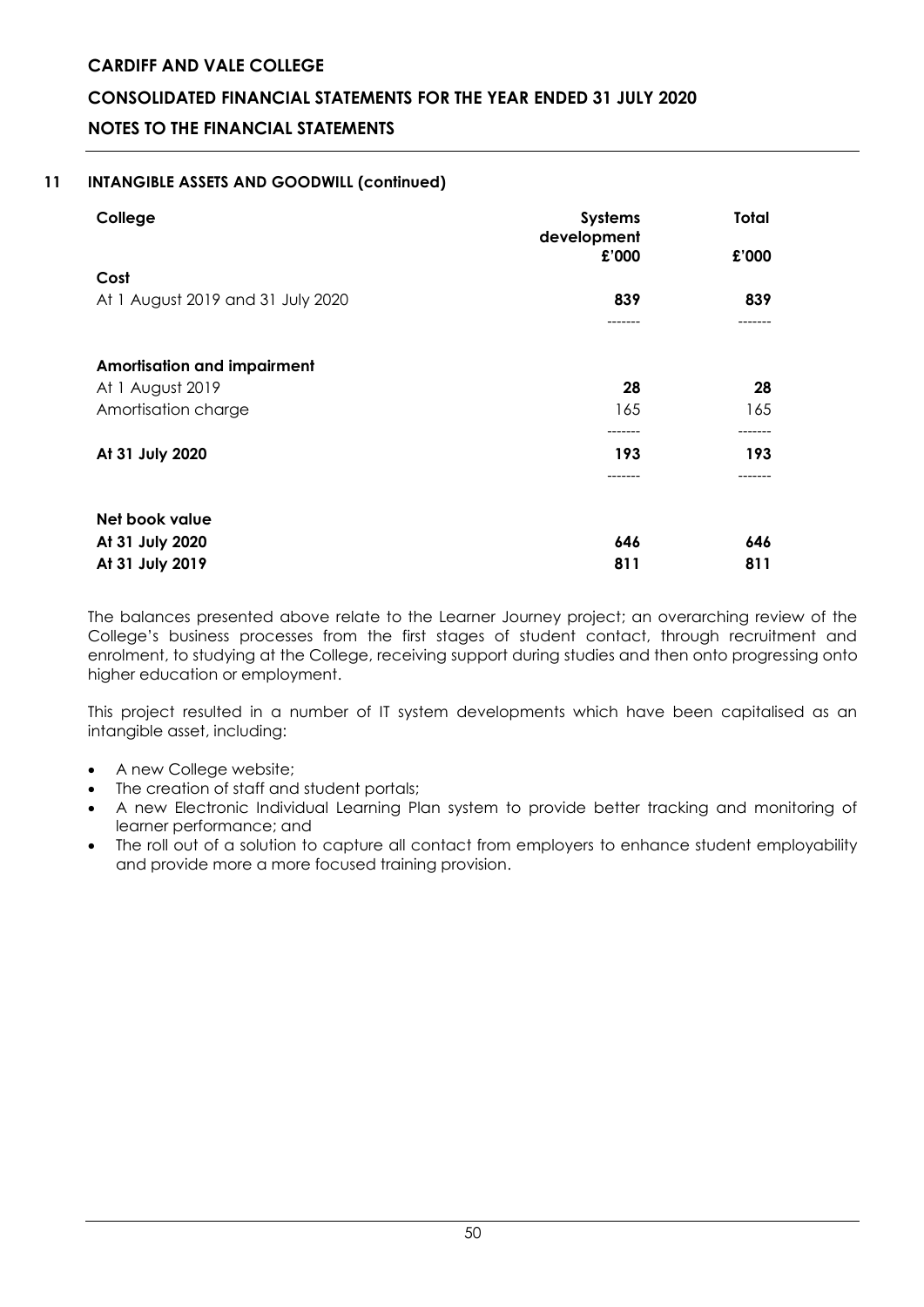### **CONSOLIDATED FINANCIAL STATEMENTS FOR THE YEAR ENDED 31 JULY 2020**

### **NOTES TO THE FINANCIAL STATEMENTS**

### **12 TANGIBLE ASSETS**

| Consolidated                    | Freehold<br>land &<br>buildings | Plant,<br>equipment &<br>vehicles | <b>Computers &amp; IT</b> | Assets in the<br>course of<br>construction | Total   |
|---------------------------------|---------------------------------|-----------------------------------|---------------------------|--------------------------------------------|---------|
|                                 | £'000                           | £'000                             | £'000                     | £'000                                      | £'000   |
| Cost                            |                                 |                                   |                           |                                            |         |
| At 1 August 2019                | 92,317                          | 10,364                            | 4,791                     | 31                                         | 107,503 |
| Additions                       | 167                             | 854                               | 1,567                     | 199                                        | 2,787   |
| Disposals                       |                                 |                                   | (282)                     |                                            | (282)   |
|                                 |                                 |                                   |                           |                                            |         |
| At 31 July 2020                 | 92,484                          | 11,218                            | 6,076                     | 230                                        | 110,008 |
|                                 |                                 |                                   |                           |                                            |         |
| <b>Accumulated depreciation</b> |                                 |                                   |                           |                                            |         |
| At 1 August 2019                | 15,908                          | 6,479                             | 3,859                     |                                            | 26,246  |
| Charge for the year             | 1,830                           | 1,002                             | 626                       |                                            | 3,458   |
| Disposals                       |                                 |                                   | (282)                     |                                            | (282)   |
|                                 |                                 |                                   |                           |                                            |         |
| At 31 July 2020                 | 17,738                          | 7,481                             | 4,203                     |                                            | 29,422  |
|                                 |                                 |                                   |                           |                                            |         |
| Net book value                  |                                 |                                   |                           |                                            |         |
| At 31 July 2020                 | 74,746                          | 3,737                             | 1,873                     | 230                                        | 80,586  |
| At 31 July 2019                 | 76,409                          | 3,885                             | 932                       | 31                                         | 81,257  |

Freehold land and buildings include a cost of £40,113,000 for the City Centre Campus, which was partly funded through a grant from the Welsh Government. The terms of this grant places restrictions on the use of the campus and any potential disposal would require the approval of the Welsh Government.

The net book value of equipment includes an amount of £704,000 (2019: £397,000) in respect of assets held under finance leases. The depreciation charge on these assets for the year was £271,000 (2019: £387,000).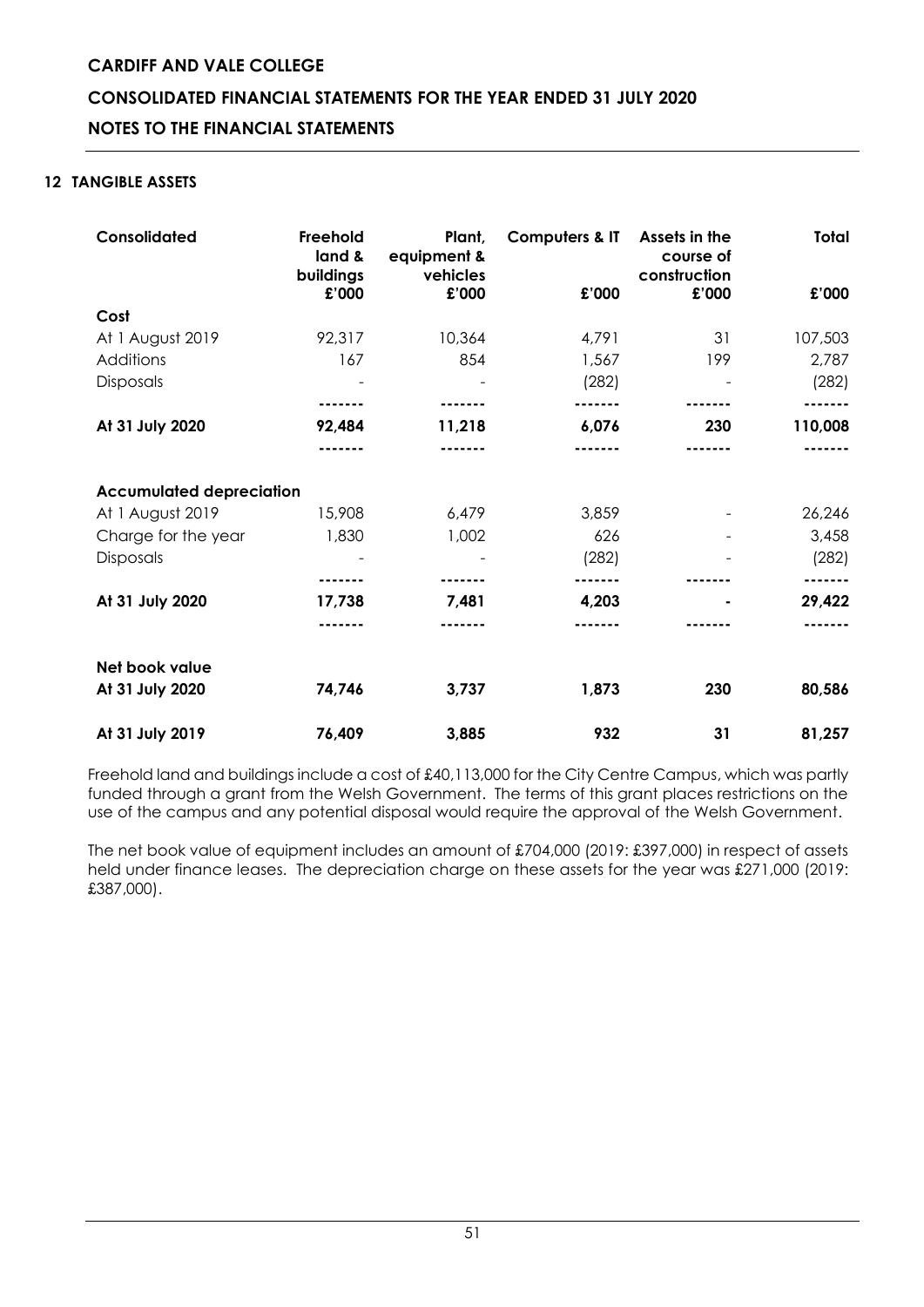### **CONSOLIDATED FINANCIAL STATEMENTS FOR THE YEAR ENDED 31 JULY 2020**

### **NOTES TO THE FINANCIAL STATEMENTS**

### **12 TANGIBLE ASSETS (continued)**

| College                     | Land &<br>buildings | Plant,<br>equipment &<br>vehicles | <b>Computers &amp; IT</b> | Assets in the<br>course of<br>construction | <b>Total</b> |
|-----------------------------|---------------------|-----------------------------------|---------------------------|--------------------------------------------|--------------|
|                             | £'000               | £'000                             | £'000                     | £'000                                      | £'000        |
| Cost                        |                     |                                   |                           |                                            |              |
| At 1 August 2019            | 91,474              | 7,582                             | 4,790                     | 31                                         | 103,877      |
| Additions                   | 144                 | 694                               | 1,568                     | 199                                        | 2,605        |
| <b>Disposals</b>            |                     |                                   | (282)                     |                                            | (282)        |
|                             |                     |                                   |                           |                                            |              |
| At 31 July 2020             | 91,618              | 8,276                             | 6,076                     | 230                                        | 106,200      |
|                             |                     |                                   |                           |                                            |              |
| Accumulated<br>depreciation |                     |                                   |                           |                                            |              |
| At 1 August 2019            | 15,378              | 4,694                             | 3,860                     |                                            | 23,932       |
| Charge for the year         | 1,784               | 790                               | 626                       |                                            | 3,200        |
| <b>Disposals</b>            |                     |                                   | (282)                     |                                            | (282)        |
|                             |                     |                                   |                           |                                            |              |
| At 31 July 2020             | 17,162              | 5,484                             | 4,204                     | 0                                          | 26,850       |
|                             |                     |                                   |                           |                                            |              |
| Net book value              |                     |                                   |                           |                                            |              |
| At 31 July 2020             | 74,456              | 2,792                             | 1,872                     | 230                                        | 79,350       |
| At 31 July 2019             | 76,096              | 2,888                             | 930                       | 31                                         | 79,945       |

Freehold land and buildings include a cost of £40,113,000 for the City Centre Campus, which was partly funded through a grant from the Welsh Government. The terms of this grant places restrictions on the use of the campus and any potential disposal would require the approval of the Welsh Government.

The net book value of equipment includes an amount of £704,000 (2019: £393,000) in respect of assets held under finance leases. The depreciation charge on these assets for the year was £271,000 (2019: £352,000).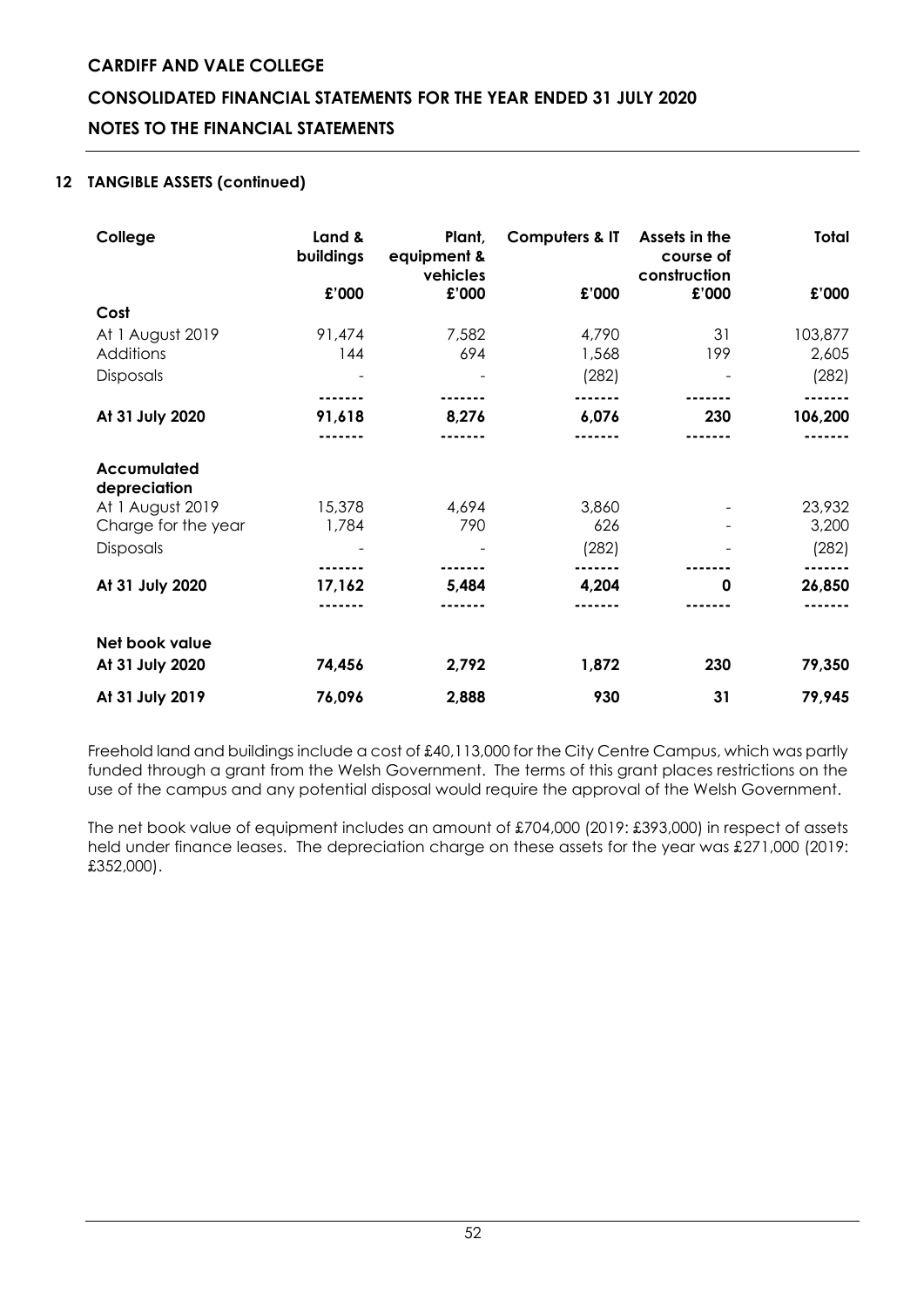### **CONSOLIDATED FINANCIAL STATEMENTS FOR THE YEAR ENDED 31 JULY 2020**

### **NOTES TO THE FINANCIAL STATEMENTS**

### **13 INVESTMENTS**

The College owns 100% of the issued ordinary £1 shares of the following companies, all incorporated in Great Britain.

- ICAT Limited, whose principal business activity is the provision of customised training;
- CF10 Retail Limited, whose principal business activity is the provision of retail services;
- International Centre for Aerospace Training Limited (dormant);
- Cardiff College Enterprises Limited (dormant);
- Element Skills Training Limited, the company did not trade in the year and the directors intend to wind up the company in due course;
- South East Wales City Region ATA Limited whose principal business activity is to offer employers a low risk, easy to use apprenticeship model; and
- ACT (Holdings) Limited. ACT (Holdings) Limited owns 100% of the share capital of Associated Community Training Limited. Associated Community Training Limited owns 100% of the share capital of Apprenticeship Learning Solutions Limited ("ALS"). Together these entities form the ACT Group.

### Investment in the ACT Group

The cost of the investment in the ACT group of £19,098,000 (2019: £16,857,000) includes an adjustment of £2,761,000 (2019: £1,343,000) made during 2019/20 to reflect additional deferred consideration which it is now payable due to performance conditions being met in the period, and a further adjustment of £42,000 relating to interest paid on deferred consideration. This has resulted in a corresponding increase to goodwill (see note 11).

There were two further adjustments to the College's investment in the ACT Group during the year:

- As described in note 21, during the year Associated Community Training Limited settled its liability relating to its former involvement, prior to acquisition by the College, in an Employer-Financed Retirement Benefit Scheme (EFRBS). Whilst the settlement of £594,000 was paid to HMRC by Associated Community Training Limited, as agreed as part of the acquisition of the ACT Group the cost of settling the liability was reimbursed to the College in full by the former owners of the ACT Group.
- To facilitate this matter, on 29 January 2020 the directors of ACT (Holdings) Limited resolved to increase the authorised share capital of ACT (Holdings) Limited to 595,194 (2019: 690) ordinary shares of £1 each, and to allot 594,504 new shares to the College, the parent undertaking.

As the above adjustments were for equal and opposite values, the reported cost of investment in the ACT Group shown on the College balance sheet is unchanged from the prior year.

### Cash flows

The statement of cash flows shows a total cash outflow of £2,206,000 (2019: £2,412,000) in respect of the acquisition of subsidiary undertakings. This comprises:

- £2,479,000 cash payments made in respect of ACT Limited contingent consideration (2019: £2,217,000); and
- £299,000 cash payments made in respect of ALS Limited contingent consideration (2019: £195,000)

All of these payments were fully funded by gift aid received by the College from the relevant subsidiary.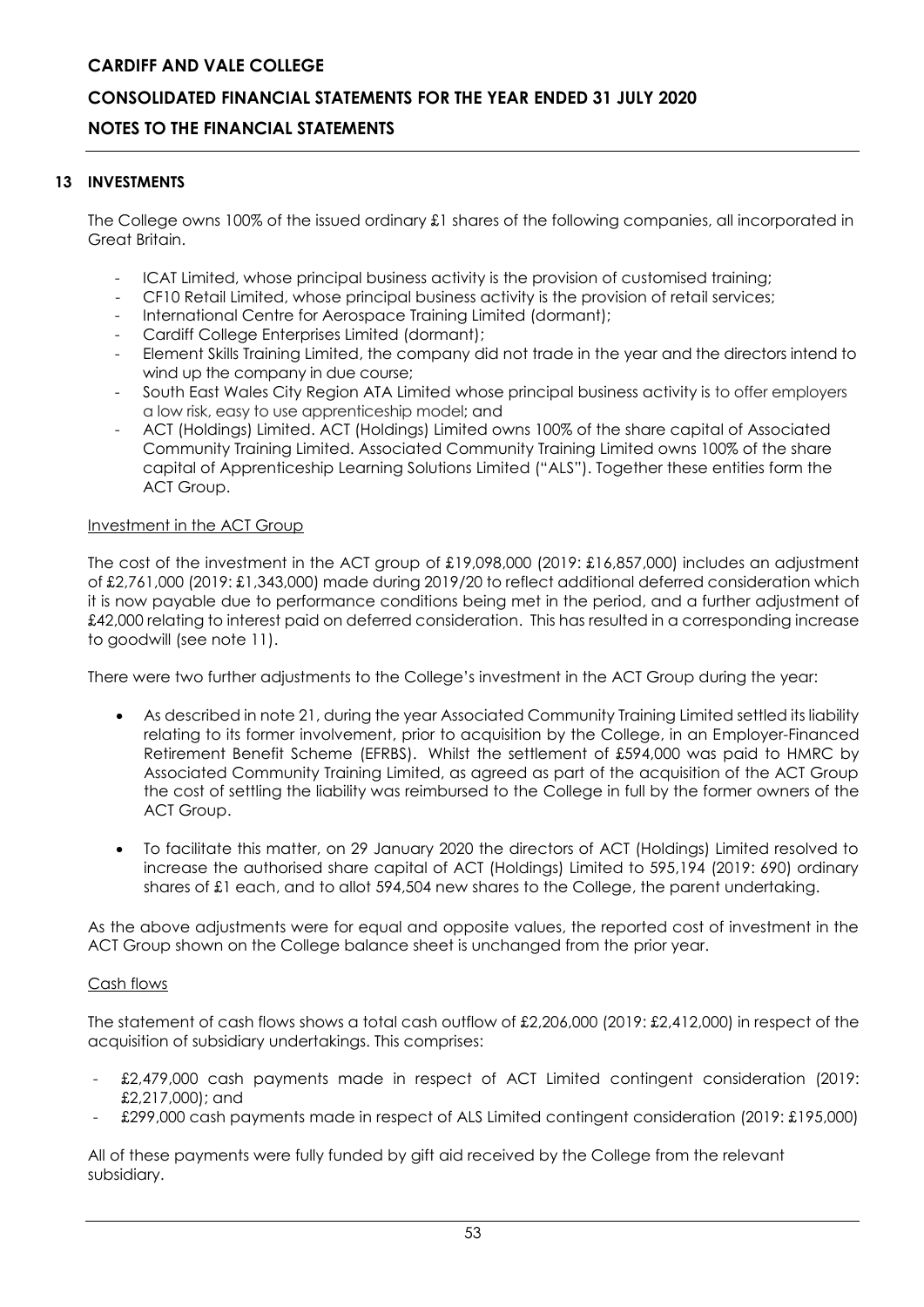### **CONSOLIDATED FINANCIAL STATEMENTS FOR THE YEAR ENDED 31 JULY 2020**

### **NOTES TO THE FINANCIAL STATEMENTS**

### **14 TRADE AND OTHER RECEIVABLES**

|                                          | As at 31 July 2020    |                  | As at 31 July 2019    |                  |
|------------------------------------------|-----------------------|------------------|-----------------------|------------------|
|                                          | Consolidated<br>£'000 | College<br>£'000 | Consolidated<br>£'000 | College<br>£'000 |
| Amounts falling due within one year:     |                       |                  |                       |                  |
| Trade receivables                        | 6.039                 | 1.004            | 6.486                 | 1,585            |
| Prepayments and accrued income           | 2.189                 | 1,865            | 3,577                 | 2,283            |
| Amounts due from subsidiary undertakings |                       | 711              |                       | 341              |
|                                          |                       |                  |                       |                  |
|                                          | 8,228                 | 3.580            | 10.063                | 4,209            |
|                                          |                       |                  |                       |                  |

### **15 CREDITORS - AMOUNTS FALLING DUE WITHIN ONE YEAR**

|                                    | As at 31 July 2020    |                  | As at 31 July 2019    |                  |
|------------------------------------|-----------------------|------------------|-----------------------|------------------|
|                                    | Consolidated<br>£'000 | College<br>£'000 | Consolidated<br>£'000 | College<br>£'000 |
| Bank loans (see note 17)           | 2,008                 | 2,008            | 2,230                 | 2,230            |
| Obligations under finance leases   | 199                   | 199              | 181                   | 176              |
| Trade payables                     | 3,661                 | 2,050            | 3,438                 | 2,234            |
| Other taxation and social security | 1,653                 | 1,288            | 1,374                 | 1,005            |
| Accruals and deferred income       | 4,979                 | 4,719            | 4,442                 | 3,736            |
| Holiday pay accrual                | 861                   | 861              | 695                   | 695              |
| Government capital grants          | 1,071                 | 1,071            | 873                   | 873              |
| Other grants                       | 5                     | 5                | 395                   | 395              |
| Contingent consideration           | 2,752                 | 2,190            | 2,692                 | 2,393            |
| Other creditors                    | 22                    | 22               | 101                   |                  |
|                                    |                       |                  |                       |                  |
|                                    | 17,211                | 14,413           | 16,421                | 13,737           |
|                                    |                       |                  |                       |                  |

Contingent consideration is the net present value of potential future consideration payments relating to the acquisition of the ACT Group, including ALS (see note 13). The liability relates to agreed financial performance targets which have been met by the ACT Group in the year, and this arrangement is structured so that any liability falling due in this regard will be fully funded from the related additional surpluses generated by the ACT Group. The College liability relates to the deferred consideration in respect of ACT Limited. The consolidated liability also includes the deferred consideration in respect of ALS Limited, as this will be payable by ACT.

### **Deferred Income**

Included with accruals and deferred income are the following items of income which have been deferred until specific performance-related conditions have been met.

|                 | As at 31 July 2020    |                   | As at 31 July 2019    |                  |
|-----------------|-----------------------|-------------------|-----------------------|------------------|
|                 | Consolidated<br>£'000 | College<br>£'000  | Consolidated<br>£'000 | College<br>£'000 |
| Deferred income | 1,222                 | 1,222             | 1,313                 | 1,313            |
|                 | --------<br>1,222     | --------<br>1.222 | 1.313                 | 1.313            |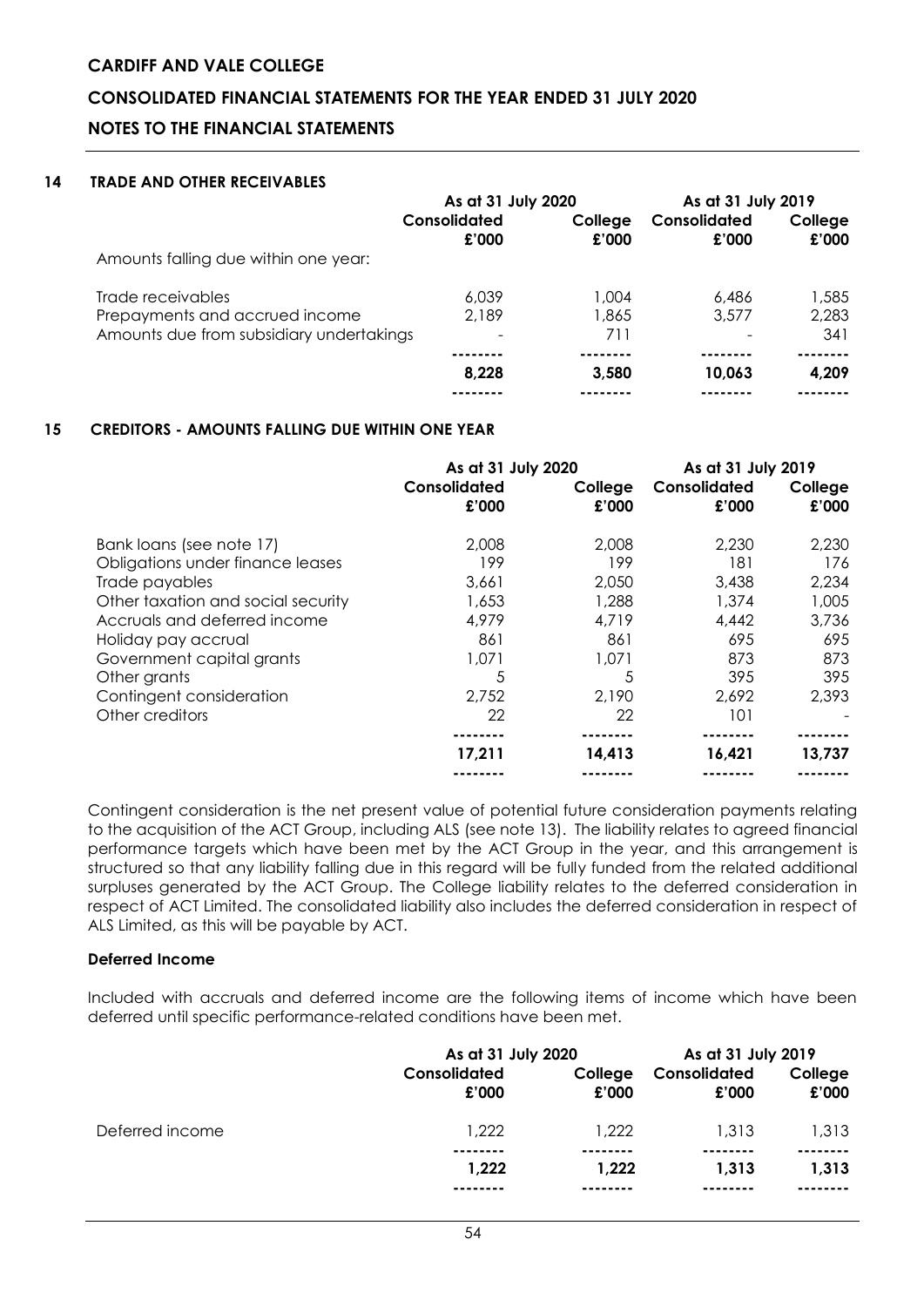### **16 CREDITORS - AMOUNTS FALLING DUE AFTER MORE THAN ONE YEAR**

|                                                              | As at 31 July 2020    |                  | As at 31 July 2019    |                  |
|--------------------------------------------------------------|-----------------------|------------------|-----------------------|------------------|
|                                                              | Consolidated<br>£'000 | College<br>£'000 | Consolidated<br>£'000 | College<br>£'000 |
| Bank loans (see note 17)<br>Obligations under finance leases | 37.196<br>408         | 37.196<br>408    | 39.205<br>194         | 39.205<br>194    |
| Government capital grants                                    | 17.734                | 17.734           | 16,775                | 16,775           |
|                                                              |                       |                  |                       |                  |
|                                                              | 55,338                | 55,338           | 56,174                | 56,174           |
|                                                              |                       |                  |                       |                  |

The movement of government capital grants during the year is broken down as follows:

|                                                                                      | 2020<br>£'000            | 2019<br>£'000          |
|--------------------------------------------------------------------------------------|--------------------------|------------------------|
| At 1 August<br>New grants received during the year<br>Grant released during the year | 17,648<br>2,030<br>(873) | 17,818<br>652<br>(822) |
| At 31 July                                                                           | 18,805                   | 17.648                 |

### **17 BORROWINGS**

### **Bank loans**

Bank loans are repayable as follows:

|                                  | As at 31 July 2020    |                  | As at 31 July 2019    |                  |
|----------------------------------|-----------------------|------------------|-----------------------|------------------|
|                                  | Consolidated<br>£'000 | College<br>£'000 | Consolidated<br>£'000 | College<br>£'000 |
| Due within one year or on demand | 2,008                 | 2,008            | 2,230                 | 2,230            |
| Due between one and two years    | 5,798                 | 5.798            | 5,758                 | 5,758            |
| Due between two and five years   | 6,936                 | 6,936            | 6.992                 | 6,992            |
| Due in five years or more        | 24,463                | 24,463           | 26,455                | 26,455           |
|                                  |                       |                  |                       | ------           |
| Total                            | 39,205                | 39,205           | 41,435                | 41,435           |
|                                  |                       |                  |                       |                  |

The College had two unsecured bank loans during the year, both with Santander.

The first is split into two £10million tranches. Each tranche comprises a three-year revolving credit facility which commenced on 9 August 2013, followed by term loans of seven and thirteen years respectively. Capital repayments on both loan tranches commenced in October 2016, with a repayment profile based on a 22-year repayment period. The interest rates relating to both tranches have been fixed at rates between 4.54% and 5.47%.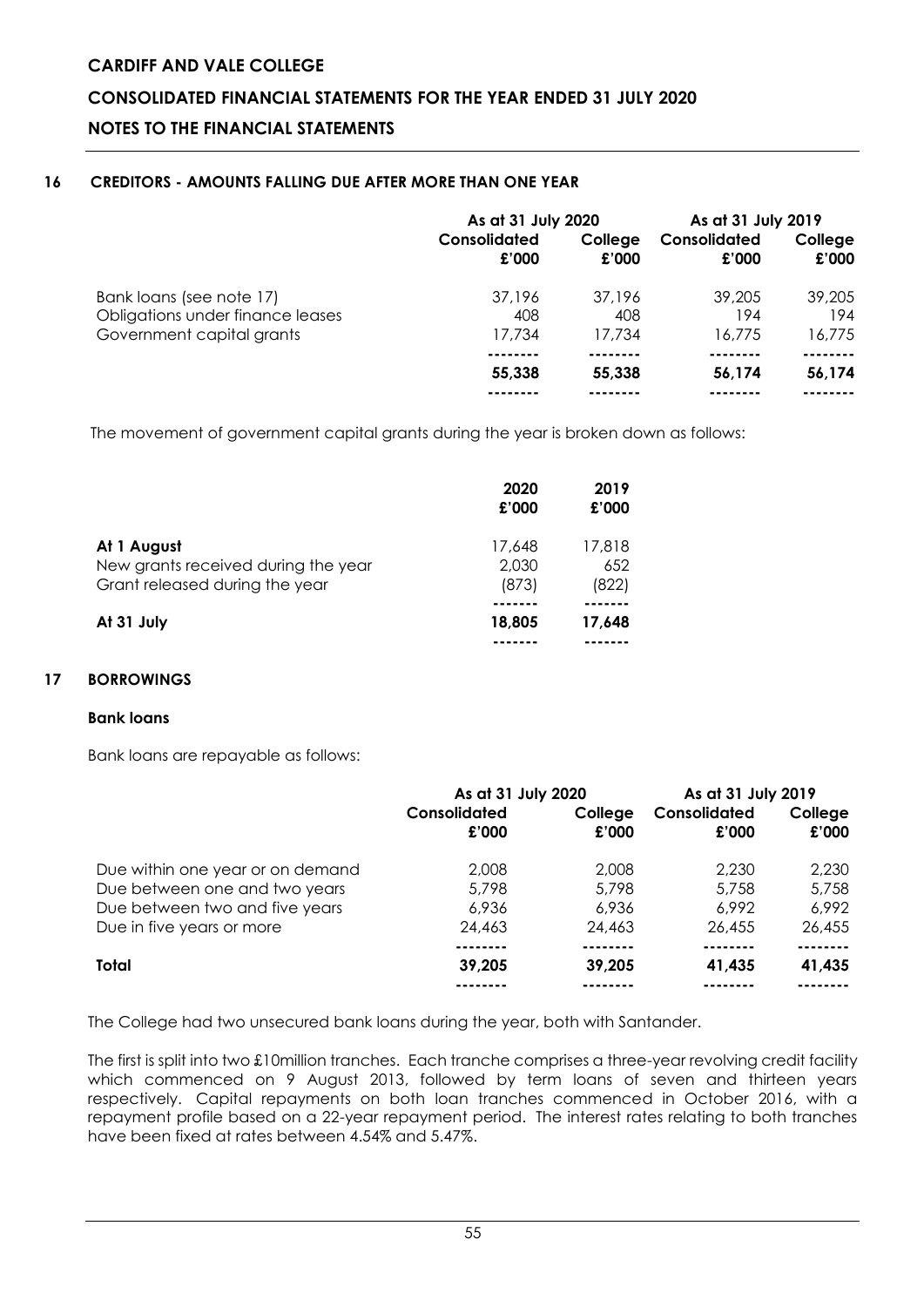### **17 BORROWINGS (continued)**

### **Bank loans (continued)**

The second loan was entered into on 14 October 2016, and totals £10million repayable over 10 years at a fixed rate of interest of 3.702%. As part of this agreement the covenants relating to the existing facilities agreement were amended to incorporate the revised accounting treatments set out in FRS 102 and the SORP.

The third loan, also with Santander, was entered into on 23 August 2018, and totals £12.78million. The loan has a repayment profile based on a 20-year repayment period, and incurs interest at a fixed rate of 4.01%. The loan was used to fund the purchase of the freehold property One Canal Parade, a newly constructed office block situated on Dumballs Road, next to the City Centre Campus, and the loan is secured on this property.

In addition to the bank loans described above, on 23 July 2018 the College secured a £3.5million revolving credit facility with Santander. This facility is repayable after three years, although with the option to extend for up to a total of five years, and incurs interest at a rate of one-month LIBOR + 1.5%.

### **Finance leases**

The finance lease obligations to which the College is committed are:

|                            | 31 July 2020          |                  | 31 July 2019          |                  |
|----------------------------|-----------------------|------------------|-----------------------|------------------|
|                            | Consolidated<br>£'000 | College<br>£'000 | Consolidated<br>£'000 | College<br>£'000 |
| In one year or less        | 199                   | 199              | 181                   | 176              |
| Between two and five years | 408                   | 408              | 194                   | 194              |
| Total                      | 607                   | 607              | 375                   | 370              |
|                            |                       |                  |                       |                  |

### **18 CONSOLIDATED RECONCILIATION OF NET DEBT**

|                          | At 1 August<br>2019 | <b>Cash flows</b> | loan<br>movement | Non cash New finance At 31 July<br>leases | 2020      |
|--------------------------|---------------------|-------------------|------------------|-------------------------------------------|-----------|
|                          | £'000               | £'000             | £'000            | £'000                                     | £'000     |
| Cash at bank and in hand | 2,913               | 6,406             |                  | $\overline{\phantom{a}}$                  | 9,319     |
| Debt due after one year  | (39, 205)           |                   | 2,008            | $\overline{\phantom{a}}$                  | (37, 197) |
| Debt due within one year | (2,230)             | 2,230             | (2,008)          | -                                         | (2,008)   |
| Finance leases           | (375)               | 332               |                  | (564)                                     | (607)     |
|                          | (38, 897)           | 8,968             | ٠                | (564)                                     | (30, 493) |
|                          |                     |                   |                  |                                           |           |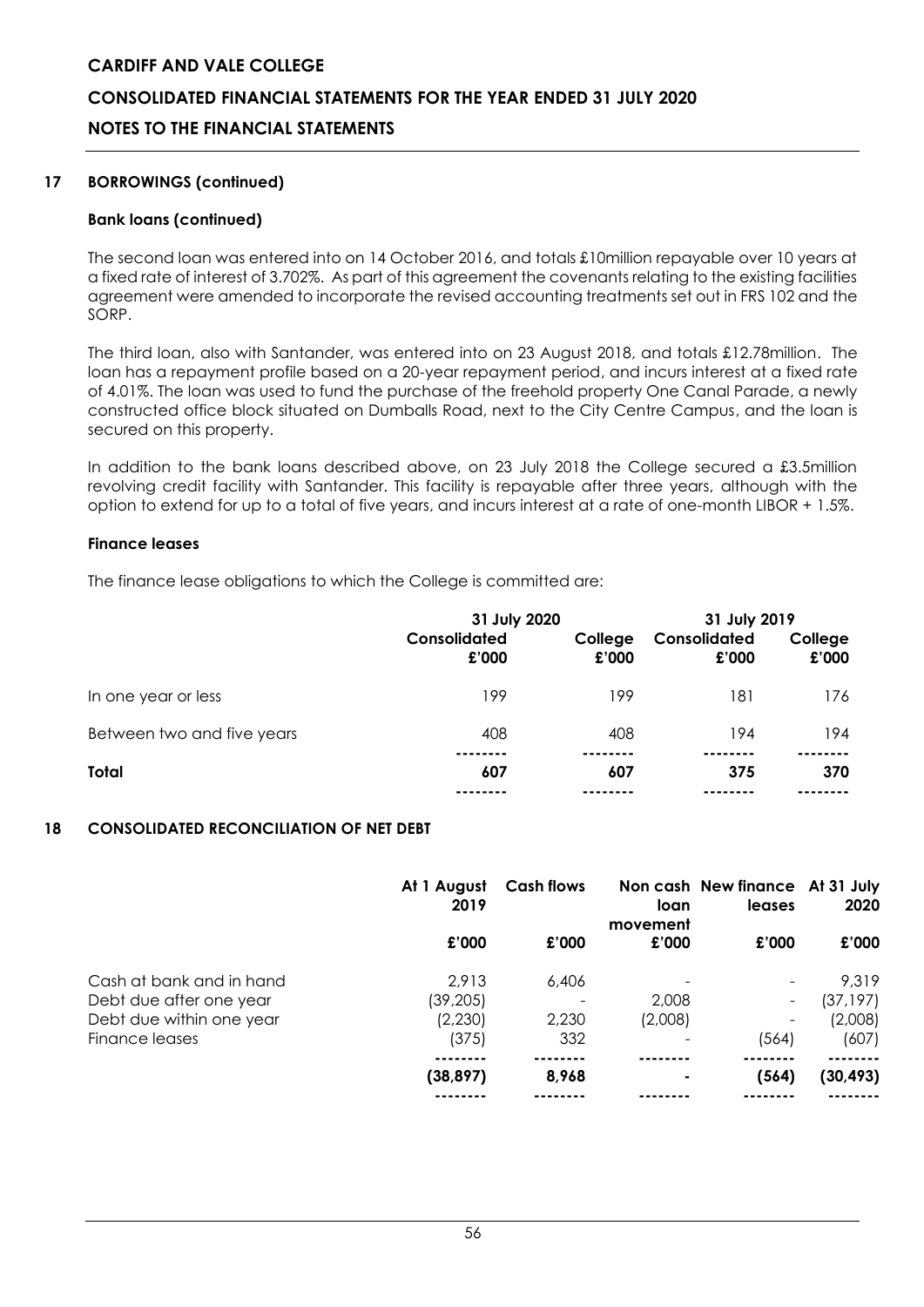### **CONSOLIDATED FINANCIAL STATEMENTS FOR THE YEAR ENDED 31 JULY 2020**

### **NOTES TO THE FINANCIAL STATEMENTS**

### **19 LEASE OBLIGATIONS**

At 31 July the College had total minimum lease payments under non-cancellable operating leases as follows:

|                                                   | 2020                  |                  | 2019                  |                  |  |
|---------------------------------------------------|-----------------------|------------------|-----------------------|------------------|--|
|                                                   | Consolidated<br>£'000 | College<br>£'000 | Consolidated<br>£'000 | College<br>£'000 |  |
| <b>Land and Buildings</b>                         |                       |                  |                       |                  |  |
| Not later than one year                           | 1,456                 | 718              | 1,457                 | 596              |  |
| Later than one year and not later than five years | 4,189                 | 2,169            | 4,227                 | 2,012            |  |
| Later than five years                             | 7,796                 | 4,834            | 8,584                 | 5,176            |  |
|                                                   |                       |                  |                       |                  |  |
|                                                   | 13,441                | 7.721            | 14,268                | 7,784            |  |
|                                                   |                       |                  |                       |                  |  |
| Other                                             |                       |                  |                       |                  |  |
| Not later than one year                           | 112                   | 112              | 115                   | 115              |  |
| Later than one year and not later than five years | 57                    | 57               | 169                   | 169              |  |
|                                                   |                       |                  |                       |                  |  |
|                                                   | 169                   | 169              | 284                   | 284              |  |
|                                                   |                       |                  |                       |                  |  |

### **20 PENSION PROVISIONS**

The Group operates the following pension schemes:

- the Cardiff and Vale of Glamorgan Pension Fund ("C&VPF"), a defined benefit scheme operating under the Local Government Pension Scheme ("LGPS");
- the Teachers' Pension Scheme ("TPS"), a defined benefit scheme;
- the National Employment Savings Trust ("NEST") pension scheme, a defined contribution scheme;
- the Scottish Widows pension scheme, a defined contribution scheme;
- the St James's Place Wealth Management scheme, a defined contribution scheme;
- Legal & General, a defined contribution scheme; and
- Aviva, a defined contribution scheme.

### **Consolidated**

|                                                                               | £'000          | 2020<br>£'000 | £'000          | 2019<br>£'000 |
|-------------------------------------------------------------------------------|----------------|---------------|----------------|---------------|
| Teachers' Pension Scheme: contributions paid                                  |                | 3,070         |                | 1,960         |
| Local Government Pension Scheme:<br>Contributions paid<br>FRS 102 (28) charge | 1,680<br>2,080 | 3,760         | 1,560<br>1,750 | 3,310         |
| Enhanced pension charge (see note 21)                                         |                | 37            |                | 31            |
| Defined contribution schemes: contributions paid                              |                | 426           |                | 428           |
| Total pension cost for the year within staff costs                            |                | 7,293         |                | 5,729         |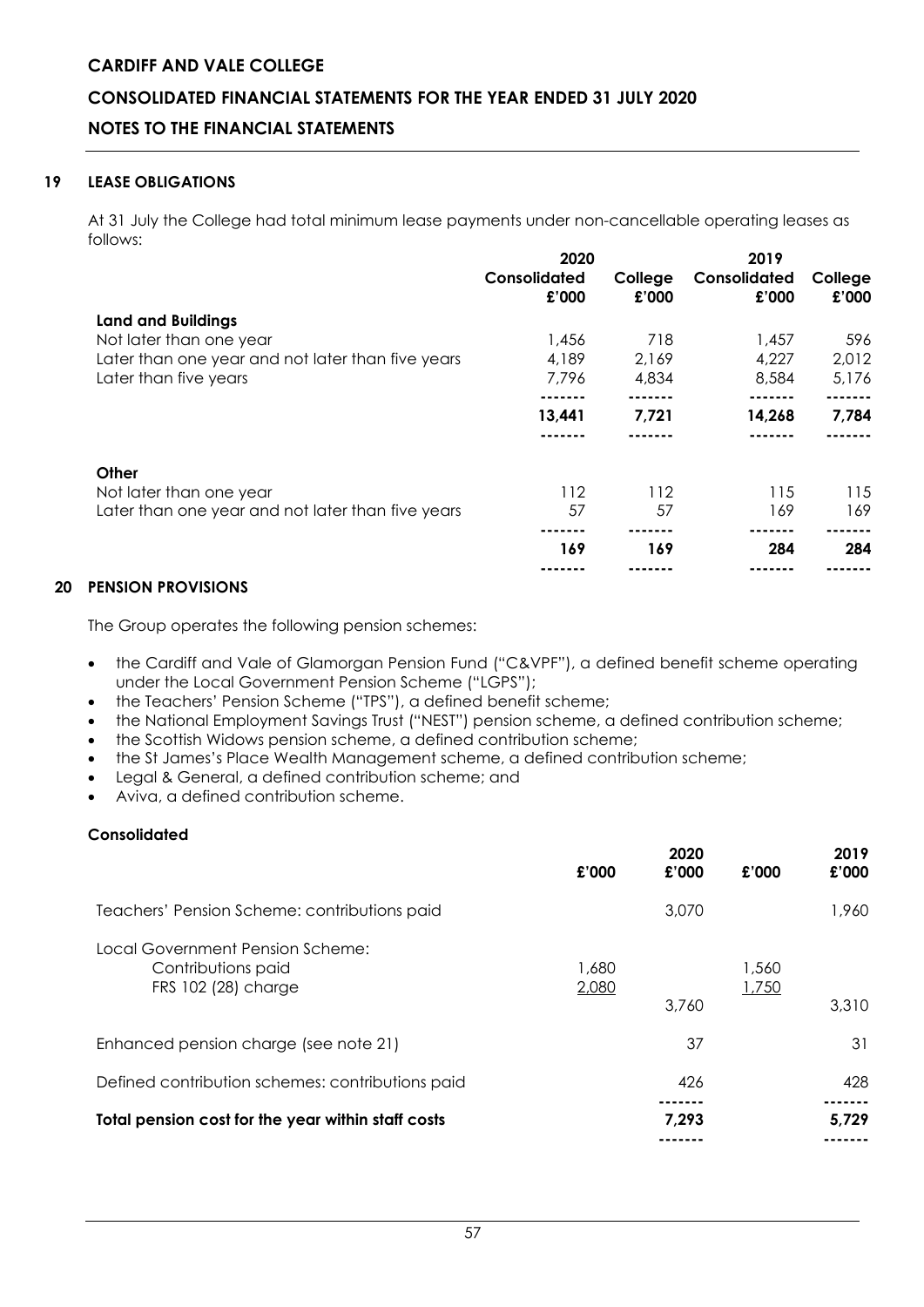### **CONSOLIDATED FINANCIAL STATEMENTS FOR THE YEAR ENDED 31 JULY 2020**

### **NOTES TO THE FINANCIAL STATEMENTS**

### **20 PENSION PROVISIONS (continued)**

### **College**

|                                                                               | £'000          | 2020<br>£'000 | £'000          | 2019<br>£'000 |
|-------------------------------------------------------------------------------|----------------|---------------|----------------|---------------|
| Teachers' Pension Scheme: contributions paid                                  |                | 3,070         |                | 1,960         |
| Local Government Pension Scheme:<br>Contributions paid<br>FRS 102 (28) charge | 1,680<br>2,080 | 3,760         | 1,560<br>1,750 | 3,310         |
| Enhanced pension charge (see note 21)                                         |                | 37            |                | 31            |
| Total pension cost for the year within staff costs                            |                | 6,867         |                | 5,301         |

The pension costs for the defined benefit schemes are assessed in accordance with the advice of independent qualified actuaries. The latest formal actuarial valuations of the TPS was 31 March 2016 and the C&VPF 31 March 2019.

At 31 July 2020 contributions amounting to £553,000 (2019: £421,000) were payable to the schemes and are included within creditors.

### **Teachers' Pension Scheme**

### Overview

The Teachers' Pension Scheme (TPS or scheme) is a statutory, unfunded, defined benefit occupational scheme, governed by the Teachers' Pensions Regulations 2010 (as amended), and the Teachers' Pension Scheme Regulations 2014 (as amended). These regulations apply to teachers in schools and other educational establishments, including academies, in England and Wales that are maintained by local authorities. In addition, teachers in many independent and voluntary-aided schools and teachers and lecturers in some establishments of further and higher education may be eligible for membership. Membership is automatic for full-time teachers and lecturers and, from 1 January 2007, automatic too for teachers and lecturers in part-time employment following appointment or a change of contract. Teachers and lecturers are able to opt out of the TPS.

### The Teachers' Pension Budgeting and Valuation Account

Although members may be employed by various bodies, their retirement and other pension benefits are set out in regulations made under the Superannuation Act (1972) and Public Service Pensions Act (2013) and are paid by public funds provided by Parliament. The TPS is an unfunded scheme and members contribute on a 'pay as you go' basis – contributions from members, along with those made by employers, are credited to the Exchequer under arrangements governed by the above Acts.

The Teachers' Pensions Regulations 2010 require an annual account, the Teachers' Pension Budgeting and Valuation Account, to be kept of receipts and expenditure (including the cost of pension increases). From 1 April 2001, the Account has been credited with a real rate of return, which is equivalent to assuming that the balance in the Account is invested in notional investments that produce that real rate of return.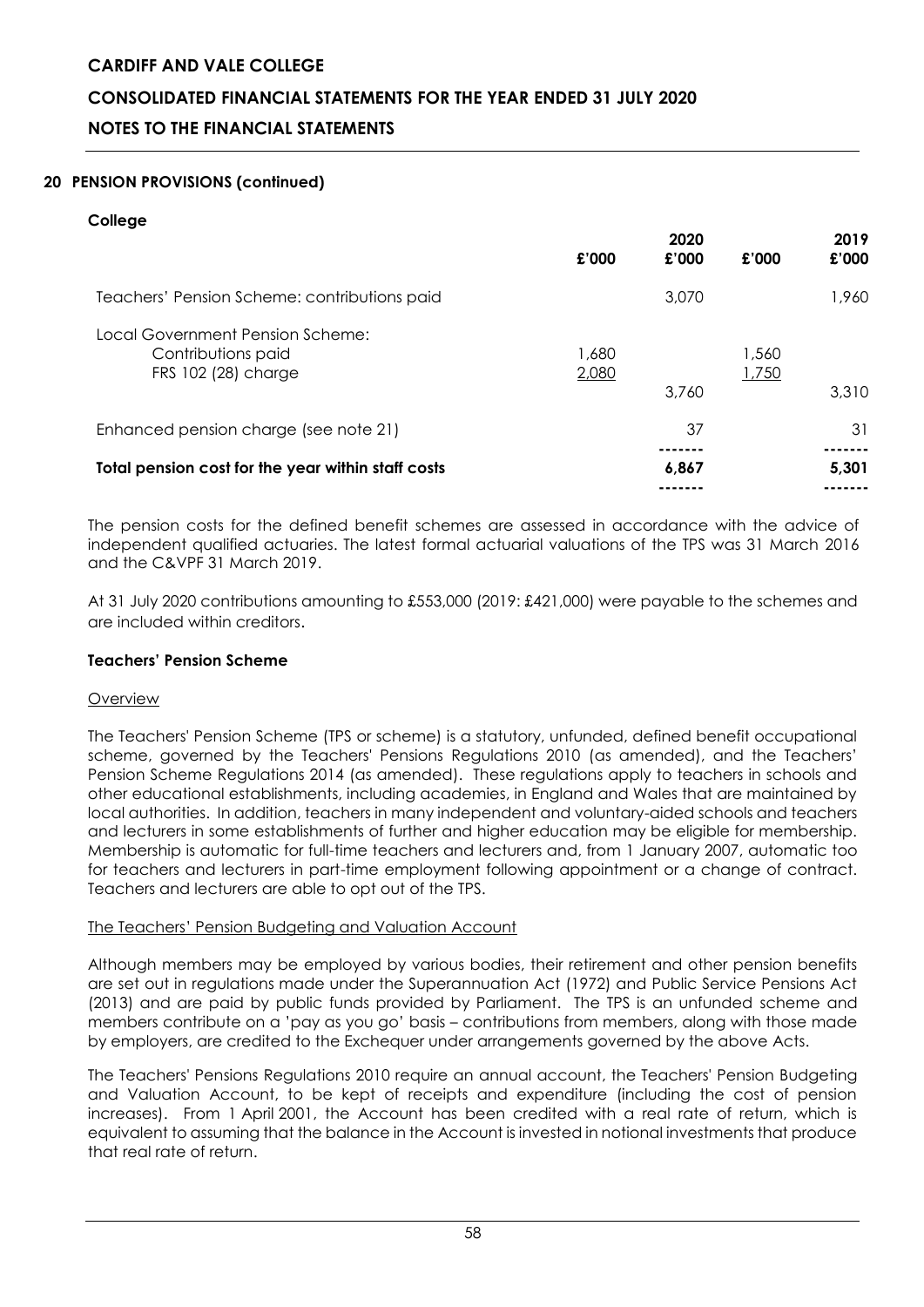### **CONSOLIDATED FINANCIAL STATEMENTS FOR THE YEAR ENDED 31 JULY 2020**

### **NOTES TO THE FINANCIAL STATEMENTS**

### **20 PENSION PROVISIONS (continued)**

### Valuation of the Teachers' Pension Scheme

The most recent actuarial valuation of the Teachers' Pension Scheme was published in March 2019, using membership data as at 31 March 2016. As a result of this valuation TPS employers now pay an increased contribution rate of 23.68% (including the administration levy of 0.8%) which became effective from September 2019. Until then, employers paid at a rate of 16.48%.

### Scheme changes

The arrangements for a reformed Teachers' Pension Scheme, in line with the recommendations made by Lord Hutton, in particular the introduction of a Career Average Revalued Earnings (CARE) scheme, were implemented from 1 April 2015.

In December 2018, the Court of Appeal held that transitional protection provisions contained in the reformed judicial and firefighter pension schemes, introduced as part of public service pension reforms in 2015, gave rise to direct age discrimination and were therefore unlawful. The Supreme Court, in a decision made in June 2019, rejected the Government's application for permission to appeal the Court of Appeal's ruling. The case was subsequently referred to an Employment Tribunal in December 2019, which decided that the affected scheme members were entitled to return to their pre-2015 pension schemes.

HM Treasury are clear that the ruling has implications for the other public service schemes, including the Teachers' Pension Scheme. Those implications are currently being considered and any impact on scheme costs is expected to be looked at within the next scheme valuation, which is currently scheduled to be based on April 2020 data and implemented in April 2023.

The pension costs paid to TPS in the year amounted to £3,070,000 (2019: £1,960,000).

### FRS 102 (28)

Under the definitions set out in FRS 102 (28.11), the TPS is a multi-employer pension scheme. The College is unable to identify its share of the underlying assets and liabilities of the scheme.

Accordingly, the College has taken advantage of the exemption in FRS 102 and has accounted for its contributions to the scheme as if it were a defined-contribution scheme. The College has set out above the information available on the scheme and the implications for the College in terms of the anticipated contribution rates.

### **Cardiff and Vale of Glamorgan Pension Fund (C&VPF)**

### **Overview**

The C&VPF is a funded defined benefit scheme, operating under the Local Government Pension Scheme (LGPS) with the assets held in separate trustee-administered funds.

The financial statements incorporate the accounting information from the actuarial accounting valuation at 31 July 2020, which reflects an update of the results of the most recent funding valuation as at 31 March 2019 (which was finalised in March 2020) in line with the requirements of FRS102.

Due mainly to the exceptional circumstances linked to the Covid-19 pandemic, the net pension liability recognised on the balance sheet has increased to £41.9million at 31 July 2020 compared to £20.4million at 31 July 2019. This is due mainly to reduced yields on corporate bonds (upon which the discount rate is determined) and volatile investment returns linked to the pandemic.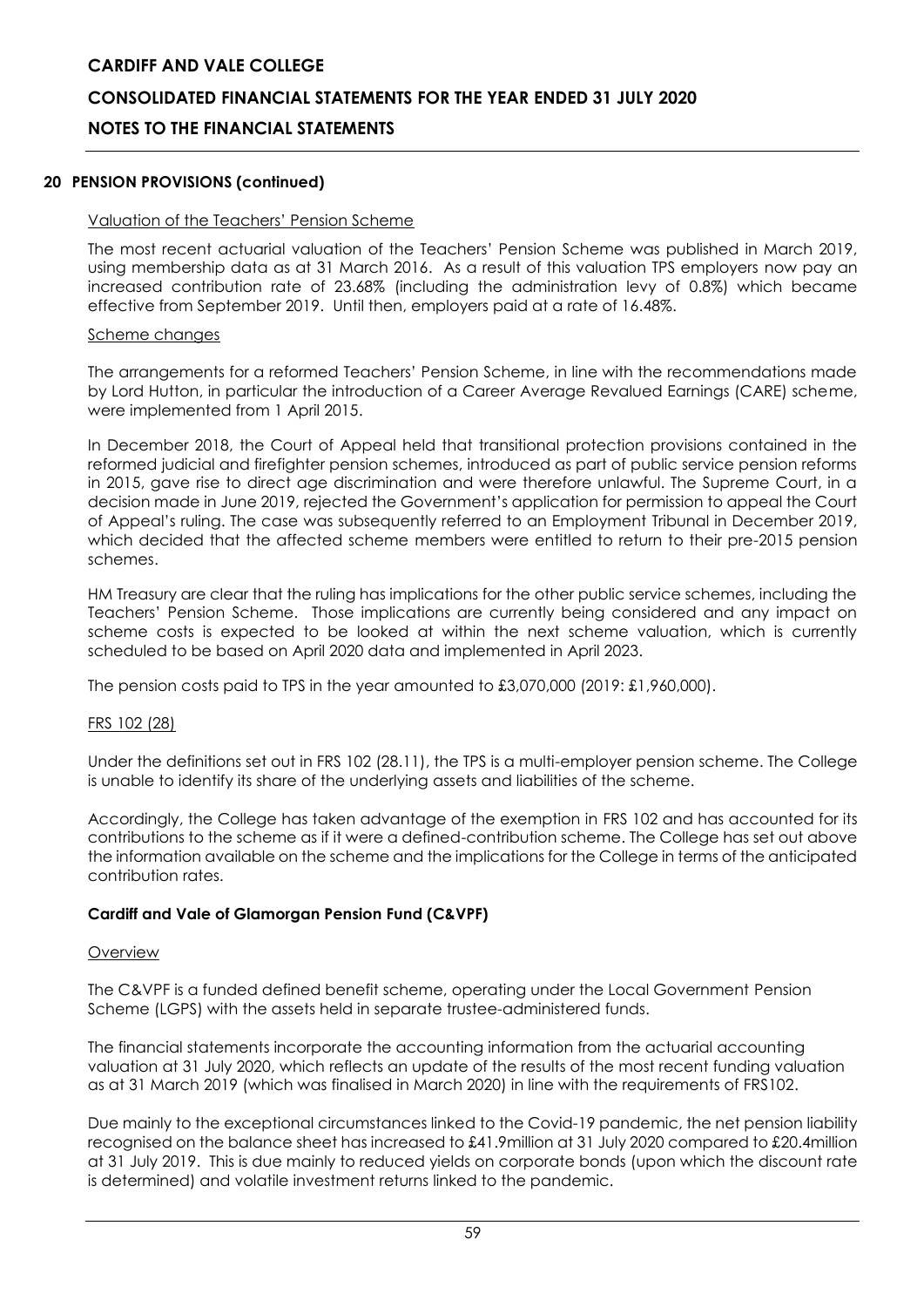### **CONSOLIDATED FINANCIAL STATEMENTS FOR THE YEAR ENDED 31 JULY 2020**

### **NOTES TO THE FINANCIAL STATEMENTS**

### **20 PENSION PROVISIONS (continued)**

### Principal assumptions

The principal assumptions made by the actuaries were:

|                                          | 2020 | 2019    |
|------------------------------------------|------|---------|
| <b>RPI Inflation</b>                     | 2.8% | $3.2\%$ |
| CPI Inflation                            | 2.2% | $2.2\%$ |
| Rate of increase in salaries             | 3.2% | $3.2\%$ |
| Rate of increase for pensions in payment | 2.2% | $2.2\%$ |
| Rate of revaluation of pension accounts  | 2.2% | 2.2%    |
| Rate of increase to deferred pensions    | 2.2% | $2.2\%$ |
| Discount rate for liabilities            | 1.4% | 2.2%    |

### **Mortality**

The mortality assumptions are based on the SAPS S2N standard mortality tables with allowance for future improvements in line with CMI 2014 core projections with a long term improvement rate of 1.5% pa. The assumed life expectations on retirement at age 65 are:

| assormo ano oxpositanons ornomornom ar ago so aro <b>.</b> | 2020 | 2019 |
|------------------------------------------------------------|------|------|
| Retiring today:                                            |      |      |
| Male                                                       | 22.2 | 22.1 |
| Female                                                     | 24.6 | 22.7 |
| Retiring in 20 years:                                      |      |      |
| Male                                                       | 23.2 | 24.5 |
| Female                                                     | 26.0 | 25.6 |
|                                                            |      |      |

### Asset split as a percentage of total assets

|                  | 2020   | 2019    |
|------------------|--------|---------|
| Equities         | 61.1%  | 64.9%   |
| Property         | 8.2%   | 7.2%    |
| Government bonds | 12.0%  | 9.9%    |
| Corporate bonds  | 17.1%  | 11.0%   |
| Cash             | 1.4%   | 1.9%    |
| Other            | 0.2%   | $5.1\%$ |
|                  |        |         |
|                  | 100.0% | 100.0%  |
|                  |        |         |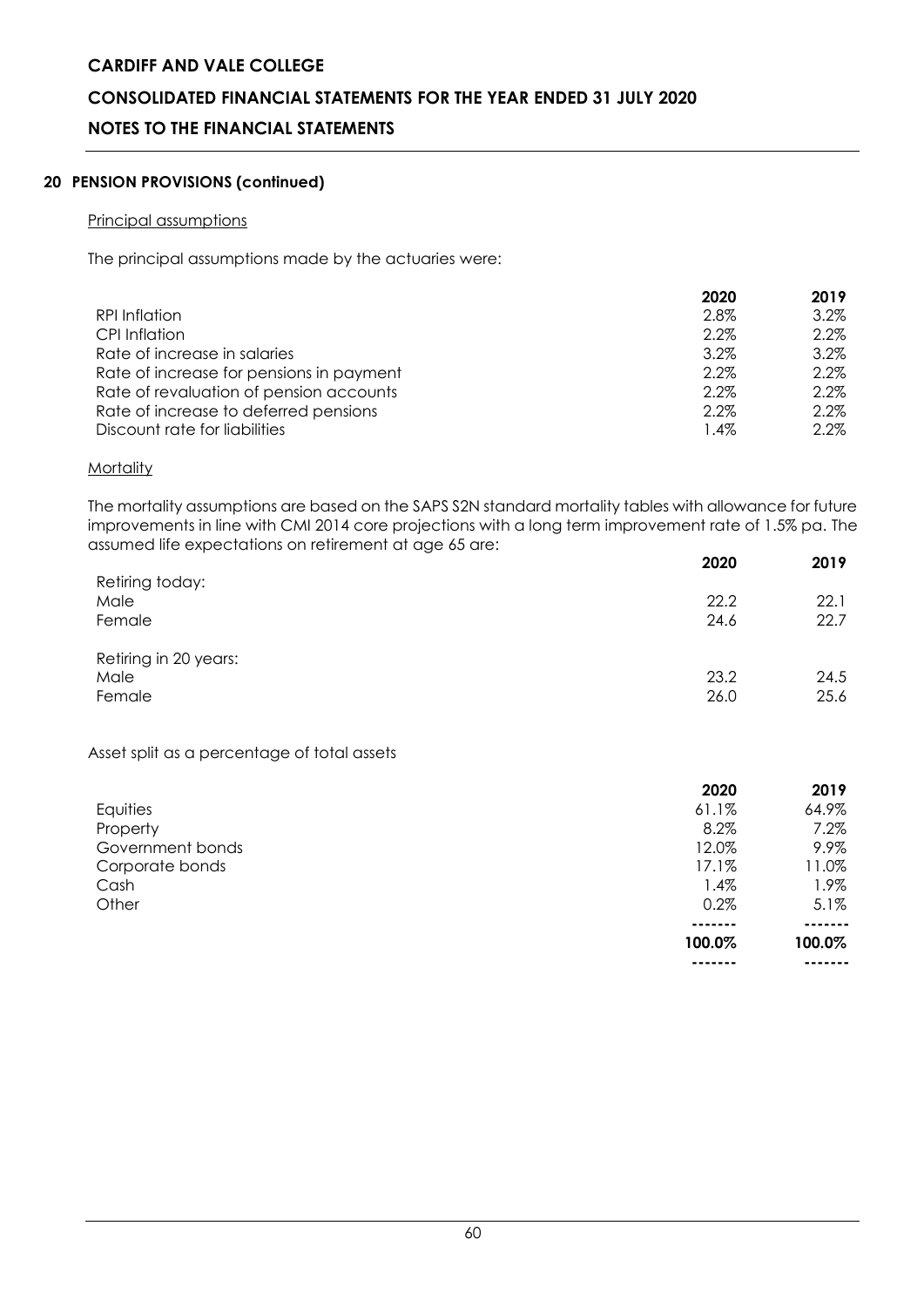### **CONSOLIDATED FINANCIAL STATEMENTS FOR THE YEAR ENDED 31 JULY 2020**

### **NOTES TO THE FINANCIAL STATEMENTS**

### **20 PENSION PROVISIONS (continued)**

### **Analysis of the amount charged to the Statement of Comprehensive Income**

|                                                                                                                       | 2020<br>£'000                       | 2019<br>£'000                     |
|-----------------------------------------------------------------------------------------------------------------------|-------------------------------------|-----------------------------------|
| Amounts included in staff costs                                                                                       |                                     |                                   |
| Employer current service cost net of employee contributions<br>Past service cost - pension strain                     | 3,740<br>20                         | 2,510<br>20                       |
| Past service cost - McCloud Judgement<br>Past service cost - GMP indexation                                           |                                     | 660<br>120                        |
| <b>Total amount charged to the Statement of Comprehensive Income</b>                                                  | 3,760                               | 3,310                             |
| Amounts included in interest payable                                                                                  |                                     |                                   |
|                                                                                                                       | 2020<br>£'000                       | 2019<br>£'000                     |
| Net interest cost                                                                                                     | 430                                 | 370                               |
| Amount recognised in Other Comprehensive Income                                                                       |                                     |                                   |
| Asset (losses)/gains arising in the year<br>Liability increase arising in the year                                    | 2020<br>£'000<br>(900)<br>(18, 120) | 2019<br>£'000<br>1,180<br>(5,480) |
| Total amount recognised in Other Comprehensive Income                                                                 | (19,020)                            | (4,300)                           |
|                                                                                                                       |                                     |                                   |
| Net pension liability recognised on balance sheet                                                                     |                                     |                                   |
|                                                                                                                       | 2020<br>£'000                       | 2019<br>£'000                     |
| Fair value of College's share of scheme assets<br>Present value of defined benefit obligation relating to the College | 42,300<br>(84, 220)                 | 41,050<br>(61, 440)               |
| that are a set of a threat MML and a constitution to the company of the                                               | $\overline{111}$ $0.001$            | (0.0000)                          |

**------- -------**

### **Net pension liability applicable to the College (41,920) (20,390)**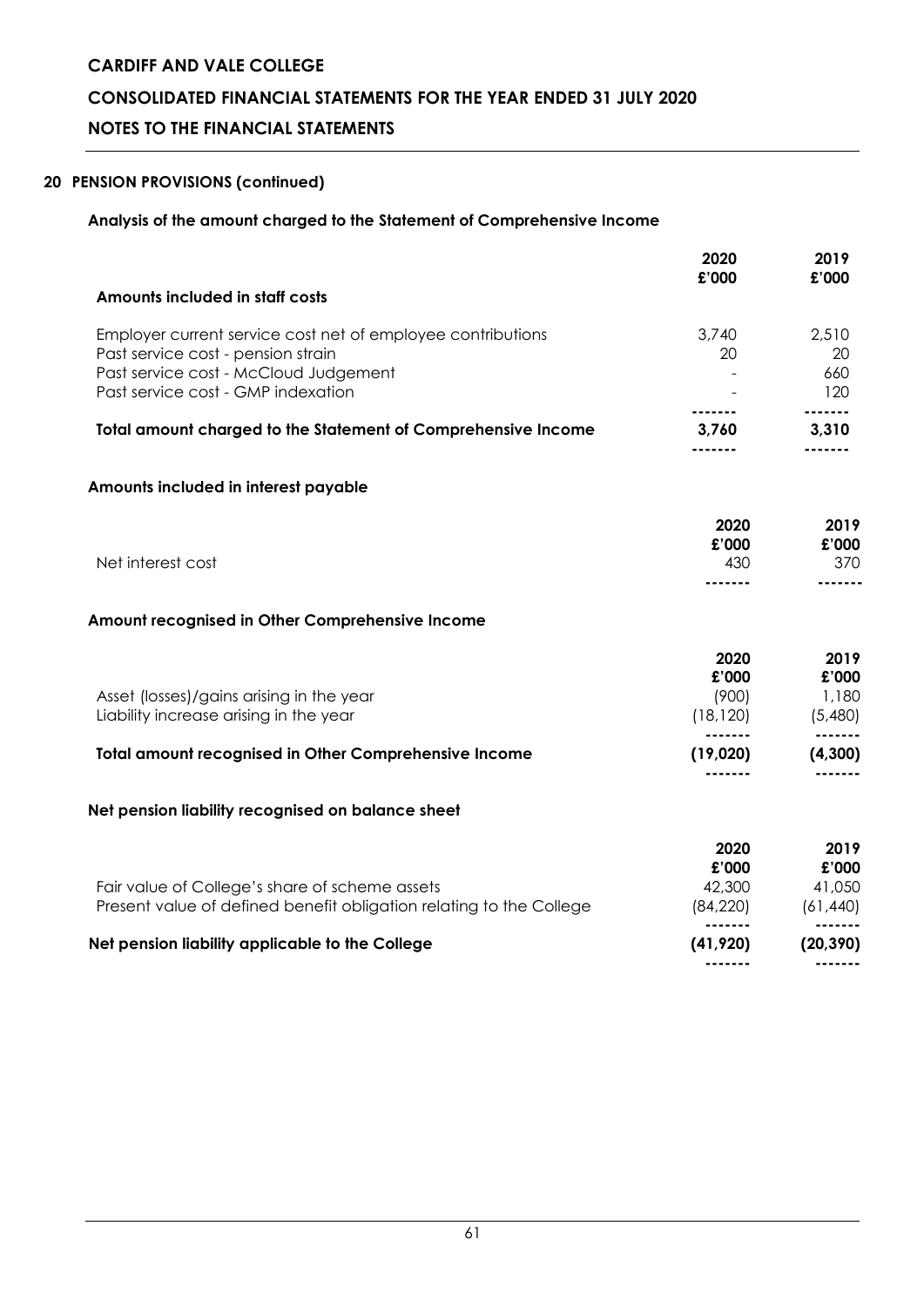### **CONSOLIDATED FINANCIAL STATEMENTS FOR THE YEAR ENDED 31 JULY 2020**

### **NOTES TO THE FINANCIAL STATEMENTS**

### **20 PENSION PROVISIONS (continued)**

### **Movement in net pension liability during the year**

|                                                         | 2020<br>£'000 | 2019<br>£'000 |
|---------------------------------------------------------|---------------|---------------|
| At 1 August                                             | (20, 390)     | (13,970)      |
| Current service cost                                    | (3,740)       | (2,510)       |
| <b>Employer contributions</b>                           | 1,680         | 1,560         |
| Past service cost                                       | (20)          | (800)         |
| Net interest cost on assets                             | (430)         | (370)         |
| <b>Actuarial loss</b>                                   | (19,020)      | (4,300)       |
|                                                         |               |               |
| At 31 July                                              | (41, 920)     | (20, 390)     |
| Movement in present value of defined benefit obligation |               |               |
|                                                         | 2020          | 2019          |
|                                                         | £'000         | £'000         |
| At 1 August                                             | 61,440        | 51,390        |
| Current service cost                                    | 3,740         | 2,510         |
| Past service cost                                       | 20            | 800           |
| Interest expense                                        | 1,350         | 1,440         |
| Remeasurement: actuarial loss*                          | 18,120        | 5,480         |
| Contributions by members                                | 610           | 570           |
| Benefits paid #                                         | (1,060)       | (750)         |
| At 31 July                                              | 84,220        | 61,440        |

### **Movement in fair value of scheme assets**

|                                         | 2020    | 2019   |
|-----------------------------------------|---------|--------|
|                                         | £'000   | £'000  |
| At 1 August                             | 41,050  | 37,420 |
| Interest income                         | 920     | 1,070  |
| Remeasurement: (losses)/gains on assets | (900)   | 1,180  |
| Contributions by employer               | 1,680   | 1,560  |
| Contributions by members                | 610     | 570    |
| Benefits paid #                         | (1,060) | (750)  |
|                                         |         |        |
| At 31 July                              | 42,300  | 41,050 |
|                                         |         | ------ |

**-------- --------**

\*Includes changes to the actuarial assumptions.

# Consists of net cash flow out of the fund in respect of the employer, excluding contributions and any death in service lump sums paid, and including an approximate allowance for the expected cost of death in service lump sums.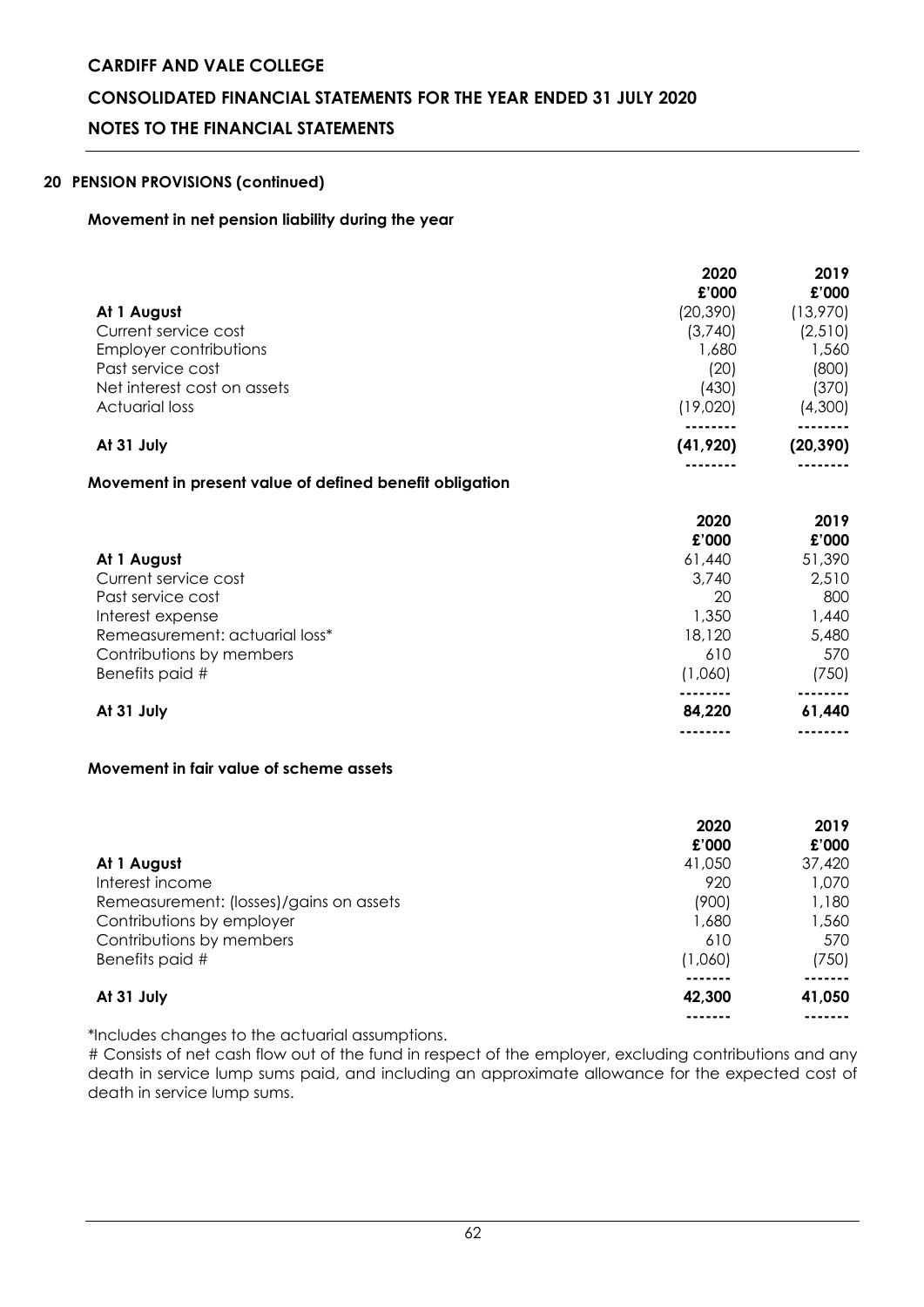### **20 PENSION PROVISIONS (continued)**

### **Other issues**

The actuarial valuation for the year ended 31 July 2020 considered the following issues:

### McCloud Judgement

In December 2018 the Court of Appeal ruled in the 'McCloud/ Sargeant' judgement that the transitional protection arrangements put in place when the Firefighters' and Judges' pension schemes were reformed were age discriminatory. The Government subsequently committed to extending a remedy across all public sector schemes that included similar transitional protection arrangements, which includes the LGPS. The financial statements for the prior year included an estimate of potential McCloud liabilities, which were included within past service costs.

The actuarial valuation for the year ended 31 July 2020 includes an updated estimate of potential McCloud liabilities using the data provided for the 2019 funding valuation, allowing for the key elements of the proposed remedy as set out in the consultation published by th[e Ministry of Housing, Communities](https://www.gov.uk/government/organisations/ministry-of-housing-communities-and-local-government)  [& Local Government in July 2019. The impact of this update has been included](https://www.gov.uk/government/organisations/ministry-of-housing-communities-and-local-government) within Other [Comprehensive Income.](https://www.gov.uk/government/organisations/ministry-of-housing-communities-and-local-government) 

### GMP indexation

A High Court ruling in October 2018 determined that pension funds must equalise benefits payable to pension scheme members who have guaranteed minimum pensions (GMPs) as a result of contracted out benefits. The method for calculating GMPs used different retirement ages for men and women, which was later ruled to be unlawful due to the resulting difference in benefit between men and women. The High Court ruling has determined the method that pension schemes should use to equalise these benefits. The financial statements for the prior year included an estimate of potential liabilities in respect of the ruling, which were included within past service costs.

The actuarial valuation for the year ended 31 July 2020 includes an assumption of full indexation of GMPs for members whose State Pension Age is on or after 6 April 2016. The impact of any change to this assumption compared to the prior year has been recognised within Other Comprehensive Income.

### Cost Management Process

Legislation requires HM Treasury (HMT) and the LGPS Scheme Advisory Board (SAB) to undertake periodic reviews to monitor the cost of the LGPS to ensure it remains sustainable and affordable. This is referred to as the 'Cost Management Process'.

HMT and the SAB paused their reviews following the 'McCloud' judgement in the Court of Appeal. However, HMT recently announced the unpausing of its review process, and it is expected that the LGPS SAB's process will also be unpaused in due course. Due to the uncertainty over the outcome of those processes, the actuarial valuation for the year ended 31 July 2020 has not made any allowance for the Cost Management Process.

### **Defined contribution schemes**

The Group operated three defined contribution schemes during the year. Employer contributions paid into these schemes during the year totalled £426,000 (2019: £428,000). Contributions payable to the Group's defined contribution pension schemes are charged to profit or loss in the period to which they relate.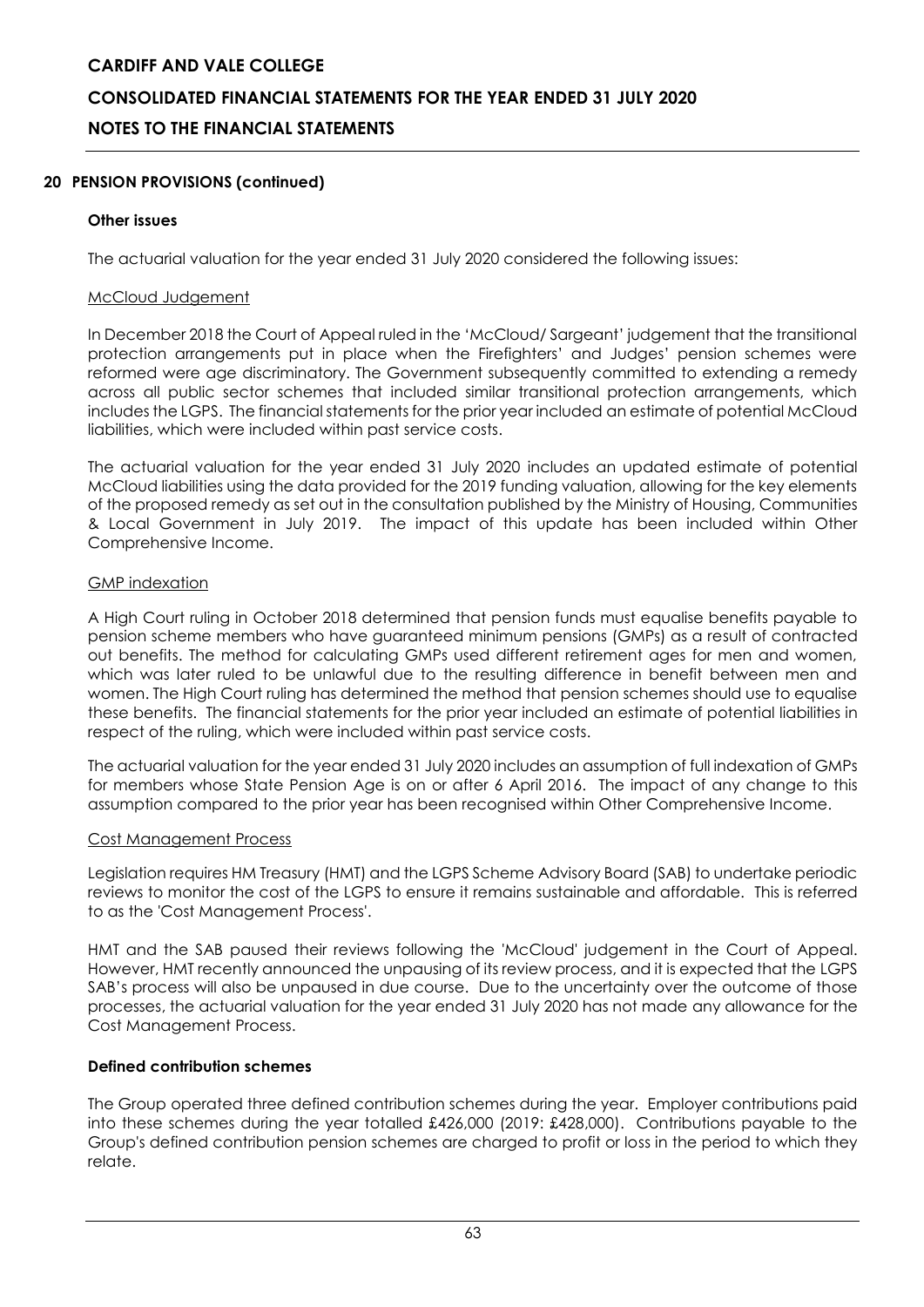### **CONSOLIDATED FINANCIAL STATEMENTS FOR THE YEAR ENDED 31 JULY 2020**

### **NOTES TO THE FINANCIAL STATEMENTS**

### **21 OTHER PROVISIONS**

| Consolidated                            | <b>Enhanced</b><br>pension | Redundancy               | <b>Deferred</b><br>tax | Other | <b>Total</b> |
|-----------------------------------------|----------------------------|--------------------------|------------------------|-------|--------------|
|                                         | £'000                      | £'000                    | £'000                  | £'000 | £'000        |
| At 1 August 2019                        | 404                        | 95                       | 73                     | 694   | 1,266        |
| <b>Additions</b>                        | 37                         | 32                       | ۰                      |       | 69           |
| Utilised in the year                    | (32)                       | (95)                     | (11)                   | (594) | (732)        |
| Interest charged on provision (note 10) | 8                          | $\overline{\phantom{0}}$ |                        |       | 8            |
|                                         | .                          |                          |                        |       |              |
| At 31 July 2020                         | 417                        | 32                       | 62                     | 100   | 611          |
|                                         |                            |                          |                        |       |              |

| College                                 | <b>Enhanced</b><br>pension<br>£'000 | Redundancy<br>£'000 | Other<br>£'000           | Total<br>£'000 |
|-----------------------------------------|-------------------------------------|---------------------|--------------------------|----------------|
| At 1 August 2019                        | 404                                 | 95                  | 100                      | 599            |
| Additions                               | 37                                  | 32                  | $\overline{\phantom{a}}$ | 69             |
| Utilised in the year                    | (32)                                | (95)                | $\overline{\phantom{a}}$ | (127)          |
| Interest charged on provision (note 10) | 8                                   |                     |                          | 8              |
|                                         |                                     |                     |                          |                |
| At 31 July 2020                         | 417                                 | 32                  | 100                      | 549            |
|                                         |                                     |                     |                          |                |

The enhanced pension provision represents the actuarial assessment of the future costs of pension enhancements granted for early retirements in 1994 and 1996. The provision will be utilised over the lives of the individuals in receipt of enhanced pensions.

The redundancy provision represents the payments to be made to individuals following the voluntary redundancy exercises.

Other provisions at 31 July 2020 include an estimate of potential future repayment of grant funding. Other provisions at 1 August 2019 included the estimated costs associated with the settlement of the company's involvement in an Employer-Financed Retirement Benefit Scheme (EFRBS). The EFRBS liability was settled in full during the year

### **22 CAPITAL COMMITMENTS**

The College had no contractual capital commitments at 31 July 2020 (2019: £nil).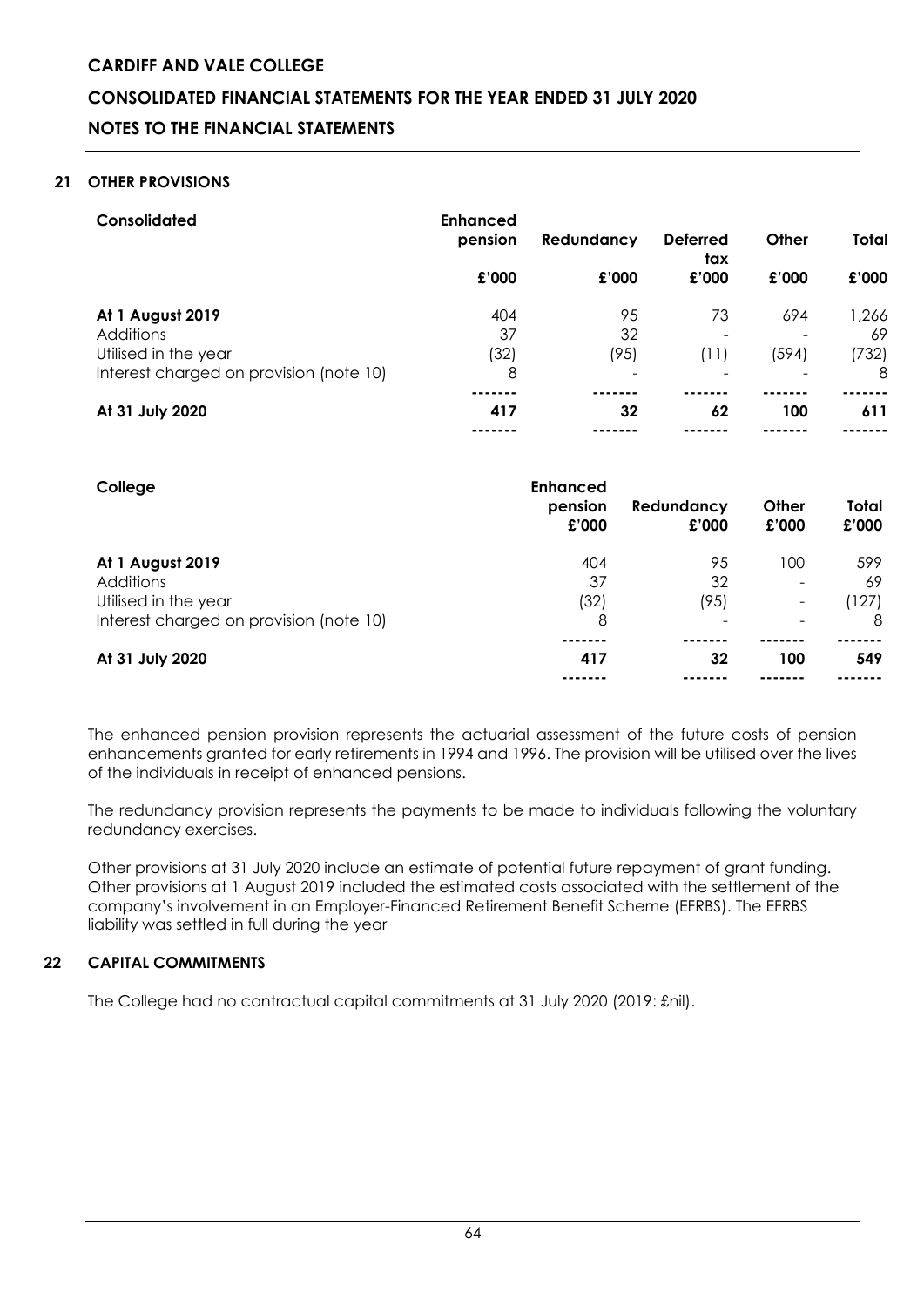### **CONSOLIDATED FINANCIAL STATEMENTS FOR THE YEAR ENDED 31 JULY 2020**

### **NOTES TO THE FINANCIAL STATEMENTS**

### **23 RELATED PARTY TRANSACTIONS**

### **Group**

During the year the group entered into transactions, in the ordinary course of business, with other related parties. Transactions entered into, and trading balances outstanding at 31 July, are as follows:

Transactions with companies under common control:

|                                                      | Net value of<br>supply in | <b>Balance</b><br>owed at |
|------------------------------------------------------|---------------------------|---------------------------|
|                                                      | year                      | end of year               |
|                                                      | £'000                     | £'000                     |
| Sales of goods and services to related parties       |                           |                           |
| 2020                                                 | 264                       |                           |
| 2019                                                 | 237                       | 39                        |
| Purchases of goods and services from related parties |                           |                           |
| 2020                                                 | 1,760                     | 133                       |
| 2019                                                 | 1,842                     | 43                        |

### **College**

The College has taken advantage of the exemption conferred by FRS 102 not to disclose transactions with its wholly owned subsidiary companies.

Due to the nature of the College's operations and composition of the board of governors (being drawn from local public and private sector organisations) it is inevitable that transactions will take place with organisations in which a member of the board of governors may have an interest. All transactions involving organisations in which a member of the board of governors may have an interest are conducted at arm's length and in accordance with the College's financial regulations and normal procurement procedures. No transactions, other than those disclosed in the financial statements, were identified which should be disclosed under FRS 102.

### **24 AGENCY RECEIPTS AND PAYMENTS**

Financial contingency funds

|                                       | 2020<br>£'000 | 2019<br>£'000 |
|---------------------------------------|---------------|---------------|
| At 1 August                           |               |               |
| Welsh Government grants plus interest | 663           | 644           |
| <b>Disbursements</b>                  | (606)         | (644)         |
|                                       |               |               |
| At 31 July                            | 57            |               |
|                                       |               |               |

Welsh Government financial contingency fund grants are available to support students who are suffering financial hardship and otherwise would not have been able to undertake courses at the College. Grants can be made to provide for meals, travel costs, equipment, fees and childcare, and payments can either be made to cover the full costs incurred or on an agreed sliding scale.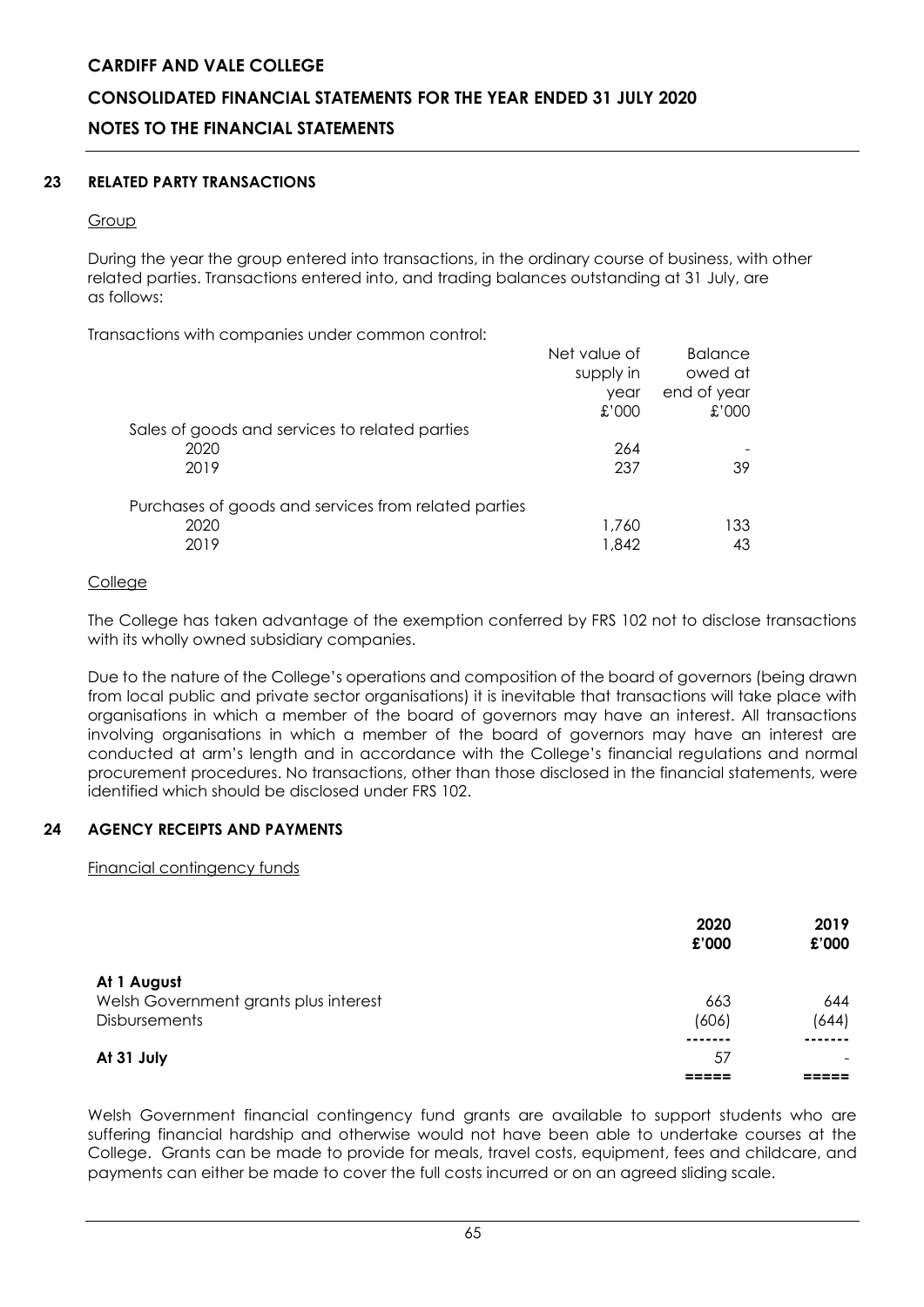### **CONSOLIDATED FINANCIAL STATEMENTS FOR THE YEAR ENDED 31 JULY 2020**

### **NOTES TO THE FINANCIAL STATEMENTS**

### **24 AGENCY RECEIPTS AND PAYMENTS (continued)**

### Financial contingency funds (continued)

The funds received were administered in accordance with the terms and conditions specified, the unused balances of the grants being invested in a separate interest-bearing bank account that is not included in the College's balance sheet.

Unused funds shown above will be carried forward for disbursement in the forthcoming year, as permitted by the scheme regulations.

### Young Recruits Programme

During the year the College participated in the Welsh Government's Young Recruits Programme (YRP), an initiative which aimed to incentivise employers to recruit additional apprentices (aged 16-24) by providing a wage subsidy. The initiative is no longer open to new participants, and any grant money drawn down by the College and not claimed by the employer will be repaid to the Welsh Government. The total amount repaid to the Welsh Government in the year ended 31 July 2020 was £nil (2019: £4,000).

#### Apprenticeship Employer Incentive Programme

|                                                                          | 2020<br>£'000 | 2019<br>£'000 |
|--------------------------------------------------------------------------|---------------|---------------|
| Balance at 1 August                                                      |               |               |
| Gross programme funding received<br>Incentive payments made to employers | 85<br>(78)    | 121<br>(128)  |
| Balance at 31 July                                                       |               |               |

The Welsh Government's Apprenticeship Employer Incentive Programme commenced on 1st August 2017 and aims to provide support for SMEs to recruit apprentices aged 16-19. Payments of £3,500 per learner are made for apprentices recruited from July- September and payments of £2,500 for apprentices recruited at any other time of the year. The College draws the funding down in full from Welsh Government when an apprentice has been employed for eight months, and passes funds to the employer when received.

### **25 PRIOR YEAR ADJUSTMENT**

The financial statements have been restated to incorporate the impact of the Triennial Review of FRS102 ("the Review") issued by the Financial Reporting Council in December 2017, which came into effect for accounting periods beginning on or after 1 January 2019.

The Review clarified that a future gift aid payment expected to be received by a charitable parent from its subsidiary company was a distribution; as such, in the absence of a legal obligation (such as a deed of covenant), FRS102 does not now permit an asset to be recognised in respect of the expected payment.

Accordingly, the comparative information in the financial statements has been restated to exclude the expected gift aid payment that was recognised within debtors in the balance sheet as at 31 July 2019 and in the statement of changes in equity for the year then ended.